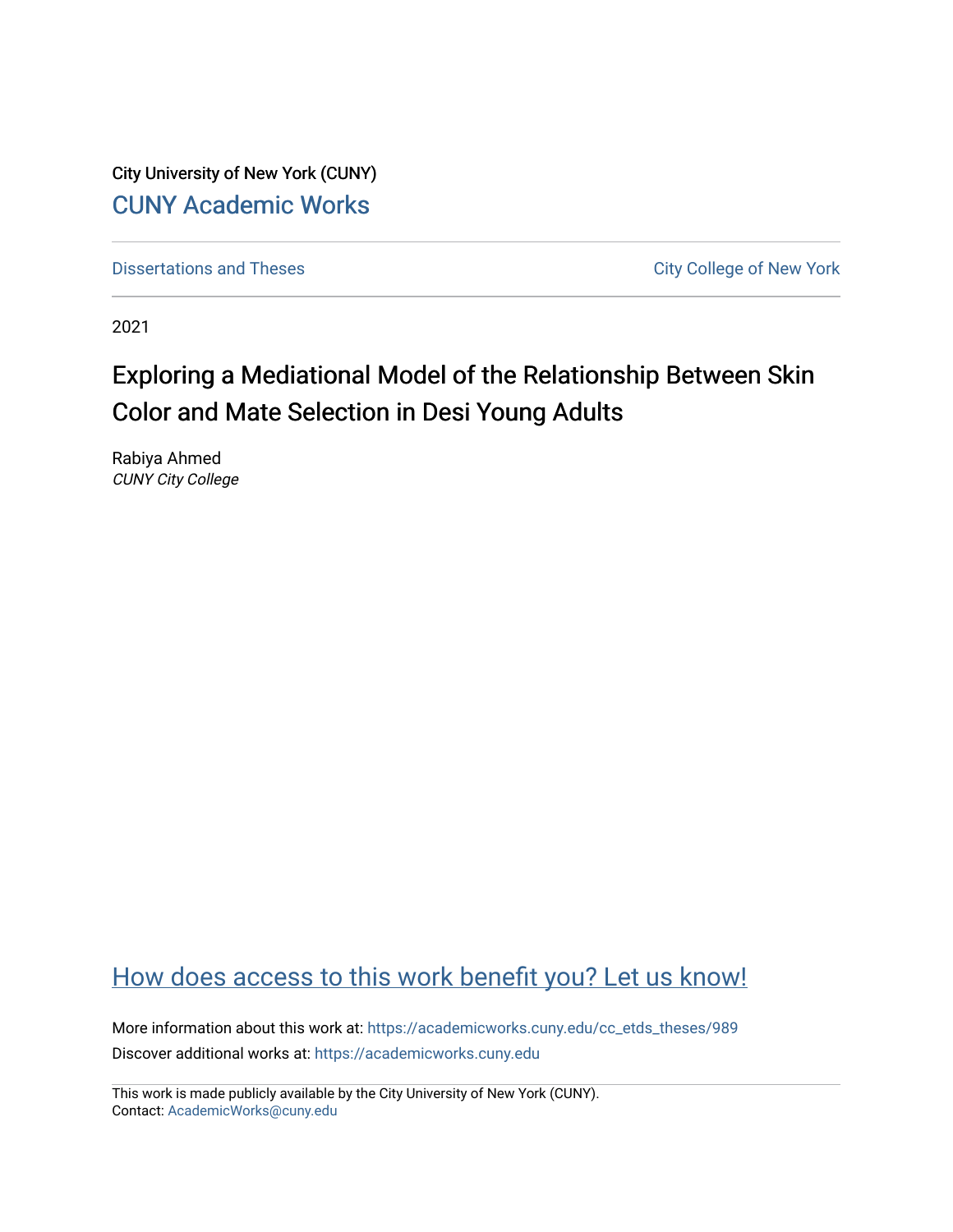## **Exploring a Mediational Model of the Relationship Between Skin Color and Mate**

## **Selection in Desi Young Adults**

Rabiya Ahmed

Department of Psychology, The City College of New York

In partial fulfillment of the Masters Degree

Advisor: Dr. Tiffany Floyd

August, 2021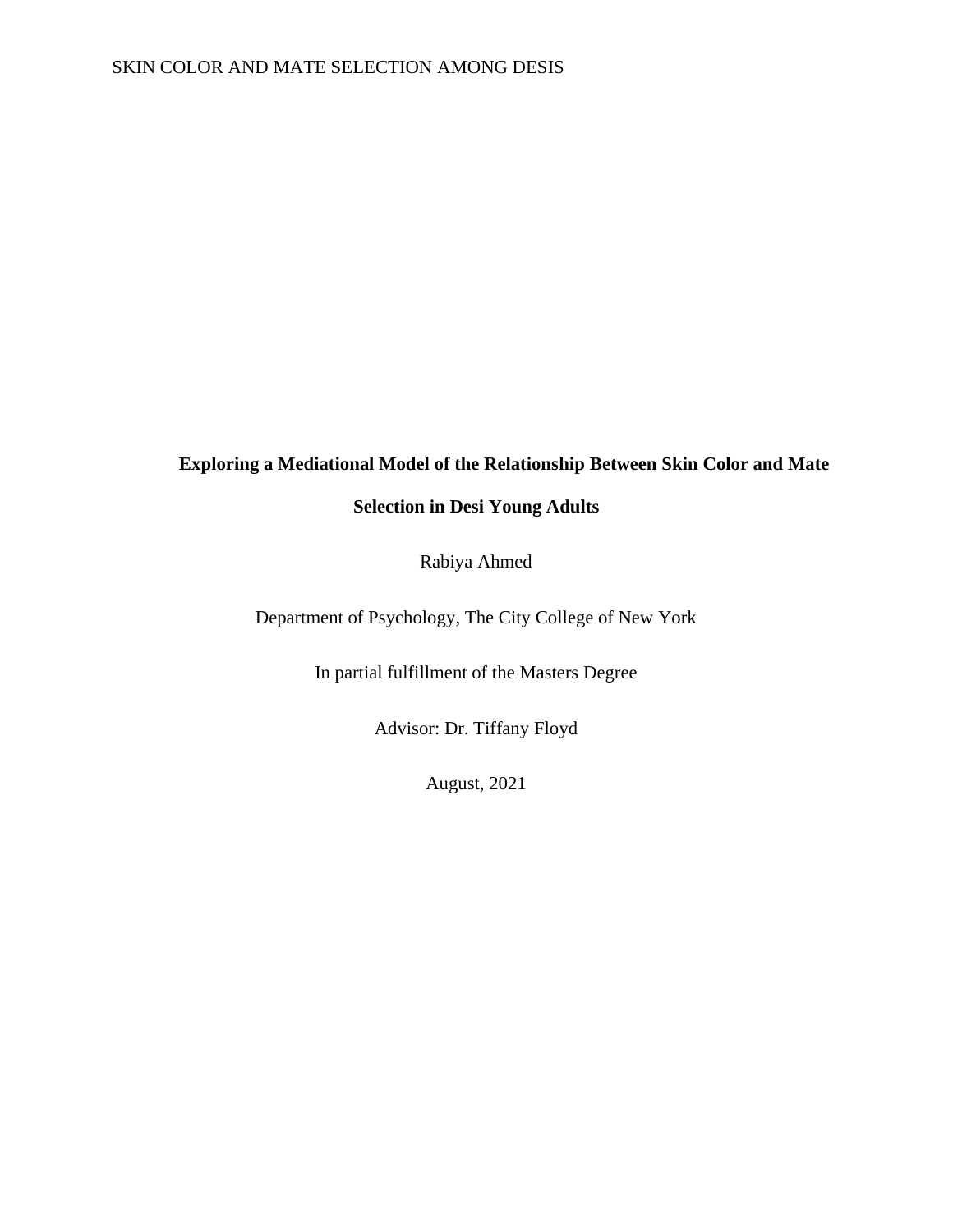#### **Acknowledgements**

First and foremost, I would like to express my sincerest appreciation to Dr. Floyd for her incredible patience and unending support throughout my thesis period. I feel fortunate to have worked with an advisor who has been so thorough and dedicated to her work and guidance. I am most grateful to have learned from you during the past few years and I cannot emphasize how valuable this experience will be in my future career path. I want to thank Dr. Yali and Dr. Silverstein for serving as my committee members and for their flexibility through this process. It has been a trying year and half and I am so grateful that you have accompanied me to the end of this journey. To the faculty of the Psychology department at Hunter College -– especially Dr. Miranda and Naitram Baboollal, thank you for opening your institution's subject pool. Without your collaboration, this study would not have been possible. To my fellow TAs/found family and my cousins Arub, Ambrin, and Aamer — thank you for all the support that you provided me during my most fragile moments. I could not have made it to the finish line without your contributions.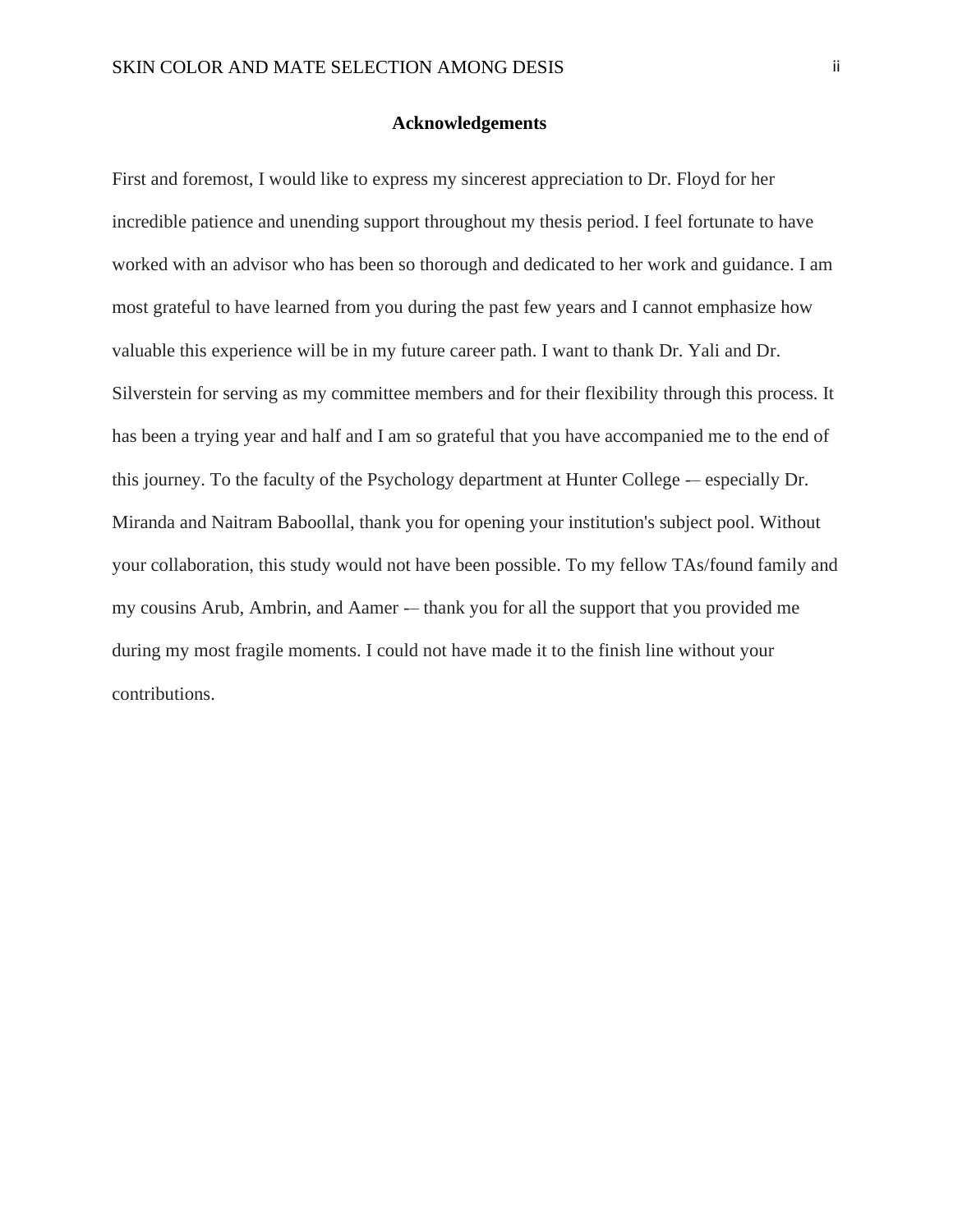#### **Abstract**

Skin color bias is present in South Asia and is especially apparent within the Desi (i.e., South Asian) marriage market, where explicit preferences for fair-skinned marital partners are made and lighter skin is perceived as more attractive. It is also known that, through the halo effect, attractive people are perceived to possess positive personality traits. The present study aimed to determine if skin color is associated with long-term mate preference among U.S.-based Desi adults as it is among Desi in South Asia, and if so, if that relationship is mediated by perceived attractiveness. It also aimed to determine if, in addition to a direct effect on partner desirability, attractiveness also exerts an indirect effect as mediated by personality judgment. A total of 78 CUNY students of Desi background were asked to rate visual stimuli of the opposite sex in different skin tones on attractiveness, personality, and partner desirability. Findings revealed that skin tone did not predict partner desirability for Desis, but attractiveness did exert a strong direct effect: those rated as more attractive were also rated more desirable as a longer-term romantic partner. Attractive individuals were also generally judged to possess more positive personality traits relative to those rated as less attractive; however, the relationship between attractiveness and partner desirability was not mediated by perceived personality. Results contribute to understanding the partner preferences of Desi-Americans.

Keywords: Skin color bias, halo effect, attractiveness stereotype, south asian, desi, attractiveness, personality, mate selection, mate preference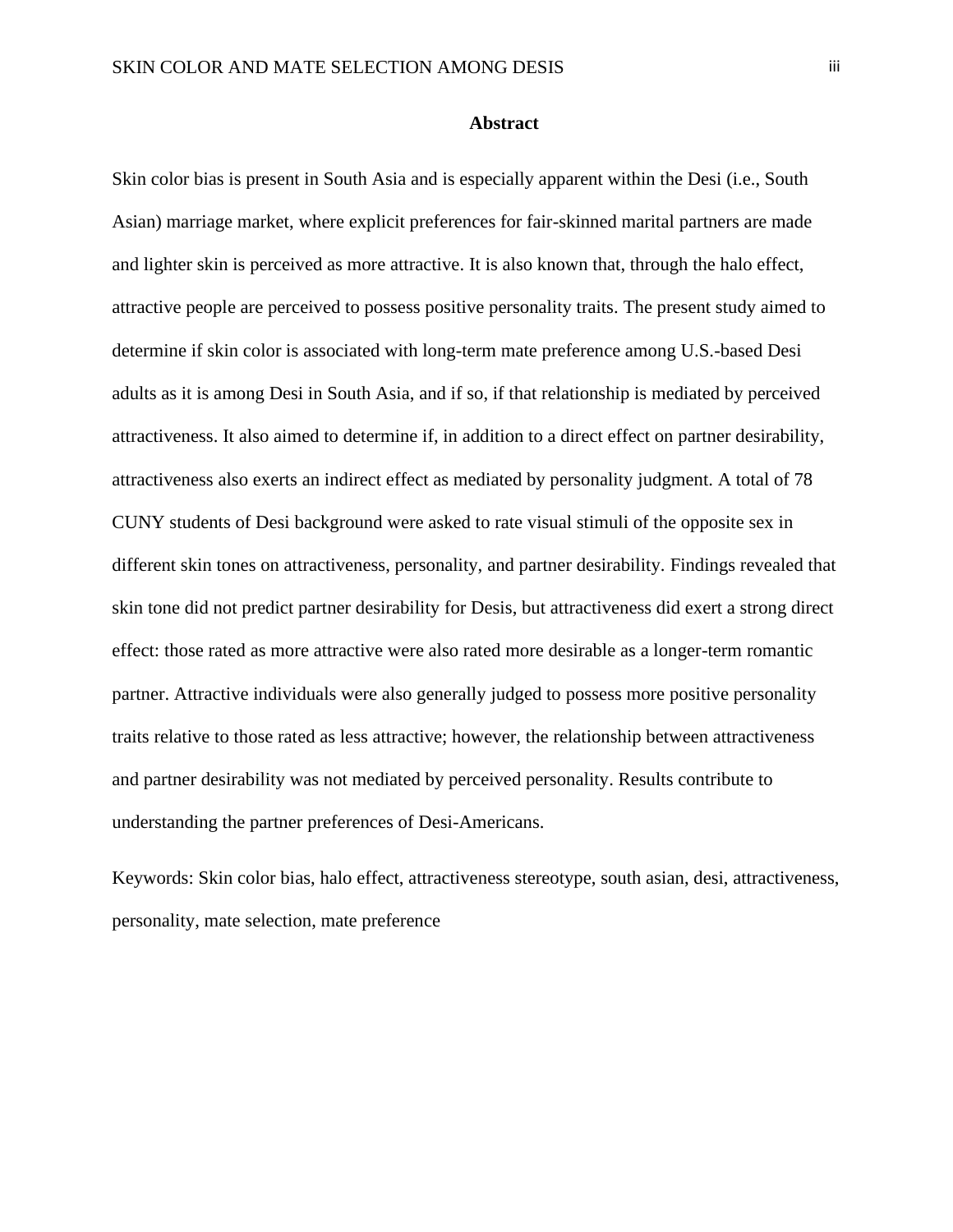## **Table of Contents**

| Historical Context and Contemporary Globalization in the Development of Skin       |
|------------------------------------------------------------------------------------|
|                                                                                    |
|                                                                                    |
| Skin Color and Perceived Attractiveness in Desi Culture4                           |
| The Role of Perceived Attractiveness in Mate Preference and Personality Judgments6 |
|                                                                                    |
| Impact of Perceived Physical Attractiveness on Personality Judgments9              |
|                                                                                    |
|                                                                                    |
|                                                                                    |
|                                                                                    |
|                                                                                    |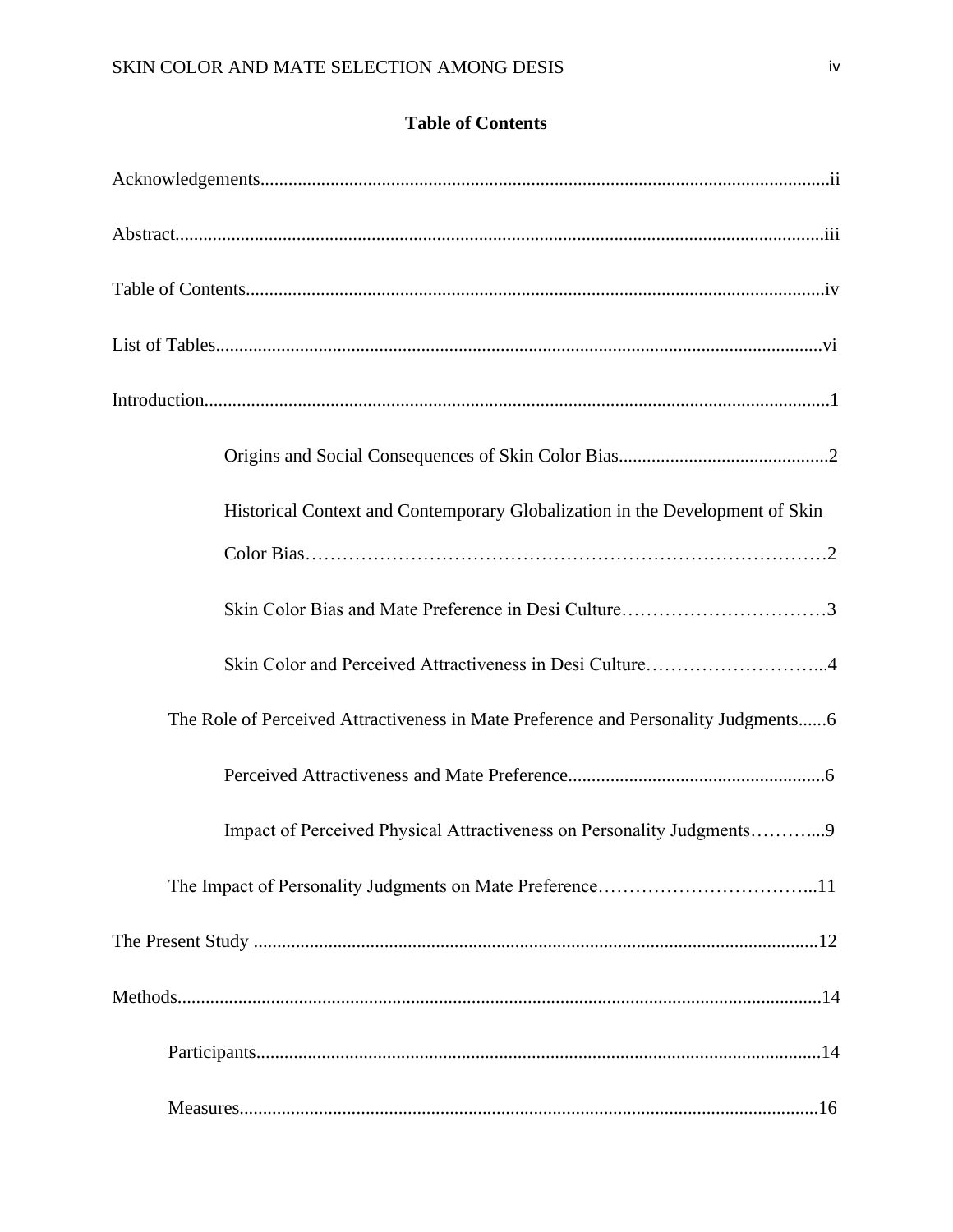## SKIN COLOR AND MATE SELECTION AMONG DESIS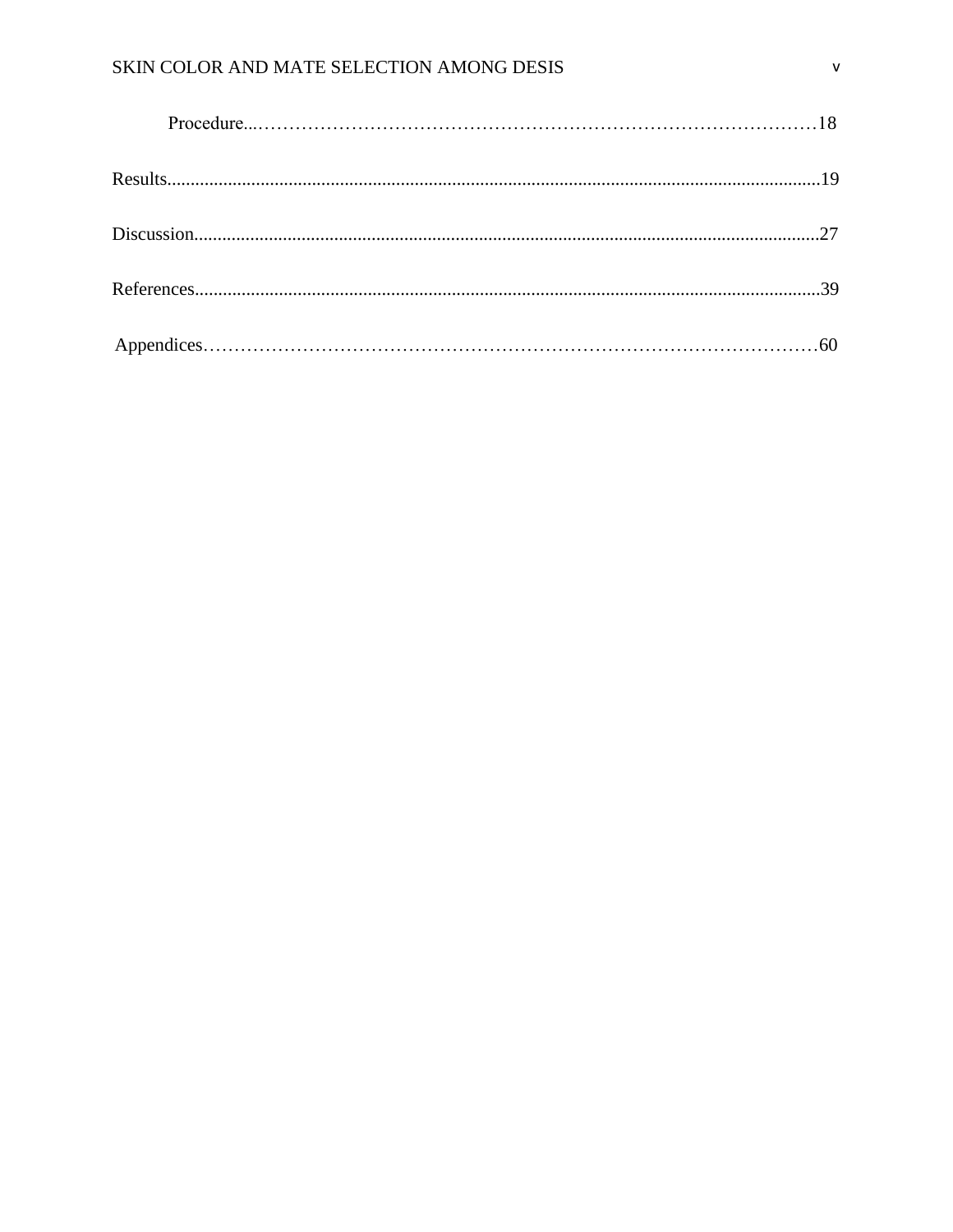## **List of Tables**

| Table 5. Hierarchical regression analyses for skin tone predicting partner desirability54      |  |
|------------------------------------------------------------------------------------------------|--|
| Table 6. Hierarchical regression analyses for skin tone predicting attractiveness56            |  |
| Table 7. Hierarchical regression analyses for attractiveness predicting partner desirability58 |  |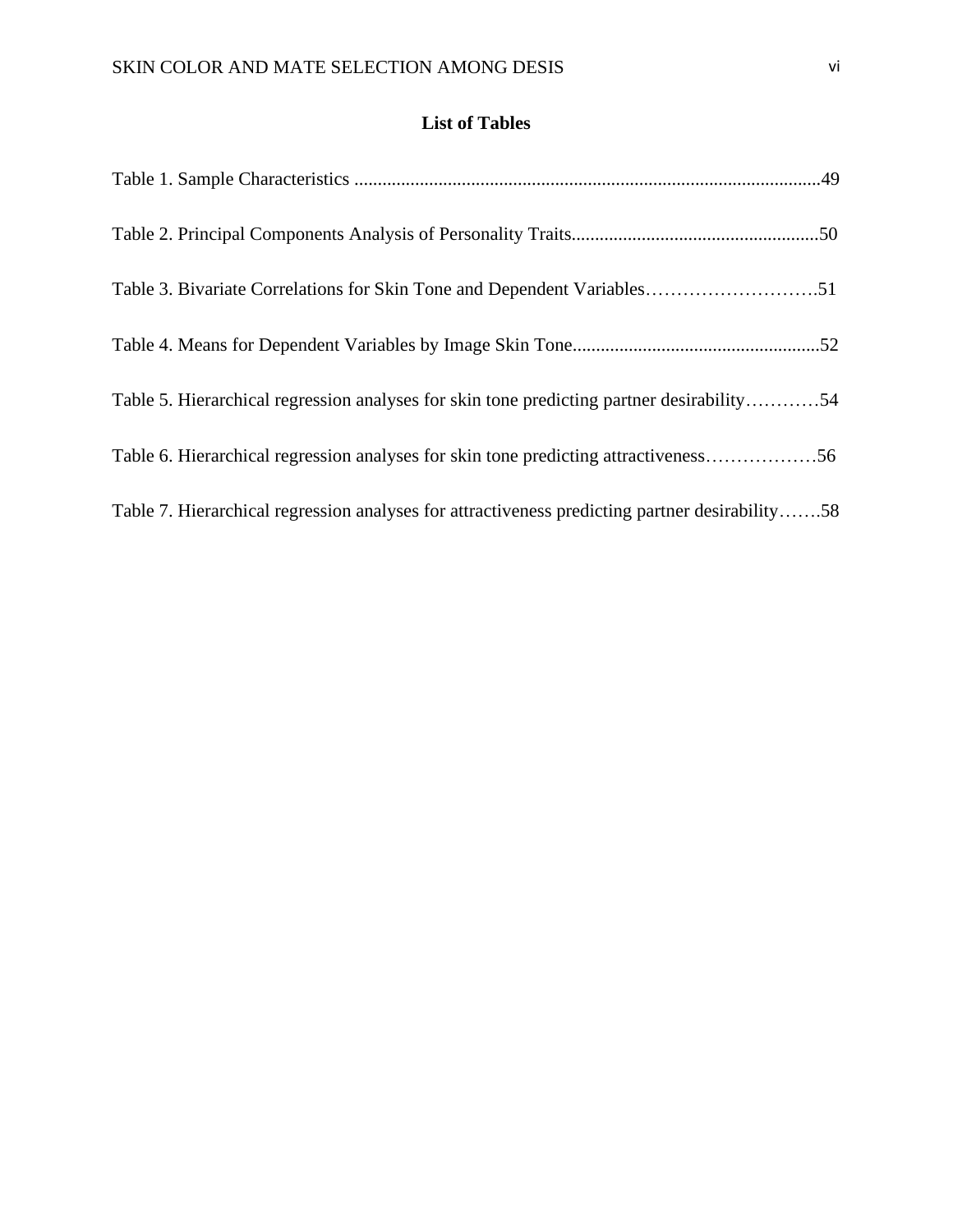# **Exploring a Mediational Model of the Relationship Between Skin Color and Mate Selection in Desi Young Adults**

Skin color bias refers to the attitudes and treatment of individuals in which skin color or skin tone is used as a way to discriminate against persons outside or within one's racial or ethnic group (Marira & Mitra, 2013). This phenomenon is also known as colorism (Russell et al., 1992), perceptual prejudice (Livingston & Brewer, 2002), and racial phenotypicality bias (Maddox, 2004). Research has shown that lighter skinned individuals generally exercise more privilege than darker skinned individuals within and between various racial and ethnic groups (Hunter, 2007; Sahay & Piran, 1997), with lighter skin enabling both greater social and economic success. As a result, some individuals may choose to alter their skin color as a perceived means of obtaining these advantages (Hunter, 2013).

Skin color bias is prevalent in Desi countries (Aizura, 2009; Jha & Adelman, 2009; Jones, 2013). Desi is a term used to "claim a cultural belonging, affiliation, and ancestry to one or more of the countries in South Asia" (Mallapragada, 2014, p.117) including, India, Bangladesh, Sri Lanka and Pakistan. Within Desi countries, darker-skinned individuals face more limited job opportunities relative to their lighter-skinned counterparts (Sims and Hirudayaraj, 2016; Khalid, 2013; Wang, Mclean, & Alagaraja, 2016), and the personal grooming practices of both males and females reflect a clear preference for lighter skin tones (Jones, 2013; Mishra, 2015). For example, a study assessing the prevalence of skin lightening product use in India found that 54.4 percent of participants reported using such products in their lifetime, and 37.9 percent reported current use of such products (Shroff, Diedrichs, & Craddock, 2017). The same study found that men and women alike used skin lightening products because they believed that others (family and peers) deemed fair skin to be more desirable. Indeed, recent decades have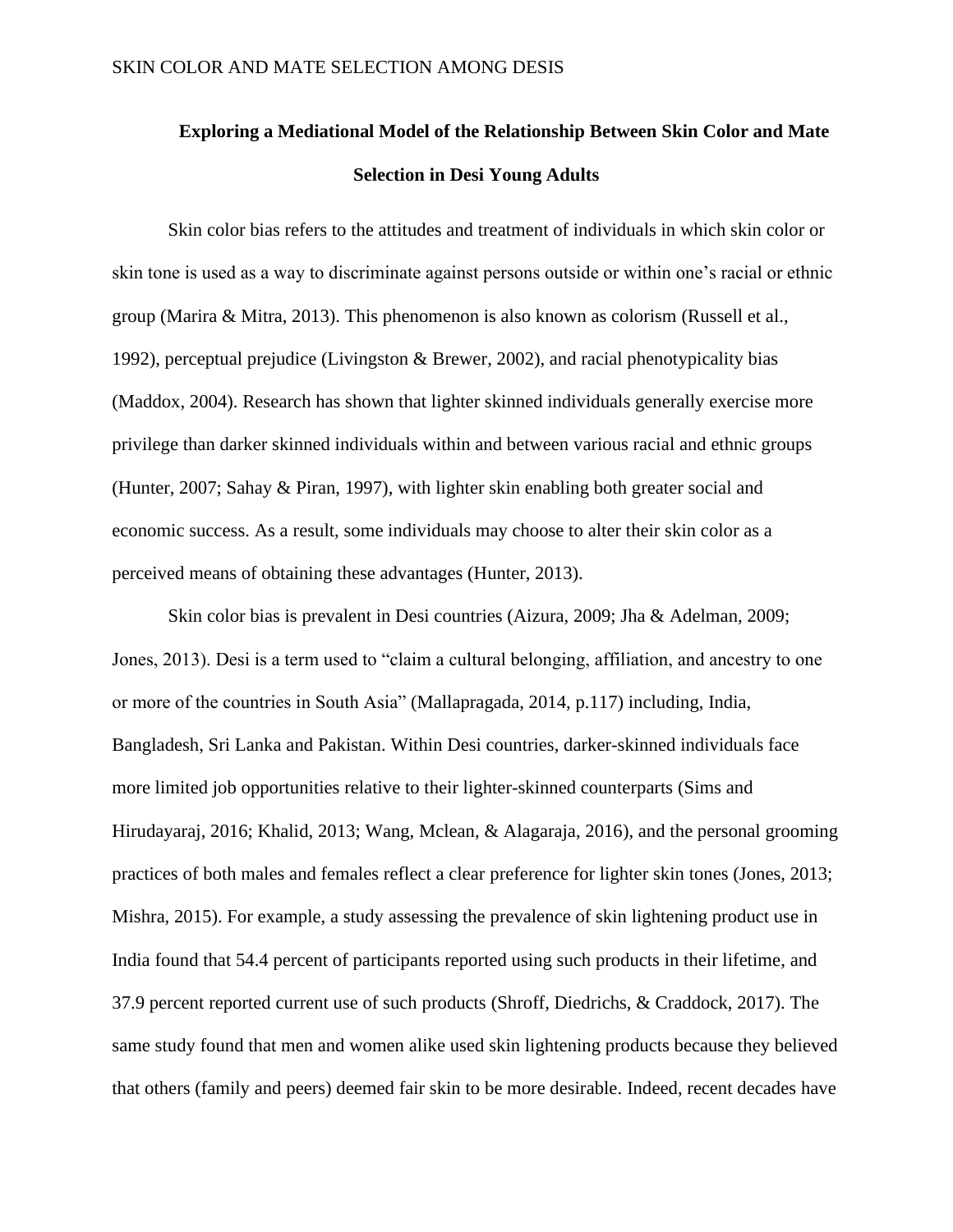seen an increase in the consumption of skin lightening products within Desi countries (Dadzie & Petit, 2009). In India alone, skin lightening products comprise 61 percent of the country's dermatological market (Shome, 2012) and generate 450 million USD in annual spending (Banerji, 2016).

Although increased use of skin lightening products within Desi countries is a relatively recent trend, the underlying preference for fair skin is not a recent phenomenon. Rather, it is one that is rooted in a deep historical context which extends into current social forces. The history and colonization of Asia must therefore be considered in understanding the existence of skin color bias and its contemporary ramifications.

#### **Origins and Social Consequences of Skin Color Bias**

#### *Historical Context and Contemporary Globalization in the Development of Skin Color Bias*

The origins of skin color bias in South Asia likely date back to agrarian societies, where land workers were darker-skinned than landowners (Russell-Cole, Wilson, & Hall, 2013). Research has also indicated that conquerors such as the Moguls and colonizers from Europe established that light skin was more powerful, and thus, more attractive (Sims & Hirudayaraj, 2016). In the case of India, the British ignored the existing caste system and other cultural beliefs and practices for determining status. Instead, English colonizers referenced their own cultural values to have light-skinned Indians as regent leaders (Russell-Colle, Wilson, & Hall, 2013). This led to the association of lighter skin with the upper class and dark-skinned Indians with the lower-class.

Others attribute the rise of colorism to modern social forces. Some scholars believe the globalization of media, available methods of body modification, and race hierarchies around the world have had a major impact in the way in which skin color bias currently operates (Hunter,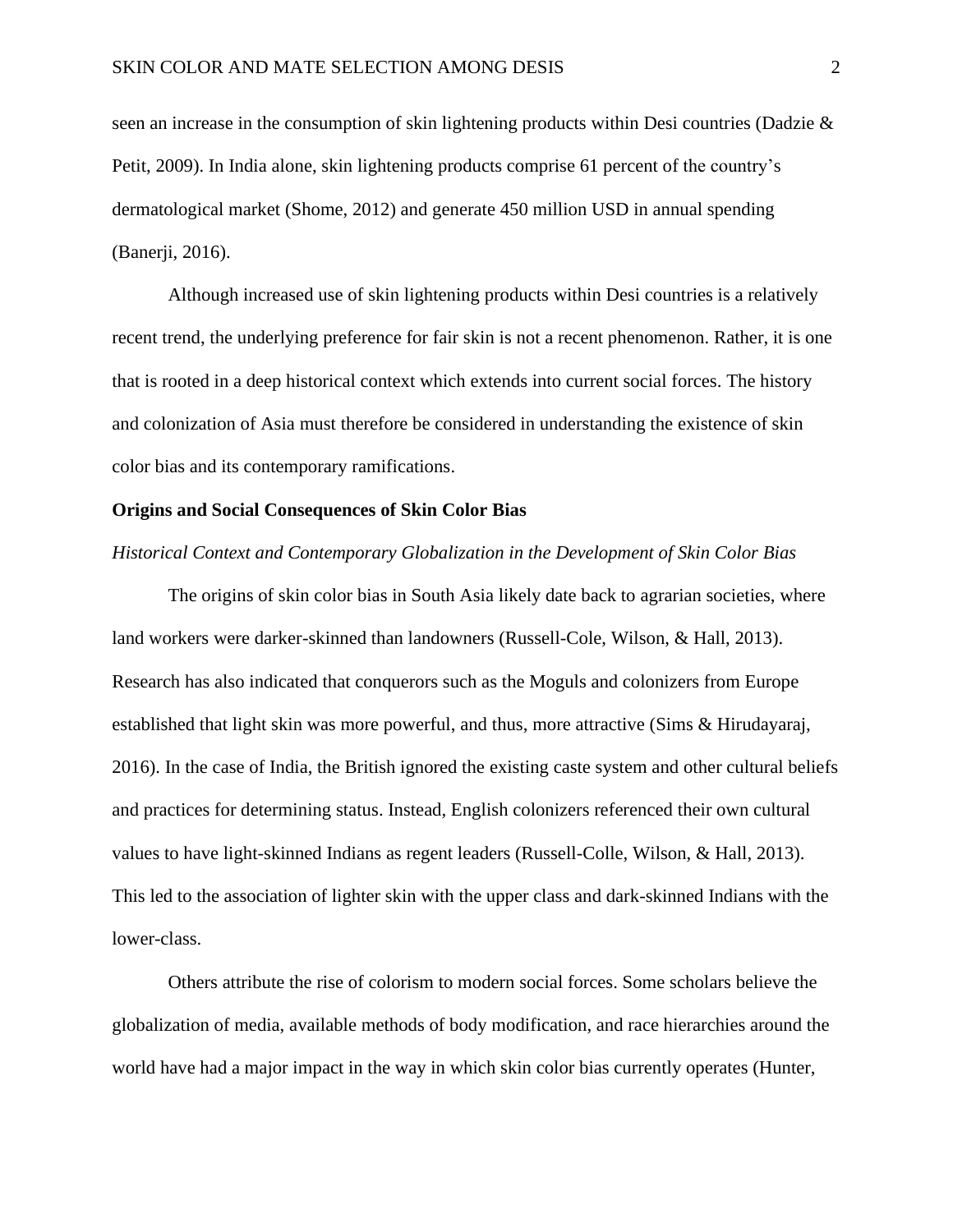2013). It is believed that the social and political dominance of Europe and the U.S. has led Asians to associate whiteness with beauty and success (Aizura, 2009). Moreover, given the unprecedented level of access to images and trends from around the world, it is easier than ever for Asians to have access to – and ultimately, to emulate – such standards. This includes everything from styles of dress to one's physical features, which can be altered via cosmetic surgery (on the extreme end) to the aforementioned use of skin lightening products.

In sum, both historical and current social forces have converged to promote the idea that lighter skin is preferable to darker skin, and it is now more possible than ever for individuals to alter their appearance to fit this ideal. The idea that lighter skin is preferable to darker skin has implications for many aspects of Desi life. One of the most prominent among them is the way in which skin color influences the type of person desired as a long-term romantic partner. *Skin Color Bias and Mate Preference in Desi Culture*

The importance of skin color is reflected in many aspects of Desi culture, and is especially apparent within the Desi marriage market. Single Desi men, women, and/or their families (e.g., parents) often "sell" the individual as a potential marital partner to attract suitors (Coupland, 1996; Ramakrishnan, 2012). Whether done by placing matrimonial advertisements in newspapers or by creating a marital profile online, it is common for these matrimonial advertisements to emphasize the person's skin color given that it serves as a "visual agent" for desirability as a partner (Leong, 2006). Similarly, requests for a partner often mention skin color and specifically list a preference for light skinned individuals (Jha & Aadelman, 2009; Utley & Dairty, 2016).

References to skin color are common within the Desi marriage market given the notion that skin color and marriageability are linked. Desis believe that possessing a lighter skin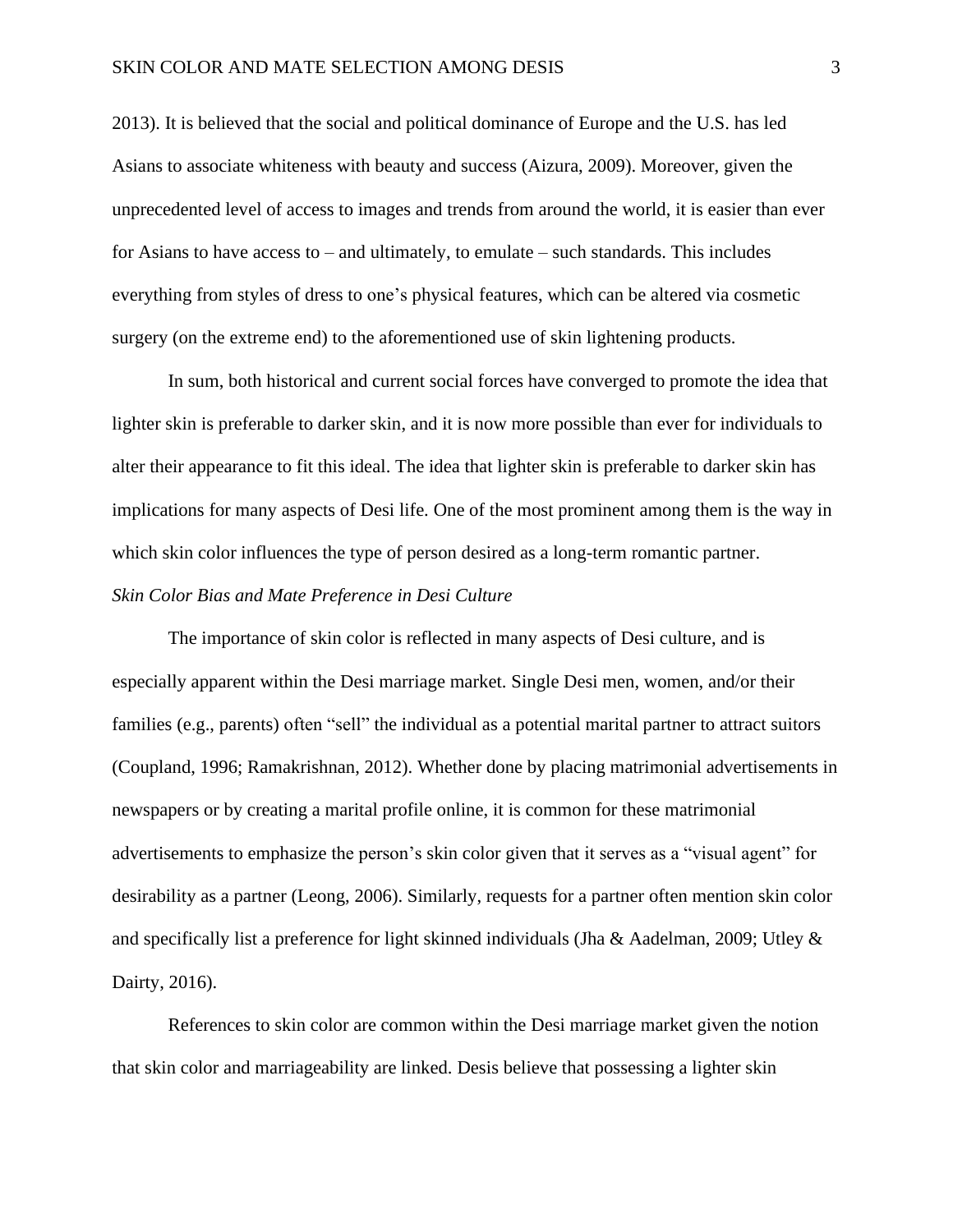complexion significantly increases one's chances of marriage, particularly if it is arranged (Bahkshi & Baker, 2011). A recent study (Nagar, 2018) confirms this notion by examining the influence of skin color on marital partner preferences for one's offspring. Marital profiles of men and women from India were shown to participants who had children of marriageable age. The profiles were paired with a photo of an attractive man or woman with either light skin or dark skin. Participants were then asked to rate each profile on competency (e.g. educational qualifications, work experience) and how strongly they would recommend the individual in the photo as a potential partner for their children. The study found that even though all of the profiles received high ratings for competency, profiles that were paired with photos of light skinned individuals were more likely to be recommended as a potential partner for the participants' children than profiles paired with photos of dark-skinned individuals.

Some of the preference for lighter-skinned partners could be due to the association between light skin and power and status. As previously noted, in South Asia, lighter skin increases both the quantity and quality of jobs available to the individual (Sims and Hirudayaraj, 2016; Khalid, 2013; Wang et al., 2016). As such, the desire for a lighter-skinned long-term romantic partner may be viewed as a practical option that increases the odds of having a stable financial future. However, it is also likely that the preference is based on an even simpler factor: aesthetics. More specifically, it is possible that the relationship between skin color and long-term mate preference is mediated, either in some or in part, by perceived attractiveness.

#### *Skin Color and Perceived Attractiveness in Desi Culture*

Light skin is viewed as more attractive than dark skin in various parts of the world, including Asia (Jones, 2013; Rodilla & Spickard, 2007). In India, colorism is often apparent in language, with words such as "beautiful" or "lovely" used interchangeably with terms for light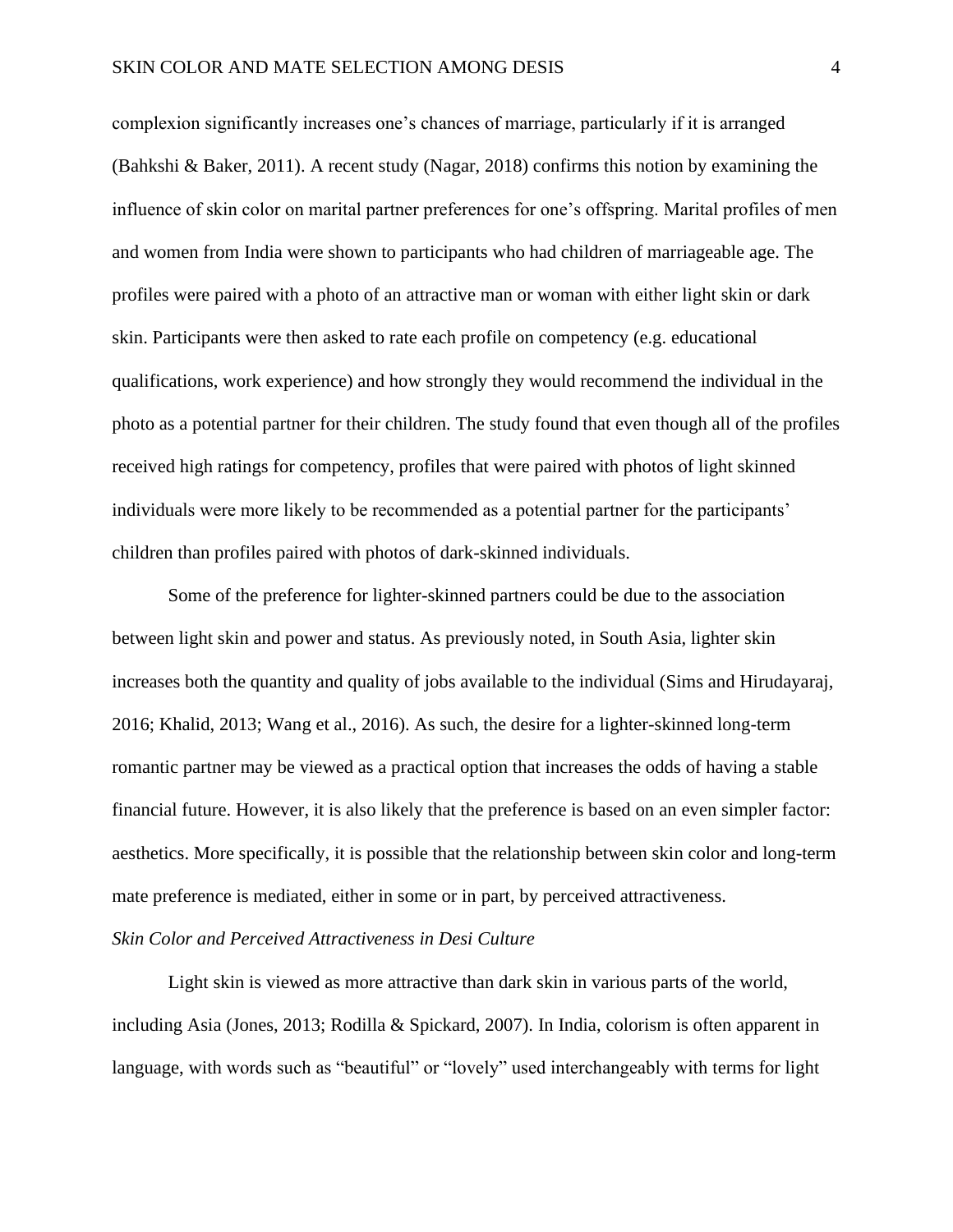skin (Frost, 2005). Similarly, it is common for Desi matrimonial advertisements to combine "pretty" and "very fair" in describing the prospective marital candidate (Chattopadhyay & Chattopadhyay, 2019), while advertisements for dermatological products describe "good skin" as bright and white (Li et al., 2007), thereby reinforcing the idea that lighter skin is more attractive. The association between light skin and beauty also has implications for individuals' behavior and emotions. A study looking at the relationship between internalized white ideal, hair and skin tone surveillance and dissatisfaction, and the use of hair and skin cosmetic products among Black women in the U.S. and Indian women in India found that, among Indian women, those who believed that light skin was more attractive than dark skin were more self-conscious about their skin tone, and also expressed more dissatisfaction with the skin tone that they possessed (Harper & Choma, 2018).

The idea that lighter skin is more attractive than darker skin is not limited to Desis residing in South Asia. Research has found that the South Asian diaspora living in the West also prefers lighter skin, as notions of beauty are brought with them from their countries of origin. In a qualitative study regarding perceptions of Indian beauty ideals among British Indians, Bahkshi & Baker (2011) found that there was a focus on fair skin, with one participant stating, "There is so much emphasis on looks in India, especially about being fair. If you are dark then... you're put in the ugly group automatically" (p. 472). Furthermore, participants believed that lighter skin was more attractive compared to dark skin – a notion that has also been found to be held by the Desi diaspora in New Zealand (Pettit, 2008). In an earlier study, Sahay and Piran (1997) examined skin color preferences and body satisfaction among South Asian Canadian and European Canadian female university students. The investigators found that, compared to European Canadians, South Asian Canadian females had lower body dissatisfaction and desired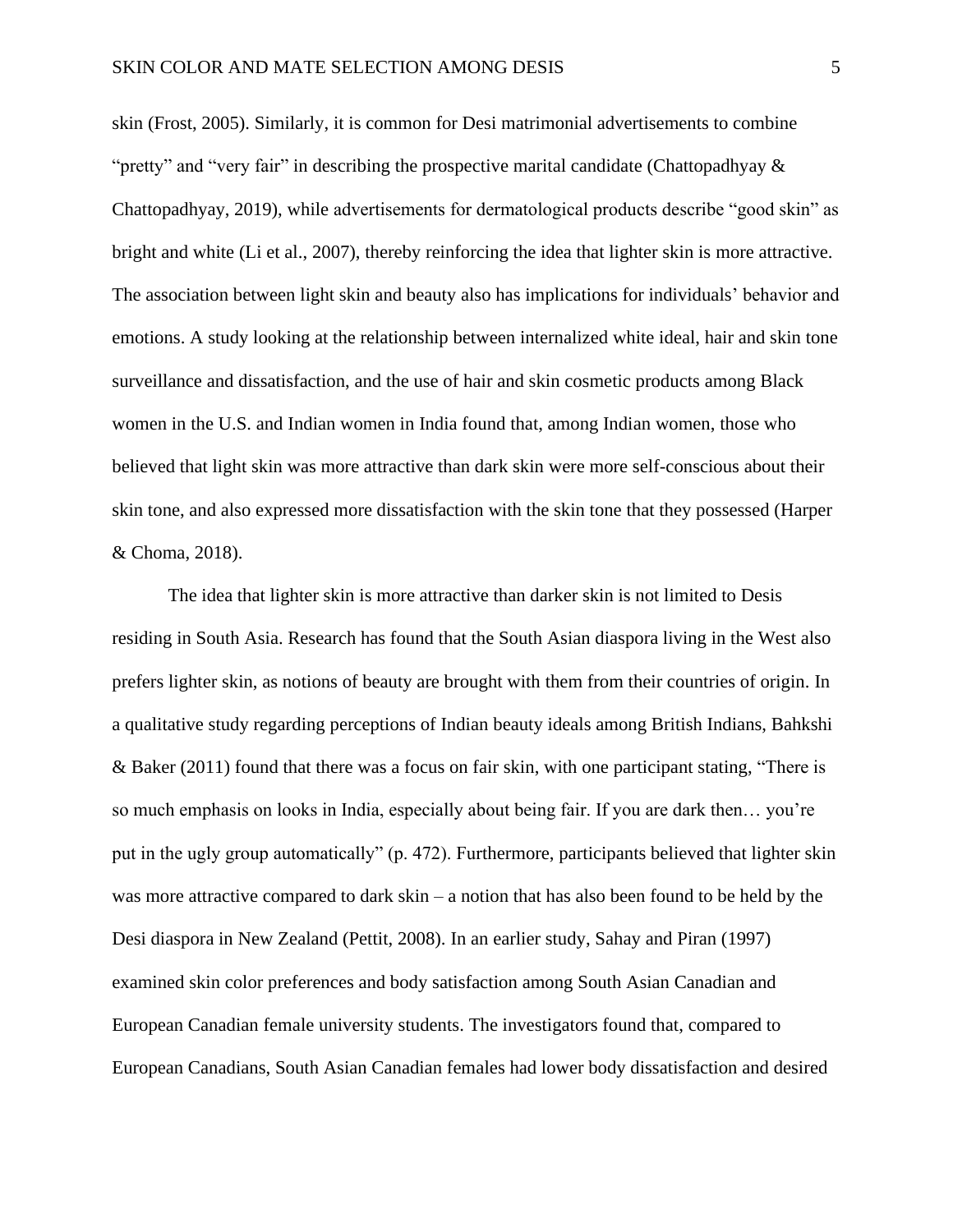to have a lighter skin tone than they actually possessed. Taken together, these findings suggest that the belief that lighter skin is more beautiful or attractive is found across the Desi diaspora.

#### **The Role of Perceived Attractiveness in Mate Preference and Personality Judgments**

#### *Perceived Attractiveness and Mate Preference*

As described above, in Desi culture, a fair-complexioned person is considered attractive. Perceptions of attractiveness may in turn directly influence one's preferences regarding romantic partners, with those considered more attractive also judged as being desirable as a potential mate. Indeed, the relationship between perceived attractiveness and mate preference has been established in Western samples for decades (e.g., Feingold, 1990; Regan & Berscheid, 1997). In a relatively more recent study, Eastwick and colleagues (2011) used the Implicit Association Test with a sample of U.S. undergraduate students and found that participants were much quicker at associating physical attractiveness with an ideal partner compared to a non-ideal partner. Similarly, Fletcher and colleagues (2014) found that, among New Zealand adults, attractiveness emerged as the most dominant factor in developing romantic interest in another person during the initial stages of mate selection, even above factors such as being financially successful or having a warm personality (i.e., kind, considerate, sensitive, good listener). Given that attractiveness is easier to judge quickly than personality, it may be an important initial cue as to whether or not one wants to continue contact with a potential mate. As for attractiveness itself, several theories have helped to explain why it plays such a significant role in mate selection.

Previous research has established evolutionary reasons concerning the preference for attractive partners. One reason that attractiveness is such an important criterion in mate selection is that physical appearance conveys information about health, and certain physical features may serve as a fertility cue (Rhodes, 2006). For women, this can signal the ability to conceive and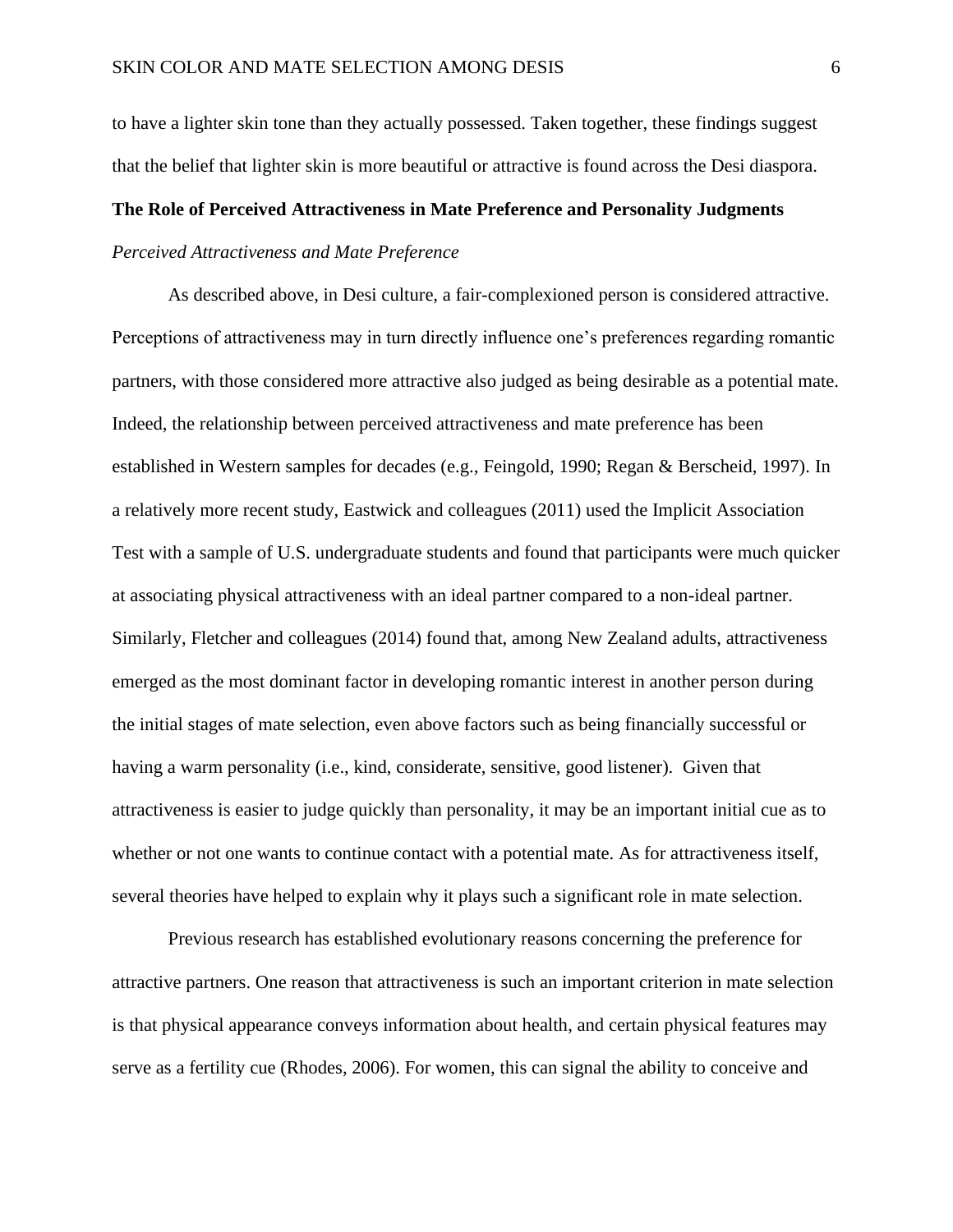have healthy children. For example, men tend to be attracted to women who display features of youthfulness, such as a small nose and feet and hairless skin (Barber, 1995; Berry, 2000). Youth and its attendant features are desirable to the extent that they indicate a woman's odds for reproductive success. Attractive men, on the other hand, tend to be those who communicate social dominance – a feature that it desirable to women given that it suggests ability to intimidate rivals and thereby protect offspring (Barber, 1995). In general, facial attractiveness is also a cue to overall health and reproductive value for both males and females (Barber, 1995; Berry, 2000).

Social factors also play a role in attraction. It has been found that people tend to be attracted to others who are similar to themselves on several factors like religion, political attitudes (Botwin et al. 1997), height, and age (Stulp et al., 2017; Neyt, 2019). This phenomenon is known as assortative mating and applies to physical attractiveness as well, meaning that people generally want to be with those whom they believe to be comparable in attractiveness (Feingold, 1988). Interestingly, regardless of one's own level of attractiveness, people also desire an attractive partner for reasons associated with social status. Given that attractive people are ascribed more positive characteristics (Griffin & Langlois, 2006) and are even more likely to be offered jobs (Dubois & Pansu, 2004), being associated with an attractive person can bolster one's social status. In a recent study that explored whether romantic partners functioned as signals of status, Winegard et al. (2017) had participants rate the status between a man described to be attending a party with an attractive romantic partner, and also the status of another man described as being with an unattractive romantic partner. Results indicated that a man with an attractive partner was judged to have higher social status than a man with an unattractive partner.

As outlined above, individuals prefer to have attractive romantic partners, and the reasons for this preference extend from the evolutionary to the social/sociological. While there is ample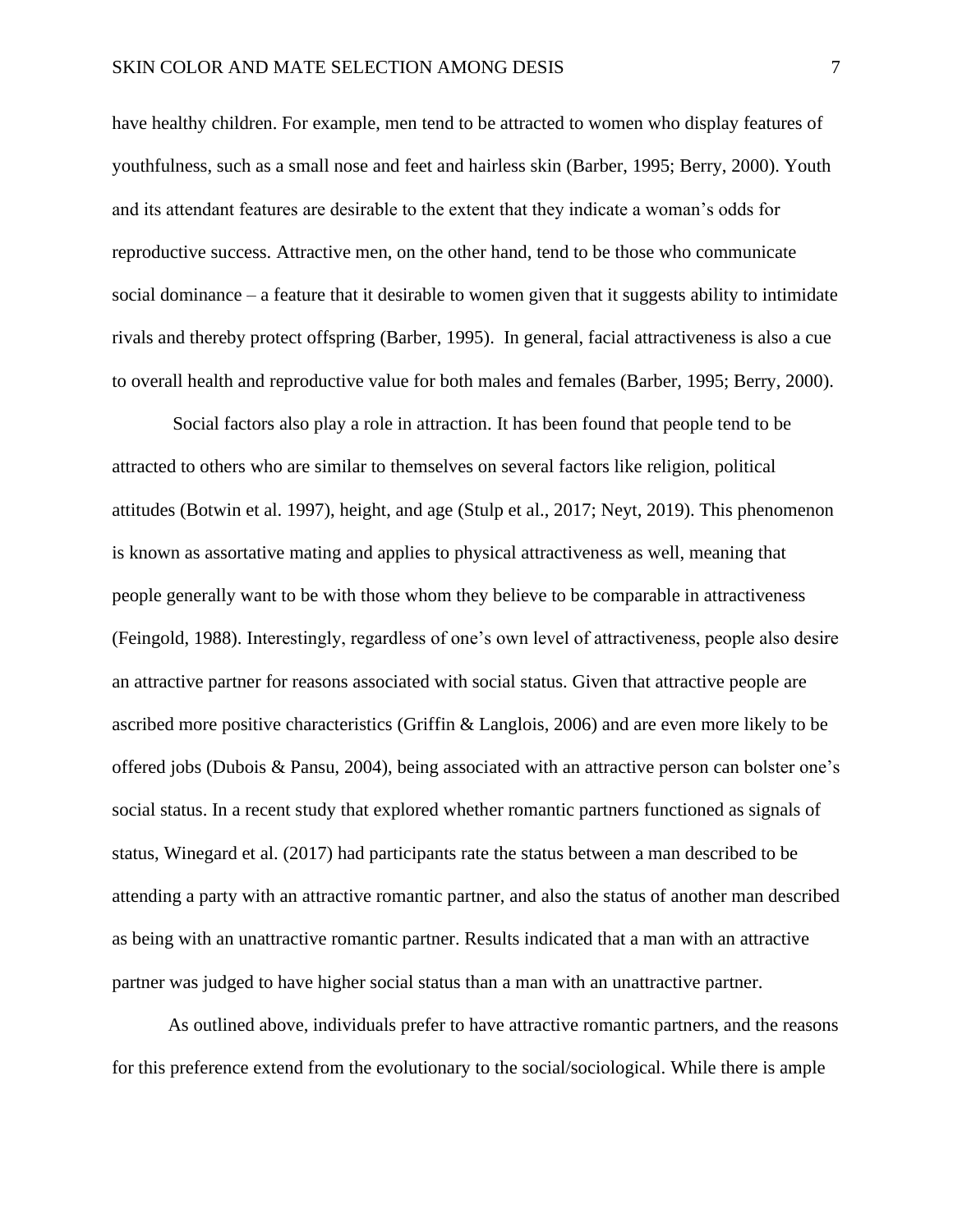literature concerning the relationship between perceived attractiveness and mate preference within Western samples, complementary literature within the Desi populations is relatively scant, and that which does exist focuses almost exclusively on the Indian population. For example, in a multinational study of mate preferences among men and women from 36 nations, India was the only Desi nation included in the data collection (Zhang, Lee, DeBruine, & Jones, 2019). Results indicated that, similar to other countries, both Indian men and women deemed physical attractiveness to be important in mate selection, although it was much more important to men than to women, and outweighed factors such as earning potential and domestic ability. Kamble et al. (2014) similarly found that "mutual attraction" was a leading factor in mate selection among present-day Indians, this despite the country's long history of arranged marriages, and in agreement with findings from data collected 25 years prior.

Given the dearth of studies on the relationship between attractiveness and mate selection across the various Desi nationalities, such research would help to fill an important gap in the extant literature. More specifically, it is important to establish if the attractiveness – mate selection relationship does, in fact, generalize to Desis. If not, then it would call into question evolutionary theories regarding why individuals desire attractive mates, and would necessitate exploration of other factors that might be more important in mate selection among Desis and the associated reason(s) why. . At the same time, there is reason to believe that findings from Western populations will generalize to the Desi population. For example, adjectives such as "good-looking", "handsome", and "beautiful" are often used in Desi marital advertisements when describing ideal mates (Plakhina & Belyakova, 2020; Ramakrishnan, 2012; Ramasubramanian & Jain, 2009). The use of such terms demonstrates the importance of attractiveness as a criterion not just for a general romantic partner or for short-term mating, but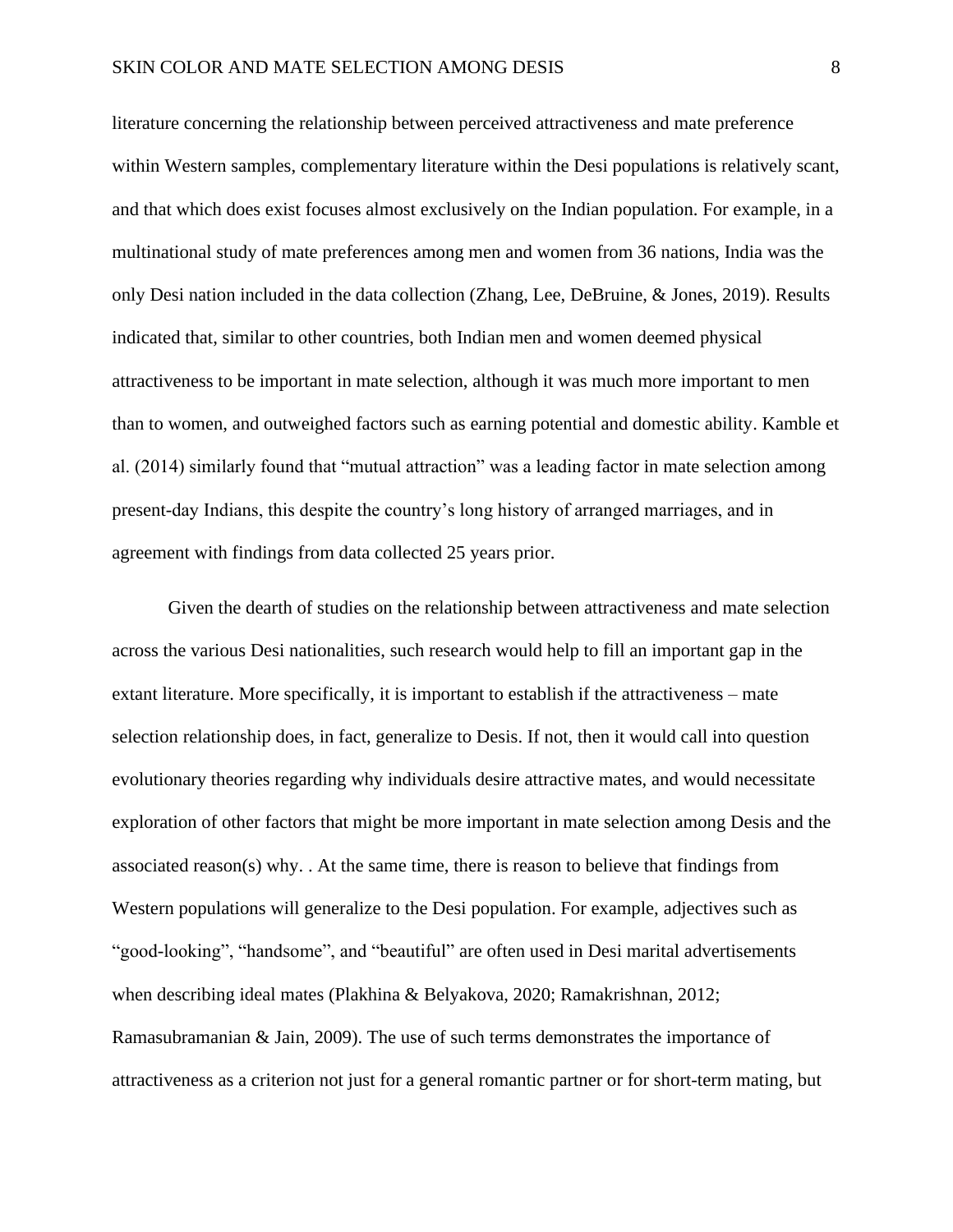also in the context of all things considered and valued in choosing a life partner, which often includes consideration of the individual's personality.

#### *Impact of Perceived Physical Attractiveness on Personality Judgments*

Physical attractiveness may not only have a direct impact on one's desirability as a romantic partner, but may also have an indirect impact through its influence on personality judgments. Decades of social psychological research has provided evidence that physical attractiveness affects impressions and personality judgements of others. The "what is beautiful is good" stereotype (Dion, Berscheid, & Walster, 1972) – also known as the halo effect (Thorndike, 1920) and attractiveness stereotype (Standing, 2004) – suggests that physically attractive individuals are thought to possess many more desired qualities than unattractive individuals, though they are frequently deemed less modest than those who are less attractive. An early study by Dion, Berscheid, and Walster (1972) found that attractive people are thought to be more successful economically and are believed to make better spouses. A more recent study (Segal-Caspi, Roccas, & Sagiv, 2012) looked at the discrepancy between how physical attractiveness impacts perceived personality and how it relates to actual personality. Participants watched videos of different women and were asked to assess each woman's personality and attractiveness. The investigators found that participants rated attractive women higher on agreeableness, openness to experience, extraversion, conscientiousness, and emotional stability relative to less attractive women. However, when the women who appeared in the videos were asked to rate themselves on the same personality traits, results showed that ratings between attractive and less attractive women did not differ significantly. The findings of this study indicate that attractive individuals do not necessarily possess more positive traits compared to less attractive people; rather, these characteristics are in fact granted to them by others.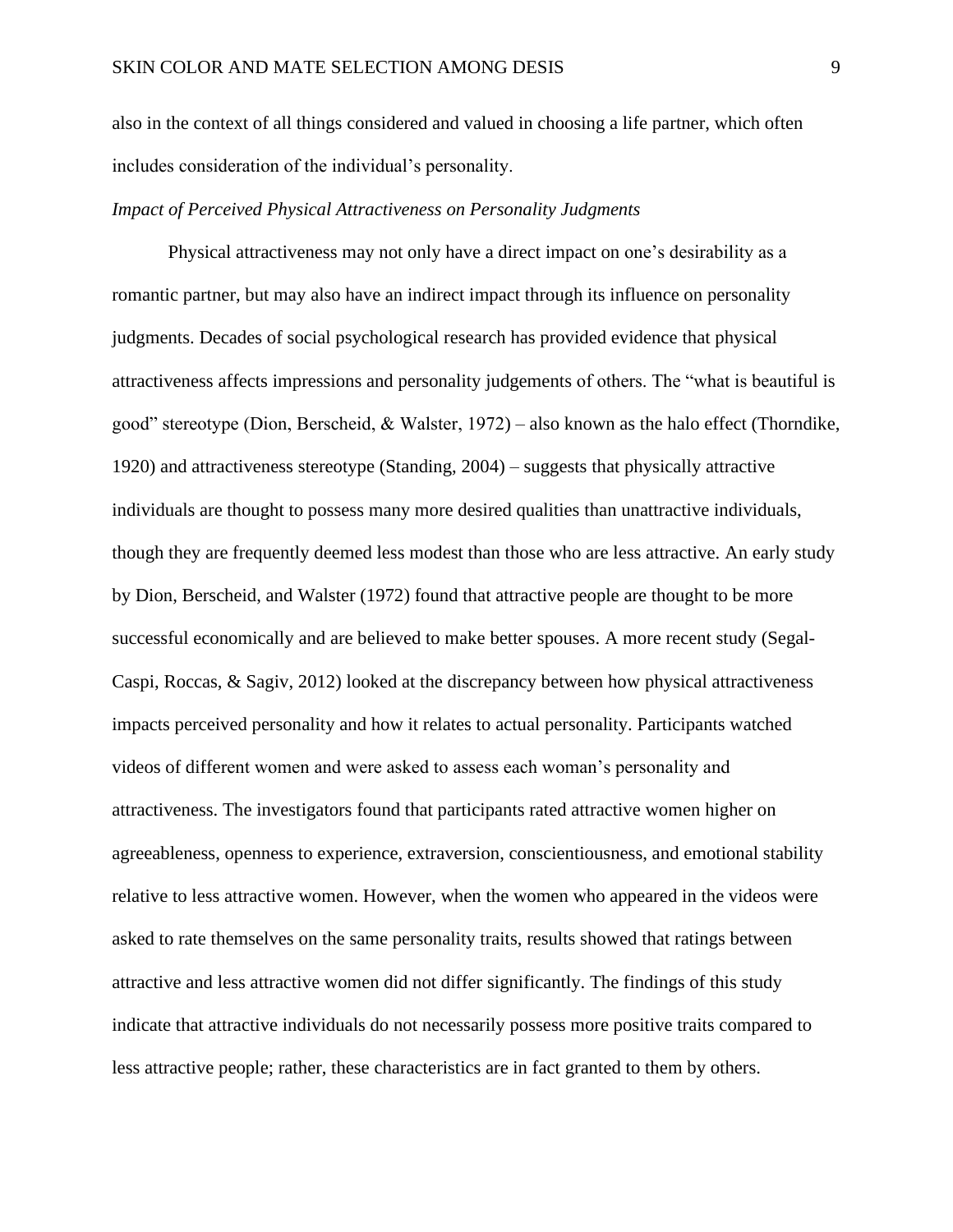Research on the "what is beautiful is good" stereotype specifically within the Desi population is lacking, thereby representing another gap in the literature that should be addressed. Given that most of the research has been conducted with Western samples, it is unclear if this finding generalizes to other populations and if perceptions of beauty indeed influence personality judgments in other cultures, including among Desis. If not, then it might mean that the mere aesthetics of an attractive individual plays a large role in any advantages that they might enjoy. In other words, people might enjoy the sight of an attractive person so much so that the his/her personal characteristics might be rendered unimportant. Such possibilities would tend to support evolutionary explanations regarding attractiveness in mate selection, and social/sociological theories regarding why one might choose to be associated with attractive persons. In doing so, it will be important to also take into consideration the specific traits that might be conferred upon attractive individuals given that said traits might differ by culture. For example, Wheeler and Kim (1997) argued that the physical attractiveness stereotype differs in content between individualist and collectivist cultures. Specifically, because identity is connected to group acceptance and family in collectivist cultures, it is suggested that people from those cultures would place more value on traits that promote harmonious relationships (e.g., empathetic, modest, trustworthy, honesty) rather than those associated with more personal attributes (e.g. sexy, competitive, funny). They explored this hypothesis in a Korean sample, asking subjects to rate personality traits based on photos of men and women varying in levels of attractiveness. They found that subjects rated more attractive photos higher on dimensions of social competence, concern for others, integrity, and emotional adjustment relative to dimensions such as potency (assertive, dominant). Similarly, Shaffer, Crepaz, and Sun (1997; 2000) found that, in collectivist cultures, communal attributes that demonstrate how well one gets along with others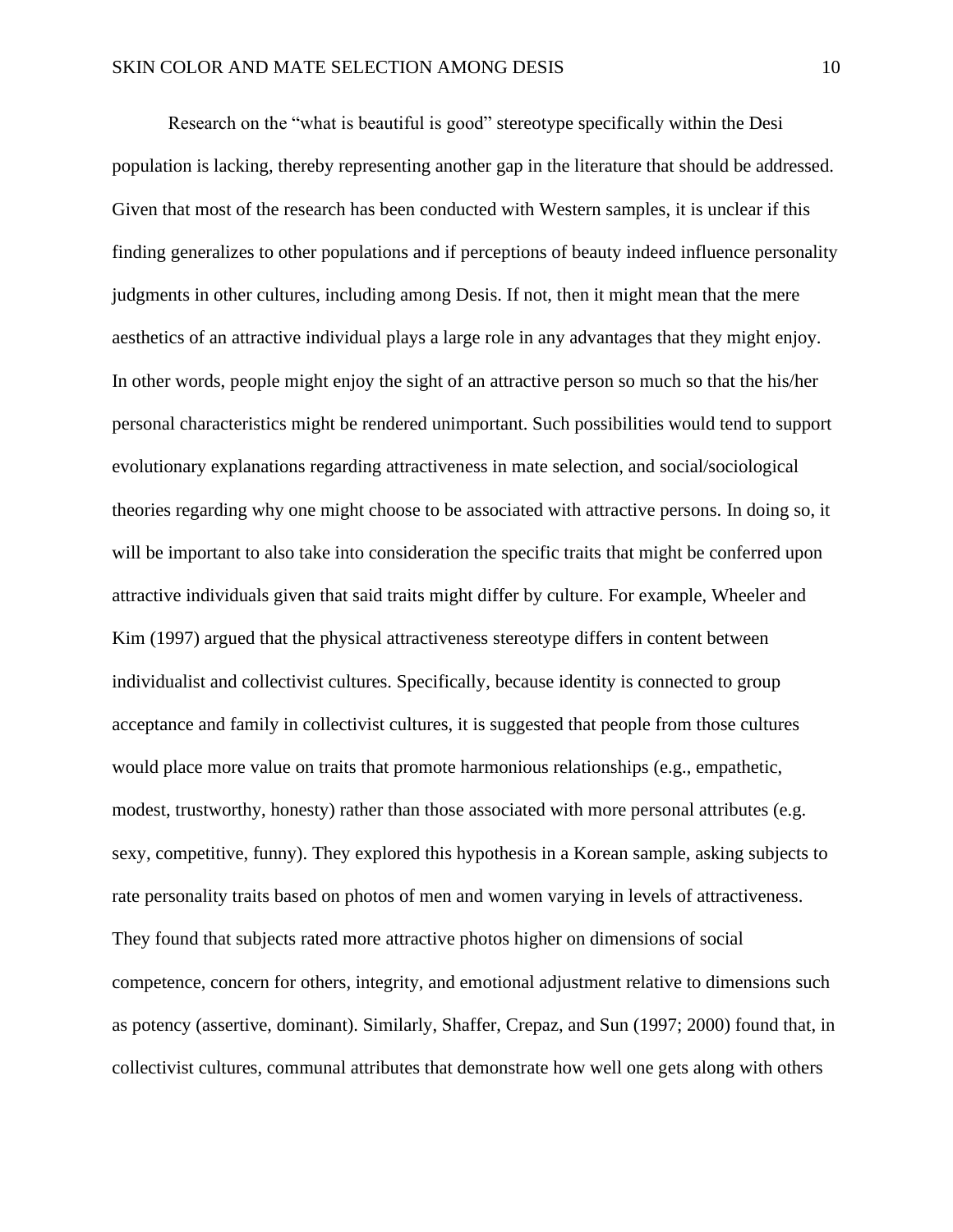(e.g. cooperative, reliable, unfaithful [reversed]) are salient traits that are attributed to attractive people. These results provide some insight into what personality characteristics are particularly relevant when looking at the "what is good is beautiful" stereotype in the Desi population.

#### **The Impact of Personality Judgments on Mate Preference**

Personality is important to consider when seeking a romantic relationship. Research has shown that, for many, personality is the most important criterion for ideal long-term partners, followed by attractiveness and status (Fletcher, Simpson, Thomas, & Giles, 1999; 2004). Similarly, Regan and colleagues (2000) found that people give preference to internal attributes (i.e. personality traits) over external qualities (sexual desirability, social status) in potential longterm partners. This may be because the success of a long-term relationship to last depends on compatibility between two individuals, which is less relevant to attractiveness than it is to personality.

With respect to the specific traits deemed important, the Big Five dimensions and their facets (McCrae & Costa, 1987) are often used in research regarding the role that personality traits play in developing romantic interest. For example, Figuerdo, Sefcek, & Jones (2006) found that people are initially attracted to individuals who are highly extraverted, conscientious, agreeable, and less neurotic. In addition to the Big Five, several studies have converged in finding that honesty/trustworthiness and kindness are important in mate preferences and selection (e.g., Fletcher et al., 1999; Regan et al., 2000; Sprecher & Regan, 2002; Stewart, Stinnett, & Rosenfeld, 2000). These traits were also found to be important in a large international study with over 200,000 participants across 53 different nations, including India (Lippa, 2007). For men and women alike, honesty and kindness were among the top 6 traits desired in a mate. Both men and women have also been found to value attributes like friendliness, an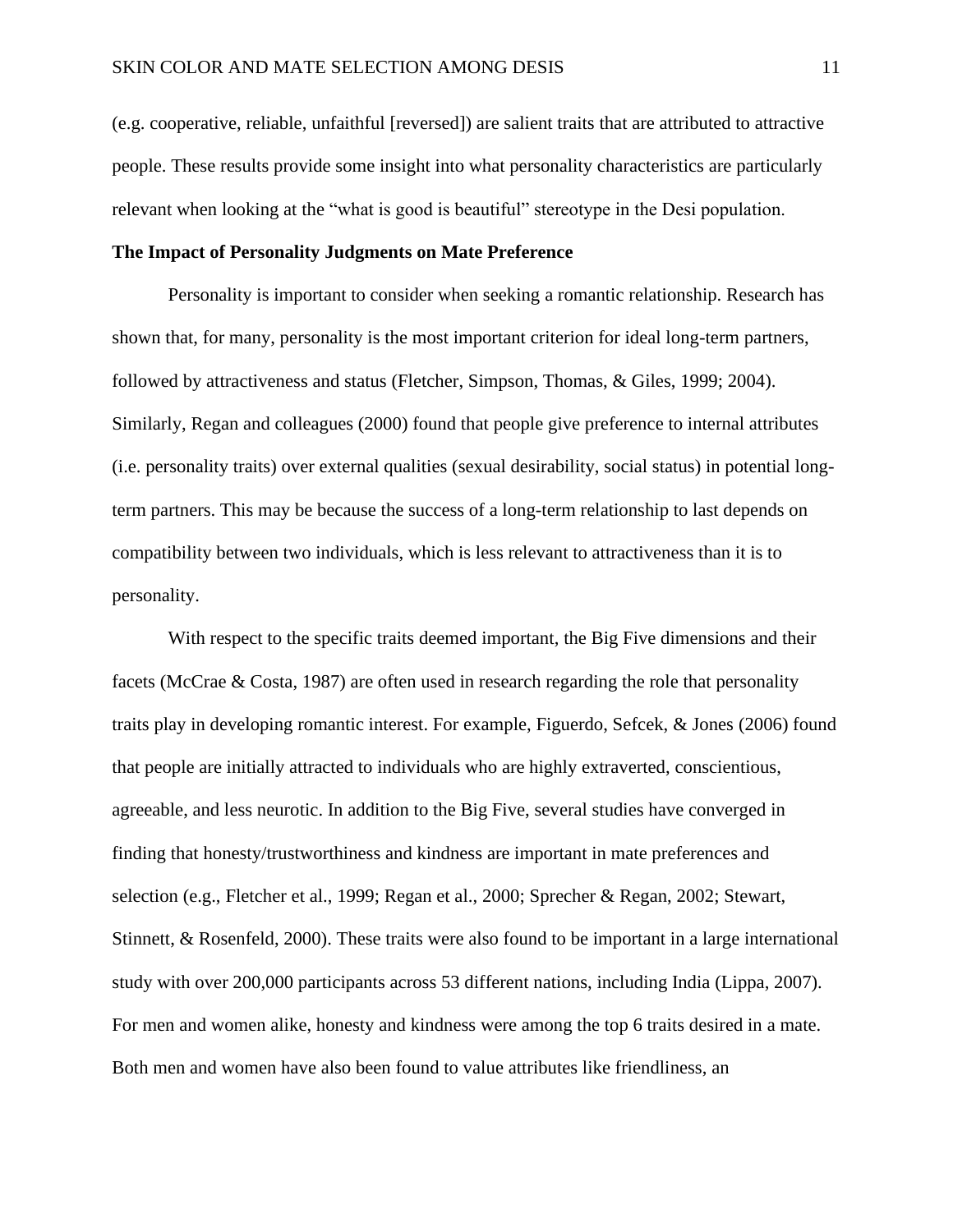outgoing/sociable personality, warmth, and ambition (Fletcher et al., 1999; Regan et al., 2000), as well as creativity and an easygoing personality (Fletcher et al., 1999).

Similar to the case with research related to perceived attractiveness and mate selection, there is little research concerning the relationship between personality and mate selection within the Desi population. However, one study looking at changes and continuity in mate preference trends in India suggests that, over a period of 25 years, young Indian adults are now reporting greater consideration for personality rather than fertility cues or social status when selecting partners, with an increase in preferences for individuals who are creative and industrious (Kamble, Shackelford, Pham, & Buss, 2014). It will be helpful to understand if these preferences exist not just among Western populations and Indians, but among other Desi populations as well.

#### **The Present Study**

As reviewed, skin color bias exists among Desis, among whom lighter skin often makes one more desirable as a long-term romantic partner. Extant research suggests that both attractiveness and personality are important factors in the mate selection process, and that attractiveness itself often informs others' perception of one's personality. Notably, and to the best of my knowledge, none of this research has been conducted within the diverse Desi population of the United States. As a result, there has been limited empirical evidence to help shed light on the extent to which sociocultural patterns found in Desi countries-of-origin persist within the U.S.-based diaspora. While many patterns and practices are in fact likely to persist – particularly among those with more recent immigration status – there is also potential for them to become altered in response to the American context. The findings of this study may inform the widespread colorism in South Asian media, the beauty industry, and marriage market. With the social justice work being done through "dark is beautiful' campaigns, it is possible for this study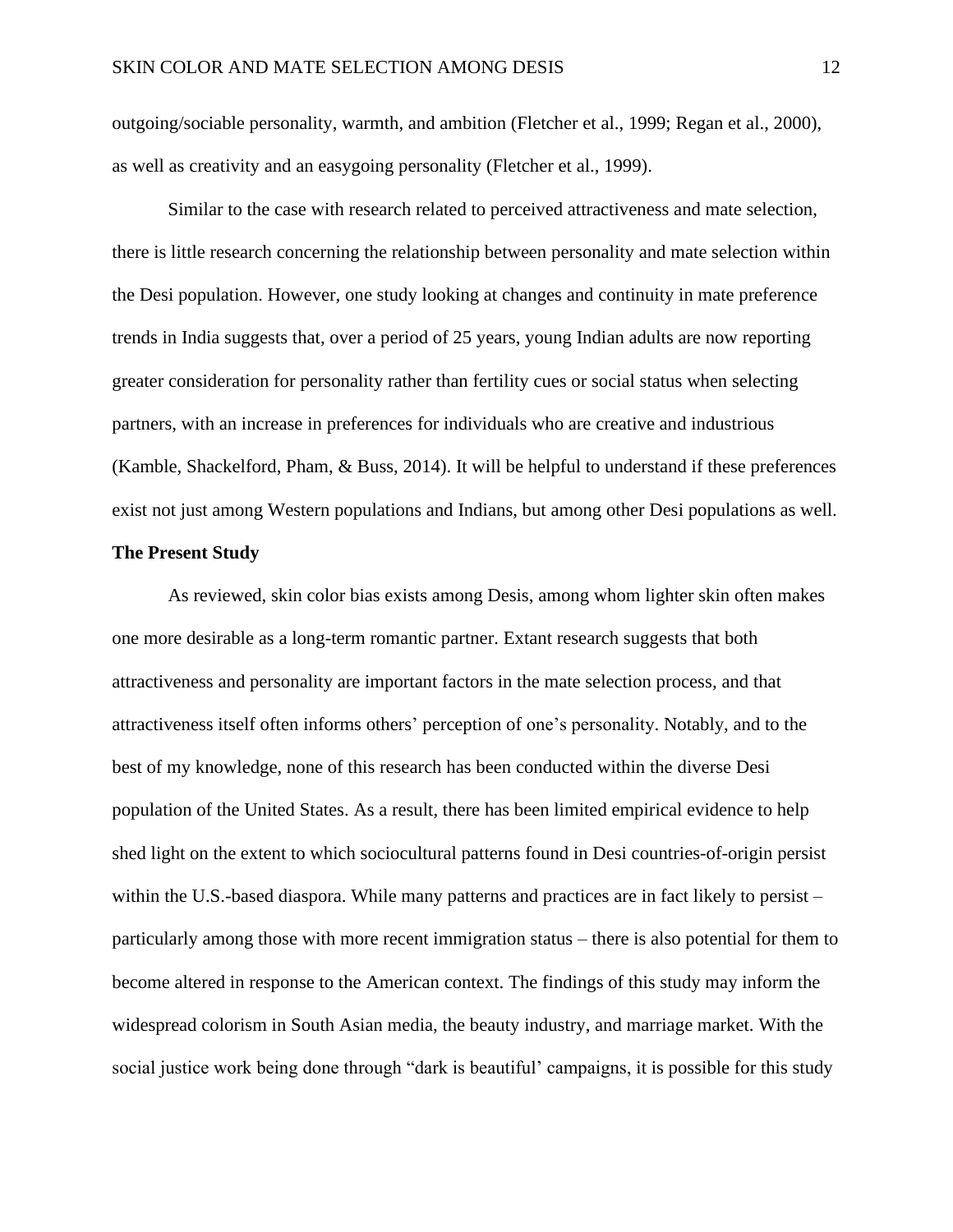to show how skin color bias can be attenuated by different cultural exposure and that being intentional in the images being presented in media and advertisement can help counter the social and psychological damages done by skin color bias.

In light of the literature and the need for more research focused on the broad Desi population, the present study aims to determine if skin color is associated with mate preference among U.S.-based Desi young adults, and if so, if the relationship is mediated by perceived attractiveness. Given that attractiveness is also associated with positive personality judgements, the present study also aims to determine if, in addition to a direct effect on mate preference, attractiveness also exerts an indirect effect as mediated by personality judgment. Figure 1, below, details the study's conceptual model.





Several specific hypotheses will be tested using a sample of Desis residing in the U.S.:

*Hypothesis 1: Skin tone will influence romantic partner preference.* Specifically, individuals with lighter skin tones will be considered more desirable as a long-term romantic partner than individuals with darker skin tones.

*Hypothesis 2: The relationship between skin tone and romantic partner preference will be mediated by perceived physical attractiveness.* Specific corollary hypotheses are: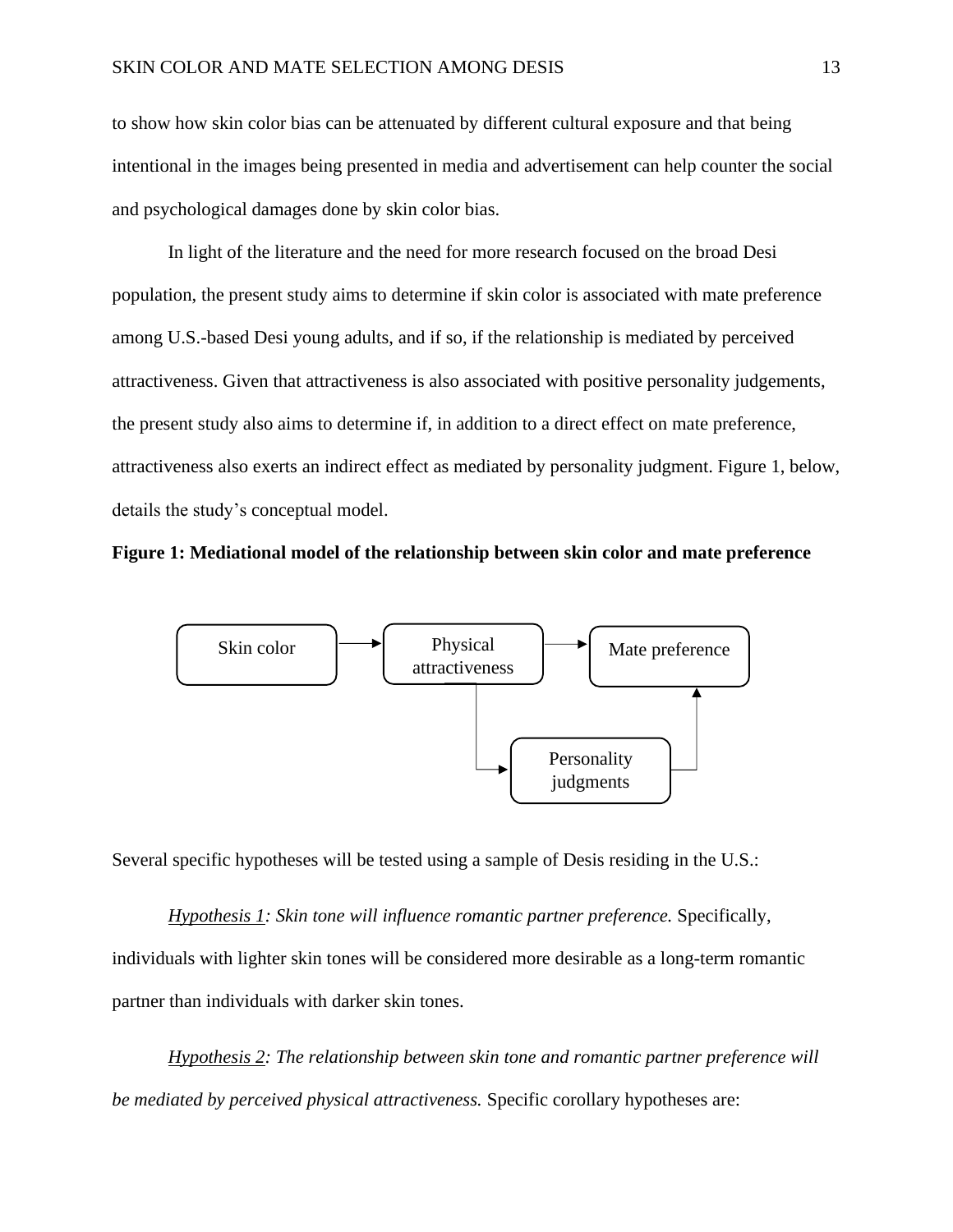- a. Skin color will influence perceptions of attractiveness, with individuals possessing lighter skin tones rated as more attractive than individuals with darker skin tones.
- b. Perceived attractiveness will influence desirability as a romantic partner, with more attractive individuals considered more desirable/preferable as a long-term romantic partner compared to less attractive individuals.

*Hypothesis 3: In addition to a direct relationship between attractiveness and partner preference (Hypothesis 2b), the relationship between attractiveness and partner preference will also be mediated by personality judgments.* Specific corollary hypotheses are as follows:

- a. Compared to less attractive individuals, those perceived as relatively more attractive will also be considered more likely to possess favorable personality characteristics.
- b. Individuals who are considered more likely to possess favorable personality characteristics will also be considered more preferable as a long-term romantic partner compared to those judged to possess less favorable personality characteristics.

In sum, the current study aims to fill important gaps in the literature. While many of the proposed relationships have been generally established in the scientific literature, few have explored the generalizability of these findings to Desis and/or have focused narrowly on individuals of Indian descent, thereby failing to address the larger Desi community. Further, examining these patterns among Desis residing in the U.S. opens the door for helpful descriptive comparisons to be made relative to Desis residing in South Asia.

#### **Methods**

#### **Participants**

Participants from The City College of New York (CCNY) and Hunter College were recruited through the SONA system, an online platform utilized by the Psychology Department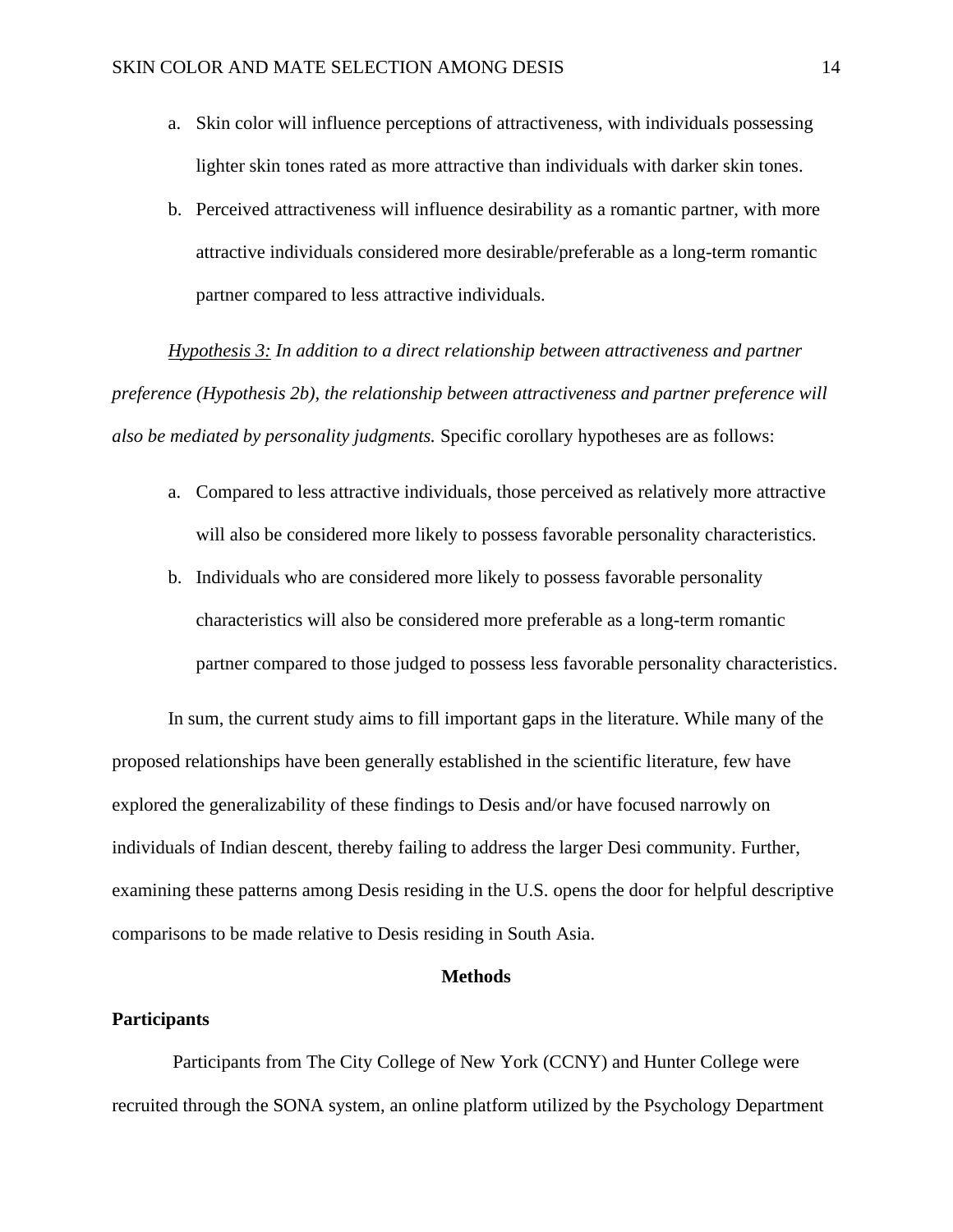in each college to run its subject pool. The system allows prospective research participants to browse open research studies in which they can participate in exchange for course credit and/or other incentives. For the present study, prospective participants were informed that it was an online, questionnaire-based study exploring interpersonal judgments and preferences regarding peers of the opposite sex. Inclusion criteria were defined as follows: person attends CCNY or Hunter College, identifies as heterosexual, and is 18- to 24- years of age. Being of Desi descent was originally part of the inclusion criteria but was eventually dropped in order to avoid sample contamination (e.g., non-Desis identifying as such in order to participate).

A total of 289 participants completed the survey. Given the aims of the study, only data from those who identified as being of Desi descent were included in study analyses. This left a total of 79 participants whose data was eligible for analysis. Of those, one participant's data was deemed invalid given the lack of variability in responses (e.g., responded "1" for all ratings). That participant's data was excluded, resulting in the final participant total of  $N=78$ .

The final sample had a mean age of 19.1 years  $(SD = 1.8)$ . The majority of participants were female (67.9%), affiliated with Hunter College (62.8%), and identified their relationship status as single (82.1%). In regard to ethnicity, 36 participants (46.2%) identified as Bangladeshi, 24 (30.8%) as Pakistani, 11 (14.1%) as Indian, and 1 as Nepali (1%). Five (5.3%) indicated that their Desi background was "other". One participant preferred not to disclose their ethnicity. Thirty-three participants (42.3 %) indicated that they were first-generation Desi-American, defined as not having been born in the United States, 43 (55.1%) were second-generation Desi-American, 1 was third-generation Desi-American (1.3%), and 1 (1.3%) indicated "prefer not to answer". Of those not born in the U.S., 4 (5.1%) have resided in the U.S. for 1-5 years, 6 (7.7%)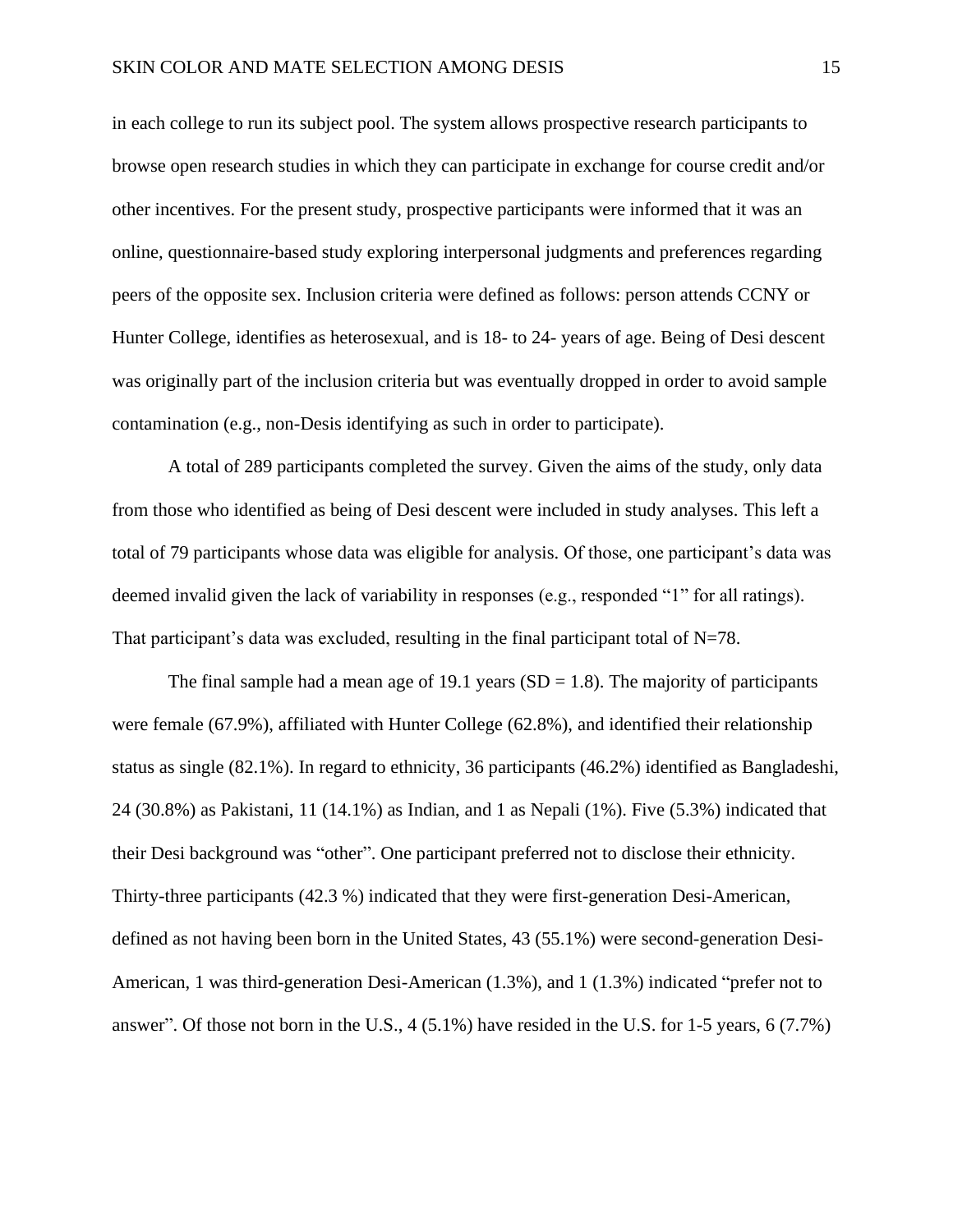have resided in the U.S. for 6-10 years, 7 (9%) for 11-15 years, and 17 (21.8%) for 15 or more years. See Table 1 for a complete list of sample demographics.

#### **Measures**

*Development of Visual Stimuli.* In order to test the study's primary hypothesis regarding skin color, visual images (photos) were acquired from the Google image database and stock photo websites such as ShutterStock and Adobe Stock. Specific photos were acquired by using the search terms "Desi man/woman" or "South Asian man/woman." Photo selection criteria included high resolution pictures depicting youthful Desi individuals who were smiling/had a pleasant expression, were pictured alone, from the chest up, and in front of either white or gray backgrounds. The images ultimately used for the study were narrowed down from a selection of approximately 20 photos that met the initial criteria. Photos were then narrowed down further based on the level of success in manipulating the image. Specifically, selected photos were manipulated to produce separate images that presented the individuals in either a fair, medium, or dark skin tone. Several photos that met initial inclusion criteria were ultimately not included in the study because attempts to manipulate the individual's skin tone resulted in coloring that looked unnatural and/or other deficits to the original image (e.g., distorted background coloring). This left a total of 12 images (6 male, 6 female) that were ultimately selected as the study's visual stimuli.

As mentioned described above, for each image, the skin tone in the original picture was manipulated as-needed in order to create 3 different versions of the stimulus person: one depicting him/her with a fair skin complexion, one with a medium skin complexion, and one with a dark skin complexion. These skin tone manipulations were achieved using Adobe Lightroom Classic. The present study referenced the methods used by Ben-Zeev et al. (2014) in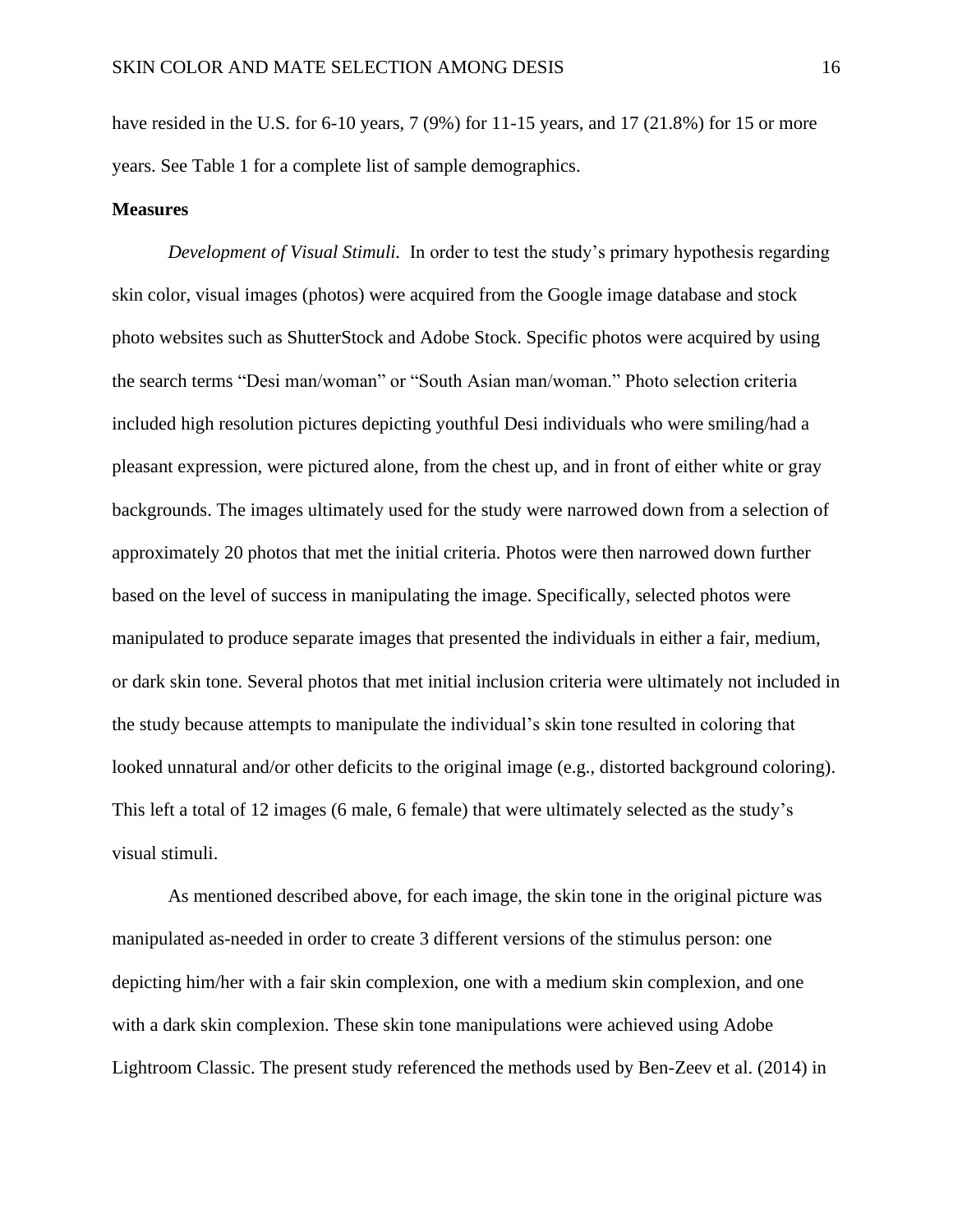#### SKIN COLOR AND MATE SELECTION AMONG DESIS 17

skin tone manipulation. Given that initial photos depicted individuals in varying skin complexions, different values were used to either lighten or darken the stimulus persons. As a result, skin tone had to be manipulated based on eye sight depending on the original complexion in the picture. This resulted in a total of  $36(12 \text{ images} \times 3 \text{ skin complexities})$  discrete images – 18 female and 18 male (see Appendices 1 and 2, respectively).

For analytic purposes, skin tone was created into a categorical variable based on the tone in which the visual image was presented (fair, medium, or dark). The use of unique survey links for each participant made it possible to know exactly which photo was presented when, and in which of the three possible tones.

*Demographics.* Participants were asked to provide their CUNY affiliation, age, sex, relationship status, race and ethnicity/nationality of origin. Participants were also asked to provide information concerning generational status, with first generation defined as individuals who were not born in the United States. Those who identified as first-generation were also asked how long they have resided in the United States.

*Attractiveness*. Participants rated the attractiveness of each person presented in the stimulus photo by answering the following question: "Based solely on the image above, indicate how attractive do you find this person?". Responses were rated using a 5-point Likert scale ranging from 1 (extremely unattractive) to 5 (extremely attractive).

*Personality.* Individuals presented in the stimulus photos were judged on 20 different personality traits (see Table 2). Traits were selected for study inclusion in consideration of three factors: (1) characteristics associated with the Big Five (McCrae & Costa, 1987) dimensions of personality, this given their generalizability across cultures and ubiquity in personality-related research, which can enable comparisons with other studies, (2) traits commonly included in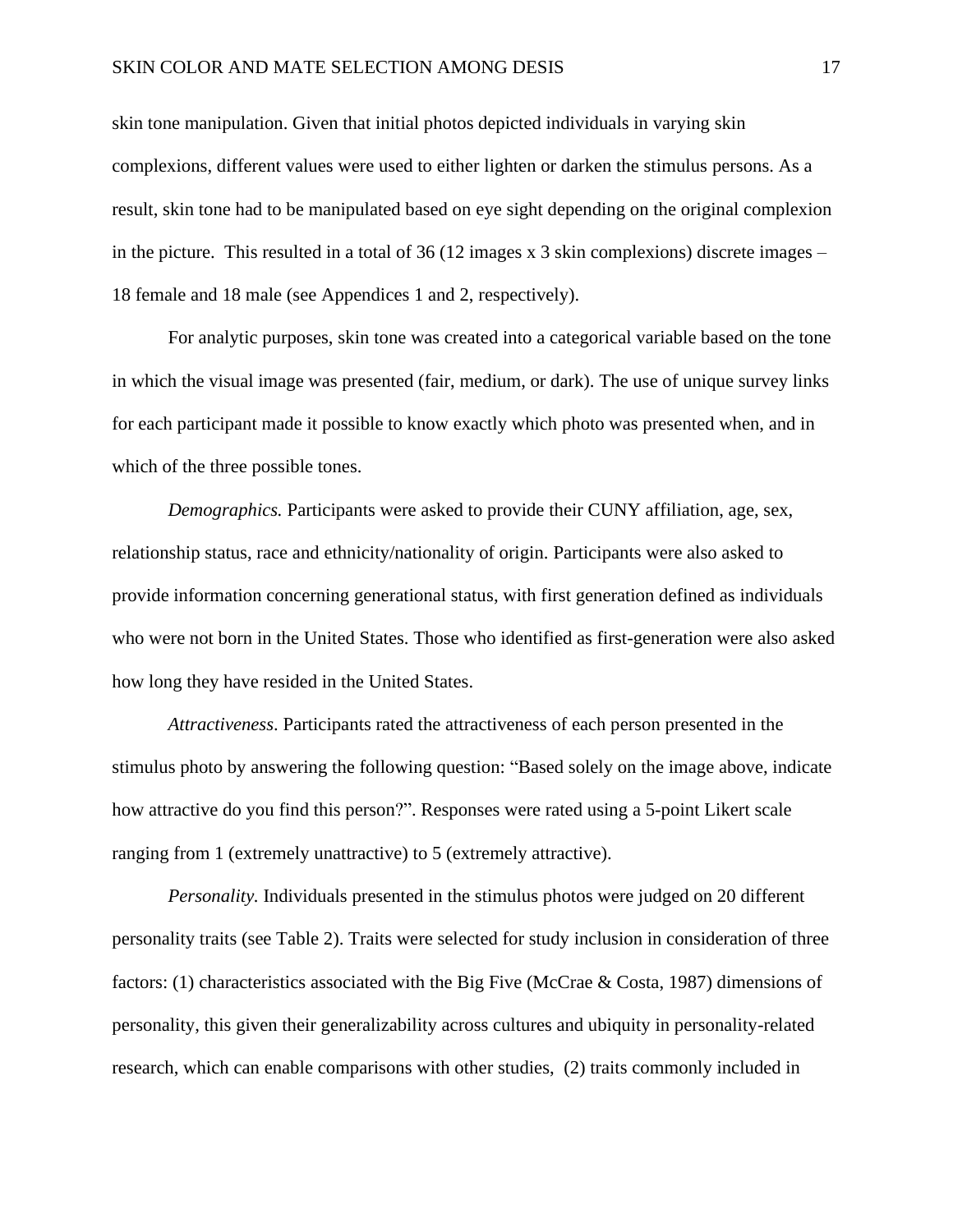other studies regarding the relationship between attractiveness and personality judgements and/or between personality and mate preference (e.g., Regan et. al, 2000; Lippa, 2007), and (3) traits hypothesized to be of particular relevance in collectivist cultures, such as being trustworthy and considerate (Wheeler & Kim, 1997). Additionally, there was attention paid to including both positive (e.g., supportive, kind) and negative (e.g. selfish, aggressive) valence items.

For each person presented in the stimulus photo, participants were asked, "Based solely on the image above, how likely do you think it is that this person is….", followed by the list of 20 traits (see Table 2). Each personality trait was judged based on a 5-point Likert scale ranging from 1 (extremely unlikely) to 5 (extremely likely).

*Desirability as a Long-Term Romantic Partner (Partner Desirability).* For each person shown, desirability as a long-term partner was assessed with the following question: "Imagine that you are currently single but are interested in forming a long-term committed relationship. How likely are you to consider the person shown above as a potential long-term partner?". Responses were rated on a 5-point Likert scale ranging from 1 (extremely unlikely) to 5 (extremely likely).

#### **Procedure**

Individuals who signed up for the study on SONA were emailed a personalized link that directed them to the online survey. All study data and information – including informed consent – was collected via Qualtrics, an online survey platform. Participants were informed that it would require approximately 45 minutes to complete all of the questions and that the study had to be completed in one sitting. Participants were compensated with 1 SONA credit upon completion of the survey and were also entered into a raffle to win either a first- (\$40) or second-place (\$25) monetary prize in the form of an Amazon e-gift card. Participants were also informed that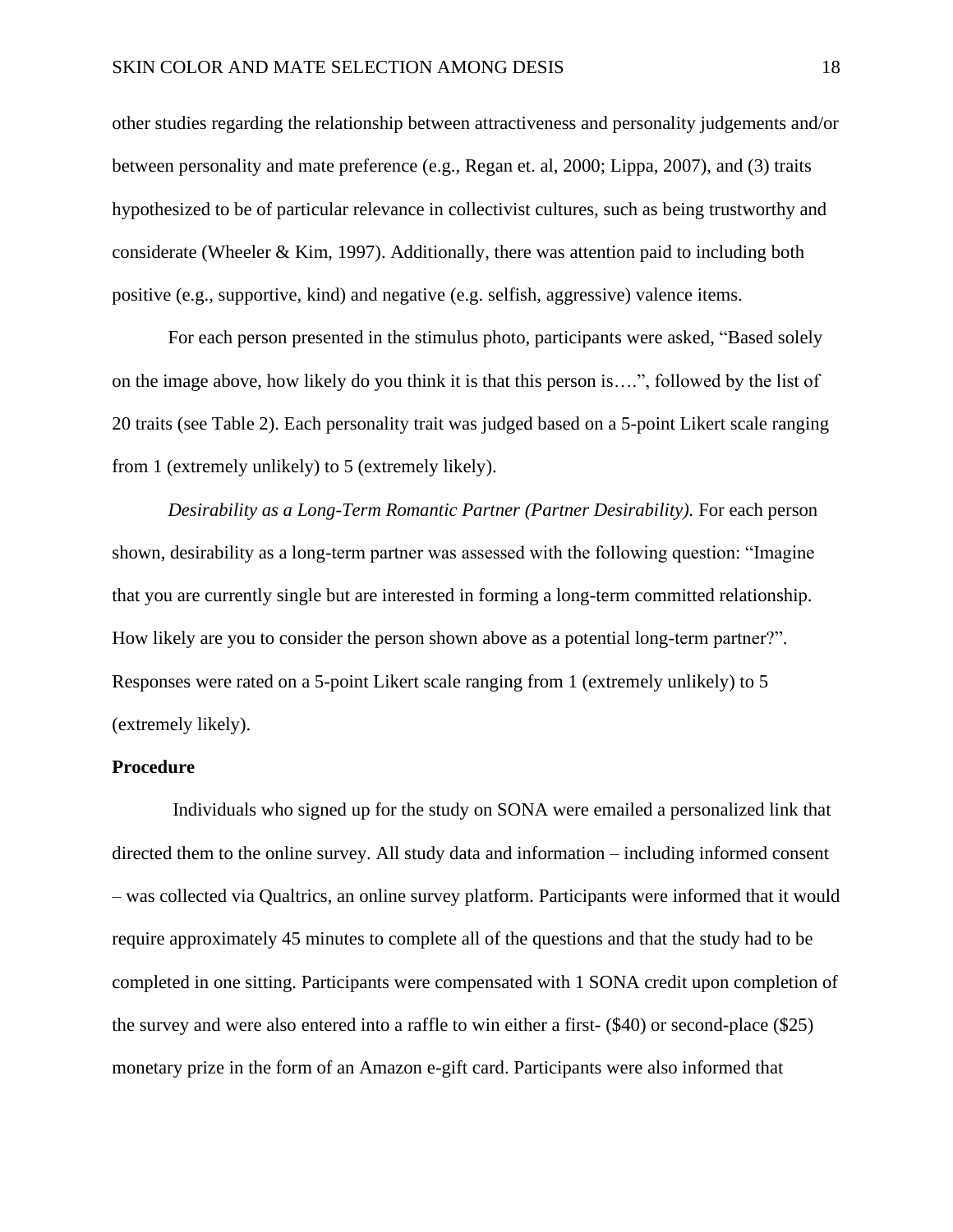separate drawings would be held for male and female participants in order to increase their odds of winning, and that winners would be e-mailed their gift card once data collection concluded.

After consenting to participate and completing the assessment of demographics, participants were shown images of 6 opposite-sex individuals, each shown one at a time. For each person shown, participants were asked to judge several aspects of the individual's personality, their desirability as a romantic partner, and their level of attractiveness. The order of questions was varied within and across participants to control for order effects, and all ratings were obtained for one person before proceeding to the next.

All within-sex participants were shown the same 6 opposite-sex faces; however, there was between-subjects variation in the skin tones in which each specific photo appeared. For example, whereas one male participant would see "Female X" depicted with a fair skin tone, another might see her depicted with a dark or medium skin tone. The specific skin-tone in which each person was presented was based on a pre-determined matrix, and the images were also presented in a counterbalanced order. For example, "Female X" (in either of the three skin tones) could be presented anywhere in the sequence of images; that is, she could be the first person shown to male participant #1 but the fourth person shown to male participant #2, etc. Finally, each permutation ensured that participants rated two images per skin tone, so there was also within-subjects variation with respect to the skin tones presented.

#### **Results**

#### **Preliminary Analyses**

*Principal Components Analysis of Personality Characteristics.* Prior to running any inferential statistics, a factor analysis was conducted with each of the 20 personality characteristics in order to reduce the data into fewer personality constructs capable of capturing the underlying common factors. Ideally, conducting a PCA would require at least four times the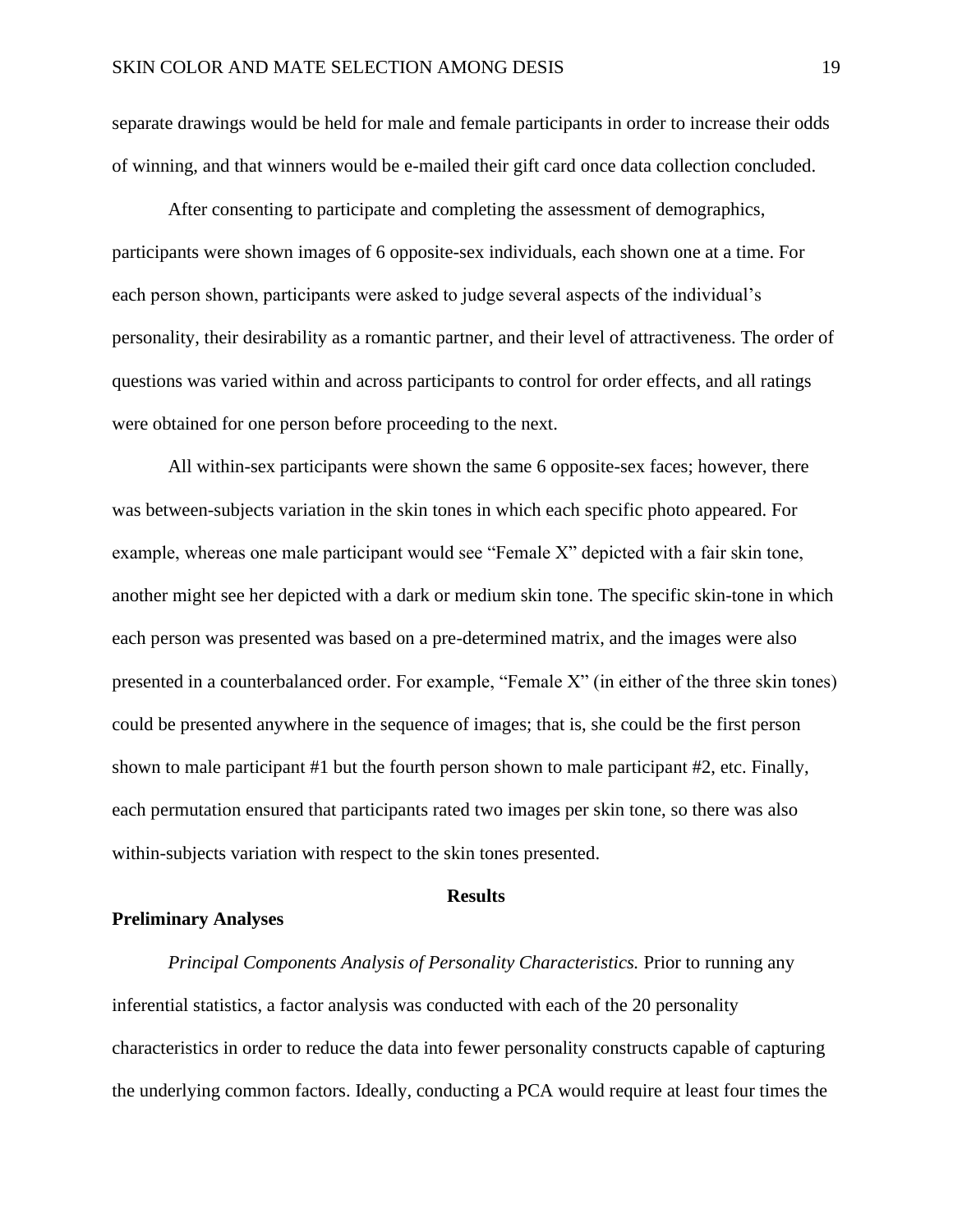number of participants as there are items. With 20 items and only 78 participants, the sample size for the present study falls just below this estimate; however, given that each participant provided multiple ratings (i.e., a set of personality rating for each of 6 images), the total number of observations was actually 468, so well beyond the minimum required for the use of data reduction techniques. A Principal Component Analysis (PCA) with Varimax rotation was therefore performed on the personality ratings, with extracted components requiring an eigenvalue of 1 or greater. In addition, factor loadings less than 0.40 were suppressed to optimize orthogonality. This produced a five-factor solution. In cases where items cross-loaded onto more than one component, the item was retained only on the component onto which it loaded most heavily (see Table 2 for the final component solution). Given that the components largely correspond to the Big Five (McCrae & Costa, 1987), they were named as such: Factor 1: Extraversion, Factor 2: Agreeableness, Factor 3: Conscientiousness, Factor 4: Openness, and Factor 5: Neuroticism.

Separate variables were created for each of the five factors by summing their respective constituent items, such that higher scores mean more of that trait. Reverse coding of items was performed as-needed (e.g., the characteristic "selfish" was reverse coded in calculating the variable Agreeableness). Internal consistency reliability for each of the five personality variables was moderate- to high: Extraversion:  $\alpha = 0.58$ , Agreeableness:  $\alpha = 0.63$ , Conscientiousness:  $\alpha =$ 0.63, Openness:  $\alpha = 0.67$ , and Neuroticism:  $\alpha = 0.70$ . Bivariate correlations for all of the personality variables, as well as skin tone, attractiveness, and partner desirability, are listed in Table 3.

*Descriptive Statistics by Gender.* Given evidence that higher value may be placed on skin tone by gender (Utley & Darity, 2016), all analyses – descriptive and inferential – were run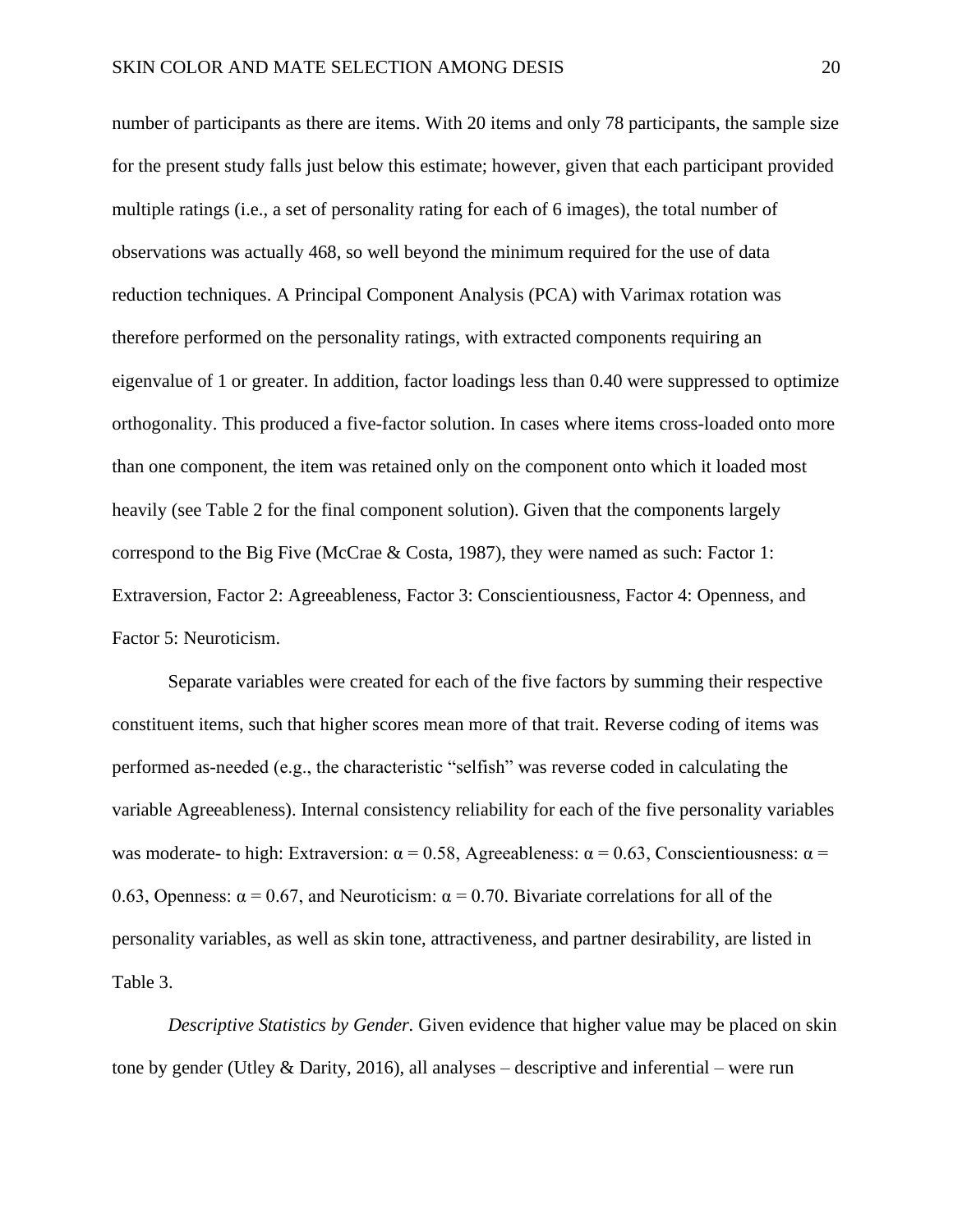separately for males and females. Means for all dependent variables (i.e., attractiveness, partner desirability, and each of the five personality factors) are provided in Table 4. Prior to testing specific study hypotheses, preliminary analyses were conducted to determine if any participant demographic factors were associated with any of the dependent variables. Analyses were conducted using a variety of statistical methods, including linear regression (age), t-test (CUNY affiliation, relationship status), and Analysis of Variance (ANOVA) (nationality, generation, years in the U.S.). ANOVA was also used to determine any main effects for each male/female image presented, regardless of the skin tone in which they were presented.

*Male Sociodemographic Characteristics in Relation to Study Dependent Variables.* For men, age significantly predicted partner desirability (Beta=  $0.097$ ,  $t(23) = 2.74$ , p < .05), with older men rating women higher in partner desirability than younger men. Age also predicted judgments of Openness (Beta=  $-0.13$ ,  $t(23) = -2.48$ ,  $p < .05$ ) and of Conscientiousness (Beta =  $-0.18$ ,  $t(23) = 2.74$ ,  $p < .05$ ): older men rated women lower on both compared to younger men. No other variables were related to the age of the male participants.

Results for CUNY affiliation indicated that Hunter men found the female visual stimuli more attractive  $(t(24) = -2.55, p < .05)$  and more desirable as potential partners  $(t(24) = -.89, p <$ .05), but also judged the women as being lower on Openness  $(t(24) = 2.23, p < .05)$  and Extraversion ( $t(24) = .44$ ,  $p < .05$ ) compared to CCNY men. With respect to relationship status, compared to single men, men currently in a relationship rated women higher in partner desirability  $(t(25) = -2.91, p < .05)$  but lower in Openness  $(t(25) = 2.45, p < .05)$ .

Variables related to race/ethnicity and immigration were only found to be associated with personality judgments. Specifically, nationality was associated with judgments of Openness  $(F(3,22) = 4.67, p < 0.01)$ , generational status was associated with judgments of Neuroticism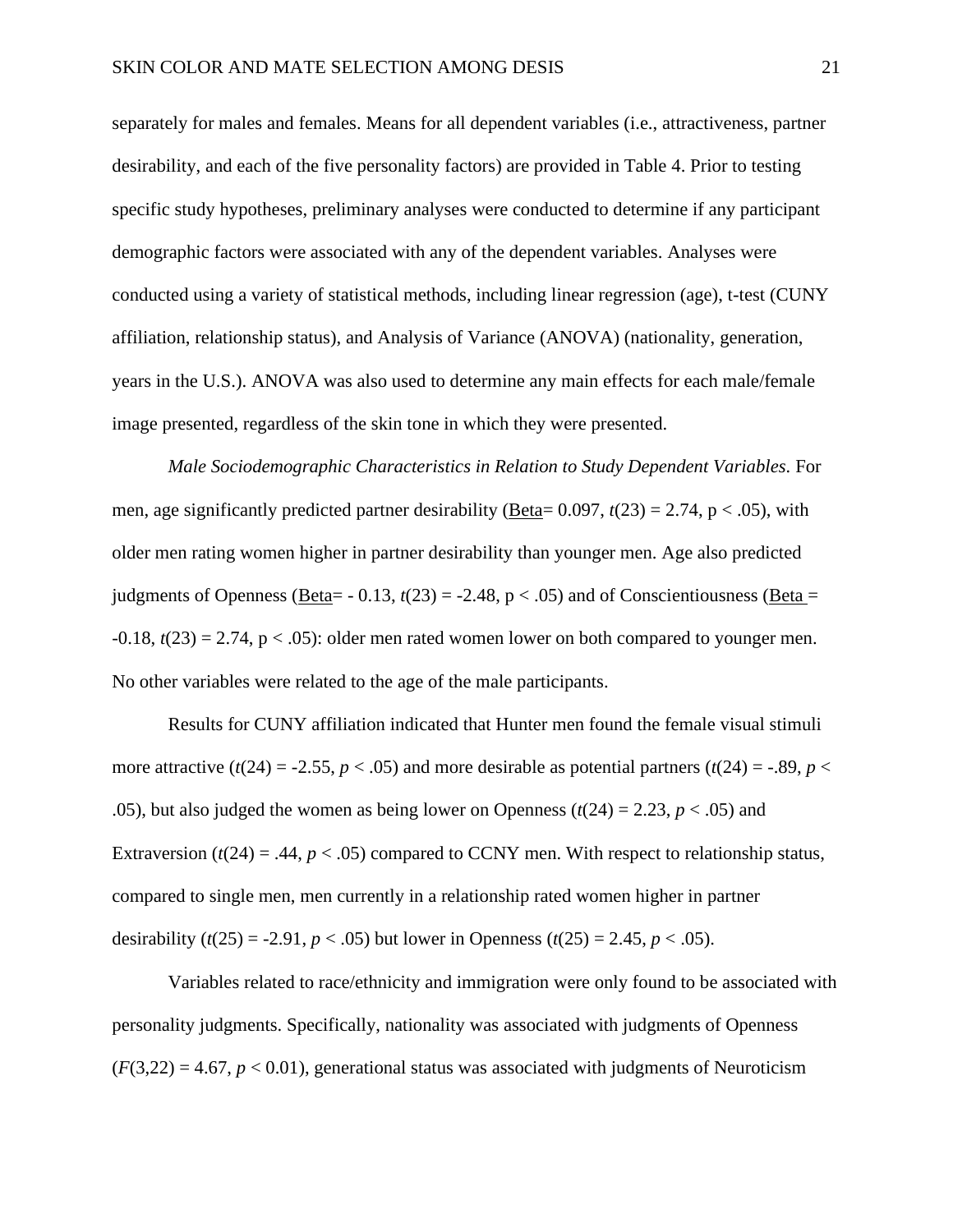$(F(2,23) = 3.33, p < .05)$ , and years residing in the U.S. was associated with judgments of all five traits: Openness ( $F(2,10) = 5.85$ ,  $p < .01$ ), Conscientiousness ( $F(2,10) = 13.09$ ,  $p < .001$ ), Extraversion ( $F(2,10) = 7.56$ ,  $p < .05$ ), Agreeableness ( $F(2,10) = 4.49$ ,  $p < .05$ ), and Neuroticism  $(F(2,10) = 4.13, p < .05)$ . Bonferroni post-hoc analyses revealed that Indian men rated the female visual stimuli significantly higher on Openness than Bangladeshi and Nepali men, and that firstand second-generation Desi-American men rated photos women higher in Neuroticism than did third generation Desi-American men. Men who have lived in the U.S. for 15 or more years rated photos lower on all personality dimensions than did men who have lived in the U.S. for 1-to-5 years. With respect to the visual stimuli themselves, there were no significant main effects based on the specific female image presented (all  $p > .05$ ).

*Female Sociodemographic Characteristics in Relation to Study Dependent Variables.*  For women, age significantly predicted ratings of attractiveness (Beta = .10,  $t(51) = 2.14$ ,  $p <$ .05) and partner desirability (Beta= .13,  $t(51) = 2.80$ ,  $p < .05$ ), with older women rating photos of men higher on both measures compared to younger women. There was a significant effect for CUNY affiliation: Hunter women rated the male visual stimuli much higher in Conscientiousness ( $t(52) = -2.15$ ,  $p < .05$ ), Extraversion ( $t(52) = -2.17$ ,  $p < .05$ ), and Agreeableness ( $t(51) = -4.14$ ,  $p < .001$ ) but lower on Neuroticism ( $t(52) = 2.25$ ,  $p < .05$ ) than did CCNY women. Women's relationship status was not associated with any of the dependent variables (all  $p > .05$ ).

Nationality had a significant effect on women's ratings of partner desirability  $(F(2,48) =$ 4.01,  $p < .05$ ). Bonferroni post hoc analysis showing that Indian women found the male visual stimuli less desirable as a partner than did Bangladeshi and Pakistani women. Generational status was also associated with women's ratings of partner desirability  $(F(1,50) = 11.81, p < .01)$  and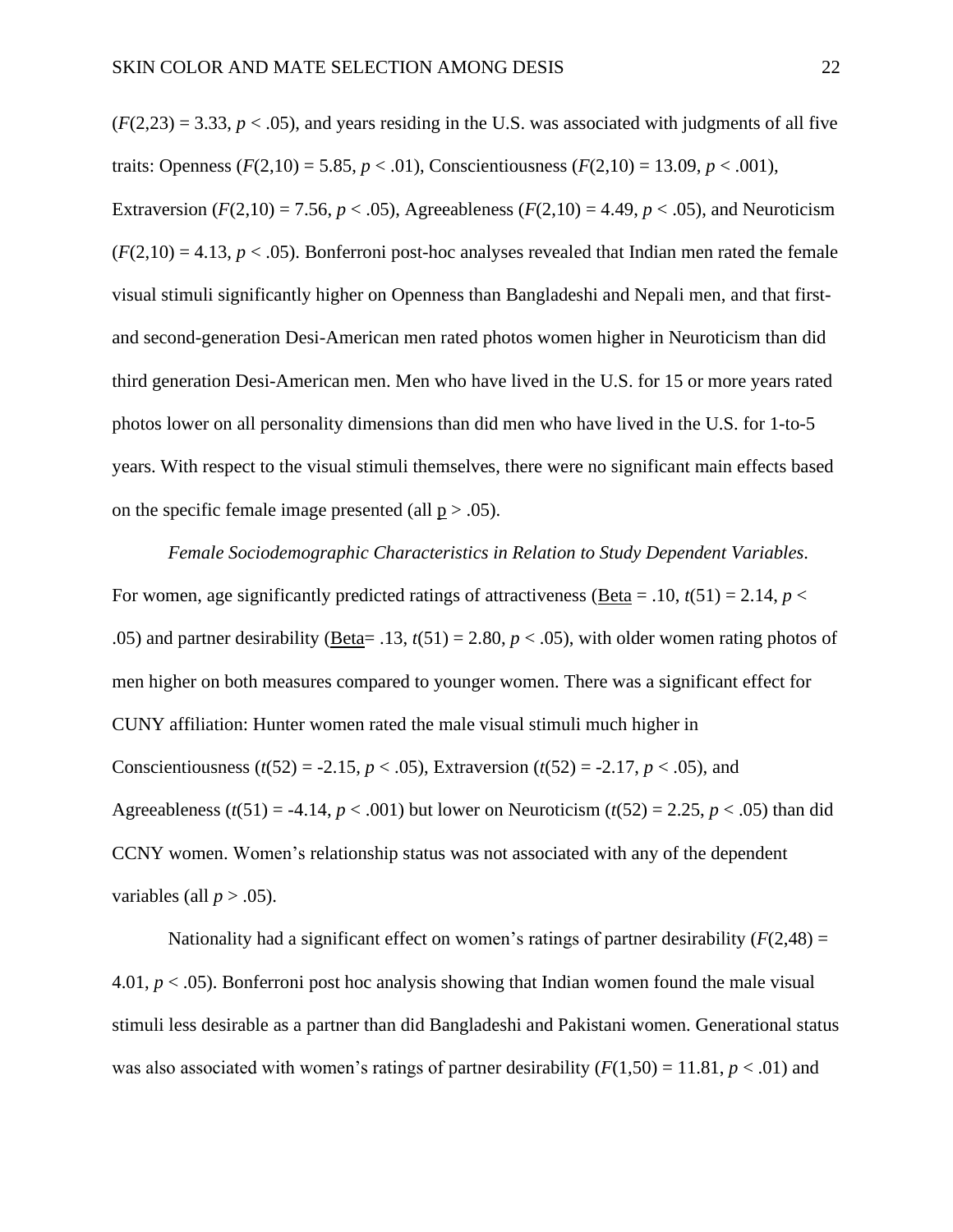their judgments of Conscientiousness  $(F(1,51) = 6.75, p < .05)$ . Namely, second-generation Desi-American women rated the men higher on both measures compared to first-generation Desi-American women. The number of years lived in the U.S. was associated with judgements of Conscientiousness ( $F(3,22) = 3.95, p < .05$ ) and Neuroticism ( $F(3,22) = 3.95, p < .05$ ). Post hoc analysis indicated that women who have lived in the U.S. for 6-to-10 years rated the male visual stimuli higher on both dimensions compared to women who have lived in the U.S. for 11-to-15 years. Lastly, there were no significant main effect based on the specific male image presented (all  $p > .05$ ).

#### **Tests of Study Hypotheses**

In keeping with the original data analytic plan, hierarchical linear regression was used to determine the relationship between skin tone and desirability as a long-term romantic partner, with age, CUNY affiliation, relationship status, nationality, generational status, and years lived in the U.S. (collectively referred to as "participant demographics" from here onward) entered on the first step and skin tone entered on the second step of the equation. Contrary to hypothesis, skin tone did not predict ratings of partner desirability for either male or female participants (both  $p > .05$ ), although the beta coefficients for both males and females were in the hypothesized direction, with a negative coefficient indicating that partner desirability ratings went done as skin tone increased (i.e., became darker) (see Table 5).

According to hypothesis 2, the relationship between skin tone and desirability as a longterm romantic partner is mediated by perceived attractiveness. The lack of a statistically significant result for hypothesis 1 indicates that there is no effect to mediate; however, it is still possible to test the corollary hypotheses associated with mediation. Specifically, it is possible to test the relationship between skin tone and attractiveness, and between attractiveness and partner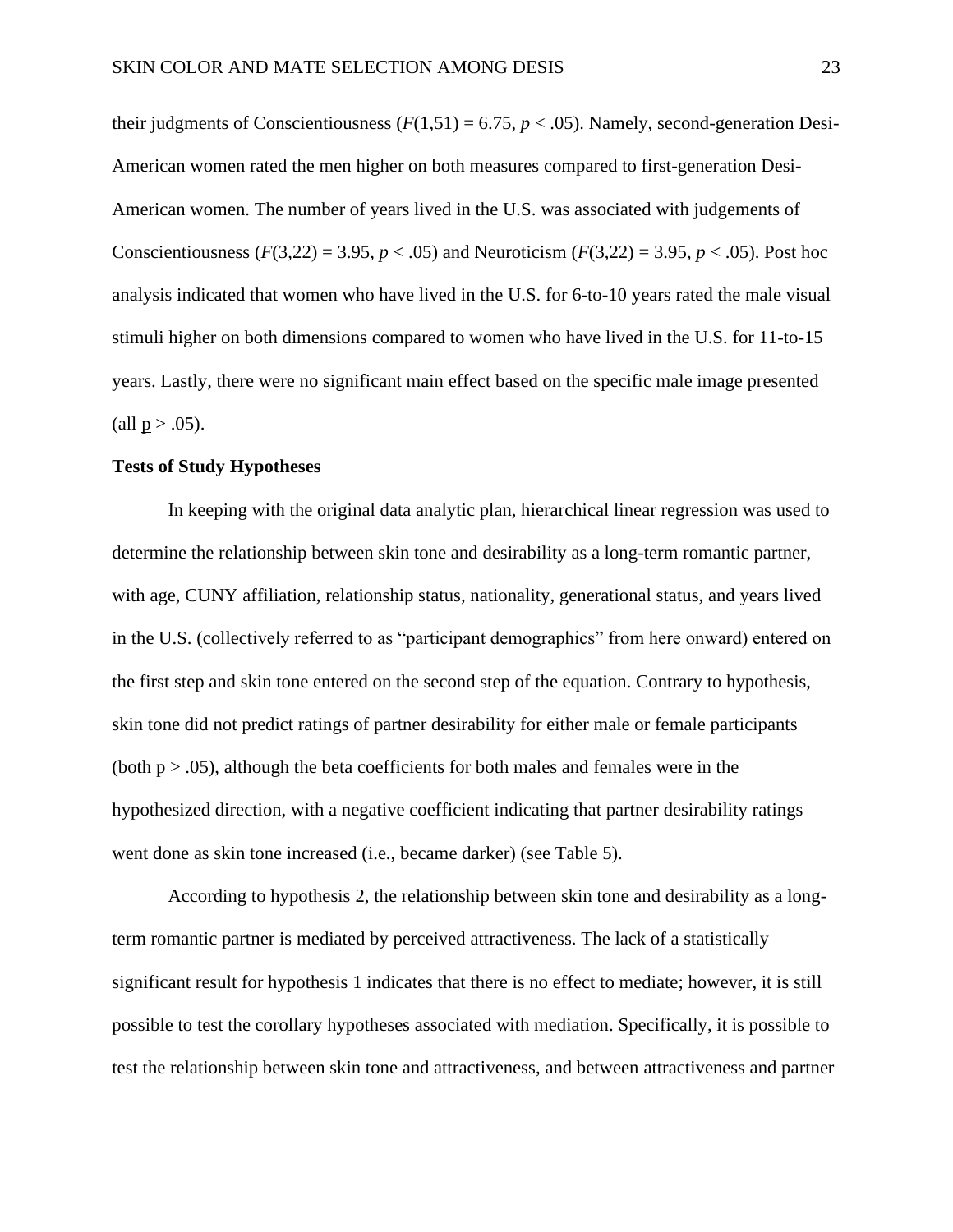desirability (hypotheses 2a and 2b, respectively). Hierarchical linear regression analysis was used to test both hypotheses. For hypothesis 2a, participant demographics were entered on the first step and skin tone entered on the second step of the equation, with attractiveness as the dependent variable. For hypothesis 3b, attractiveness was entered on the second step of the equation and partner desirability served as the dependent variable. Results indicated that skin tone was not associated with attractiveness ratings for either male or female targets (both  $p > .05$ ) (see Table 6); however, for both sexes, higher ratings of attractiveness were also associated with higher ratings for partner desirability (both  $p < .001$ ), thus supporting hypothesis 2b (see Table 7).

Given that attractiveness is associated with desirability as a long-term romantic partner, it is possible to test the mediational pathway proposed in hypothesis 3; namely, that the relationship between physical attractiveness and partner desirability is mediated by personality judgments. Mediation was tested using the methods outlined by Baron and Kenny (1986), Kenny, Kashy, and Bolger (1998), and Shrout and Bolger (2002). Accordingly, it is recommended to first establish a relationship between the independent and the dependent variable, as accomplished with the test of hypothesis 2b. The second step is to show that there is a relationship between the independent variable (i.e., attractiveness) and the mediator (i.e., personality), which is the test of hypothesis 3a. The third step involves showing that the mediator is associated with the dependent variable (i.e., partner desirability) while holding the independent variable constant. In order to establish mediation, the relationship between the independent variable and the dependent variable must also be less in the third equation, with the mediator controlled, than in the first equation.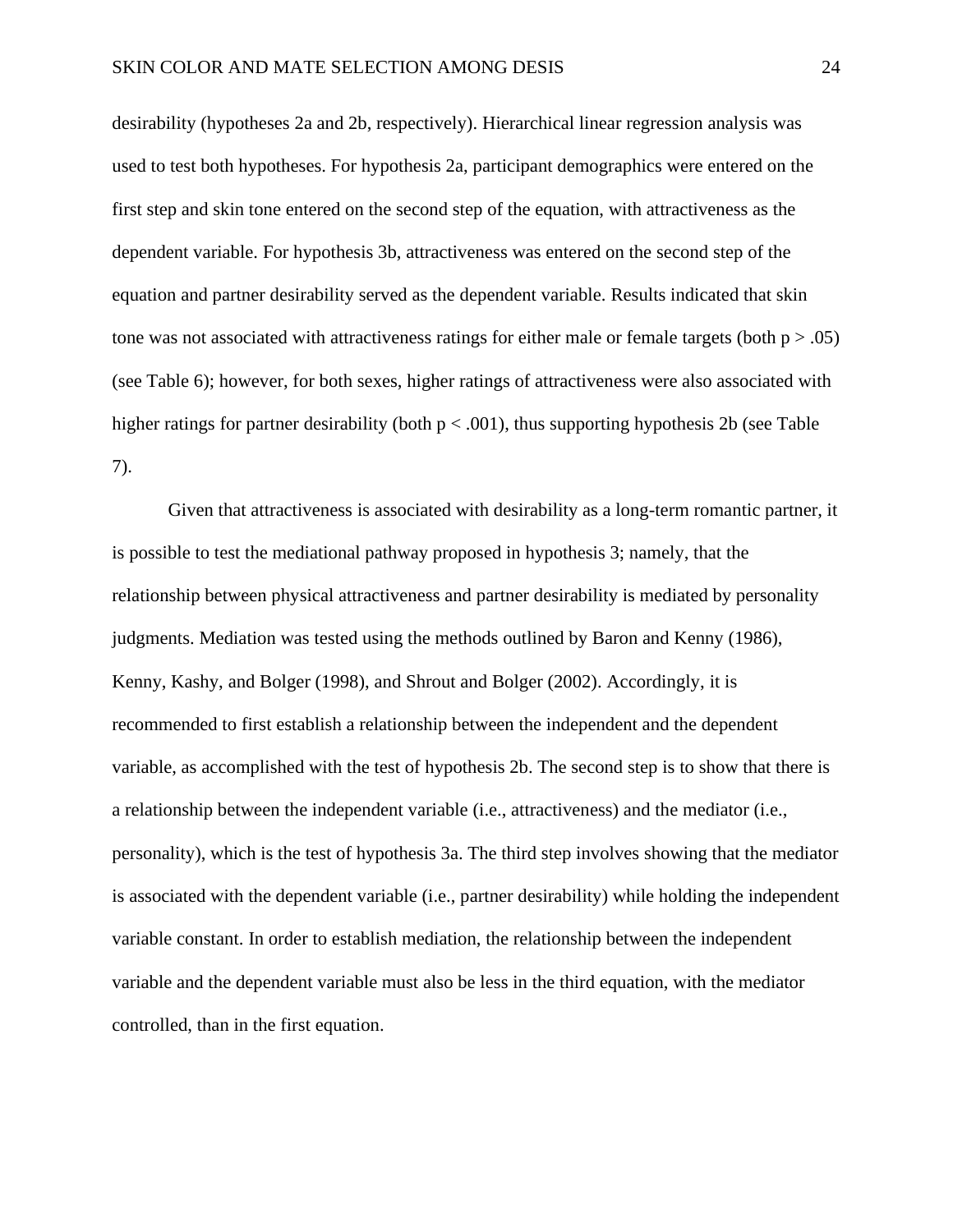In order to establish a relationship between the independent variable (attractiveness) and the proposed mediator (personality) – i.e., hypothesis 3a and step 2 in testing mediation – separate hierarchical regressions were conducted for each of the five personality dimensions. Participant demographics were entered on the first step of the equation and the personality dimension was entered on the second step. Among male participants, ratings of females' attractiveness were associated with judgments regarding three dimensions of personality. Specifically, female visual stimuli rated higher in attractiveness were also rated higher in Openness (Beta=  $0.52$ ,  $t(16) = 3.146$ ,  $p < .05$ ) and Agreeableness (Beta= 1.48,  $t(15) = 2.56$ ,  $p <$ .05) and lower in Neuroticism (Beta=  $-0.48$ ,  $t(15) = -2.23$ ,  $p < .05$ ) relative to less attractive females. Among female participants, male visual stimuli whom they rated higher in attractiveness were also rated higher in Openness (Beta=  $0.27$ ,  $t(42) = 2.29$ ,  $p < .05$ ), Extraversion (Beta= 0.54,  $t(42)$  = 2.35, p < .05), and Agreeableness (Beta= 1.61,  $t(42)$  = 4.55, p  $<$ .05) and lower in Neuroticism (Beta= -0.50,  $t(42)$  = -4.03, p  $<$ .05). These findings offer support for hypothesis 3a, but only with respect to some personality variables – most consistently, Openness, Agreeableness, and Neuroticism.

In the next set of analyses, partner desirability served as the dependent variable and the same set of participants demographics were entered on the first step of the equation. Separate analyses were again run for each relevant personality variable, which was initially entered alone on the second step in order to test hypothesis 3b. Among male participants, none of the five personality variables were associated with their ratings of females' desirability as a long-term romantic partner (all  $p > .05$ ). For female participants, only judgments of Neuroticism predicted partner desirability ratings: male visual stimuli rated higher in neuroticism were considered less desirable as a long-term romantic partner (Beta=  $-0.17$ ,  $t(20) = -2.30$ , p < .05).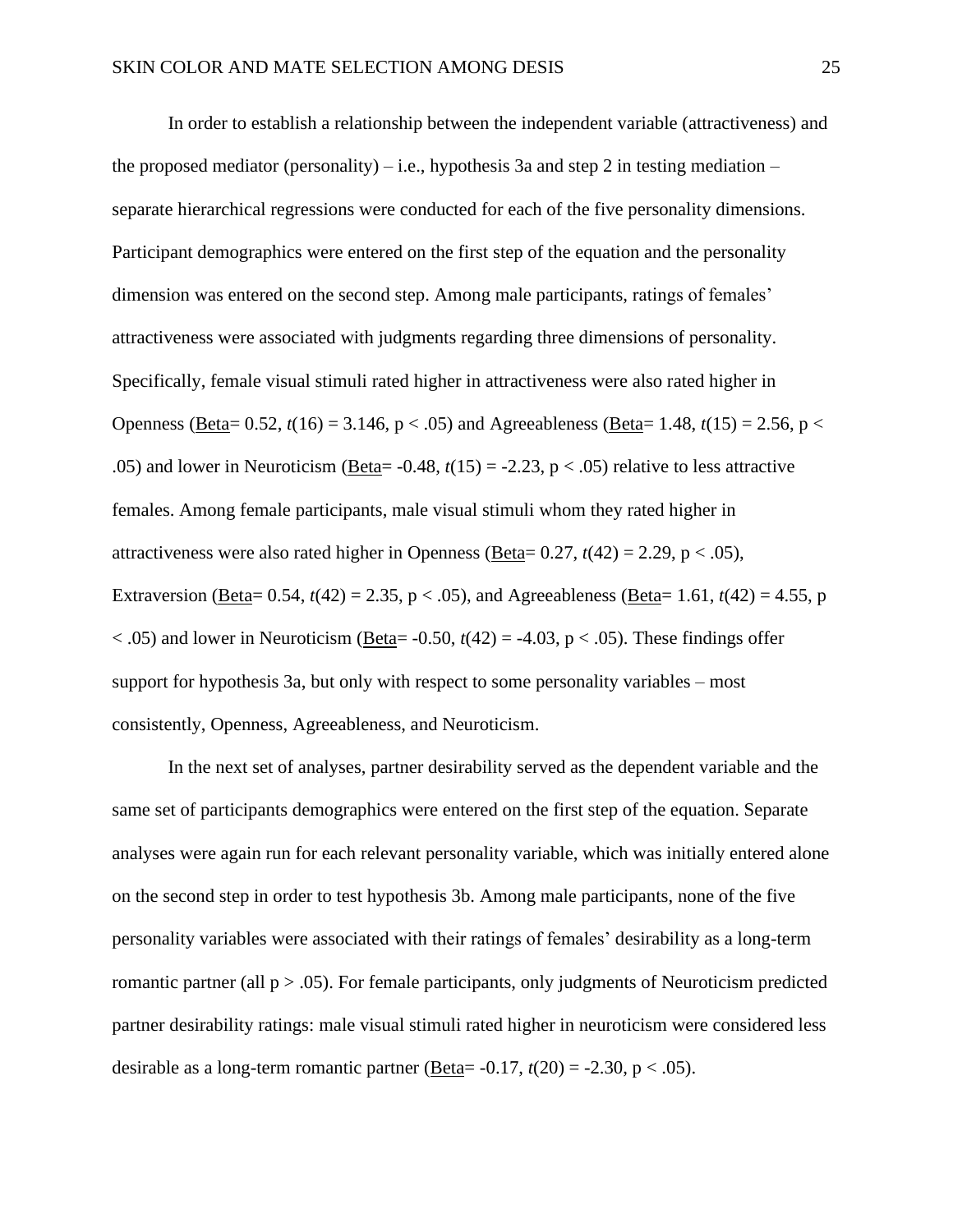In the final set of equations, and to provide a proper test of mediation, participant demographics were entered on the first step and both attractiveness and personality were entered on the second step. Once again, separate equations were run for each personality variable (excluding Conscientiousness, which was not statistically significant in any of the prior models). Attractiveness remained highly statistically significant in the final equations for both male and female participants (all  $p < .001$ ), and the change in  $R^2$  from Model 1 to Model 2 was not statistically significant in any of the equations. Thus, contrary to hypothesis 3, personality judgments did not mediate the relationship between attractiveness and partner desirability.

#### **Alternate Tests of Study Hypotheses**

The original data analytic plan involved use of hierarchical regression analyses; however, given the small sample size that was obtained, the data were re-analyzed using methods that would yield greater statistical power. Specifically, mean differences between groups were assessed via ANOVAs, and combining data from both male and female participants. In addition, the skin tone variable was recoded into a bivariate variable of fair and dark. Fair was categorized as it was in the initial set of analyses, and dark was a combination of both medium and dark skin tones. The generation variable was also recoded into a bivariate variable and denoted either U.S.- (i.e., first generation) or non-U.S. born (i.e., second or third generation). Finally, generational status was the only personal characteristic variable maintained as a potential covariate, this given the study's interest in better understanding if skin color bias is as prevalent among Desis outside of South Asia. Not having been raised abroad, Desi born in the U.S. might have a different standard of beauty than their South-Asian born counterparts.

A 2 X 2 ANOVA was performed to determine the effect of skin tone and generational status on ratings of partner desirability. Results indicated that being born in the U.S. has a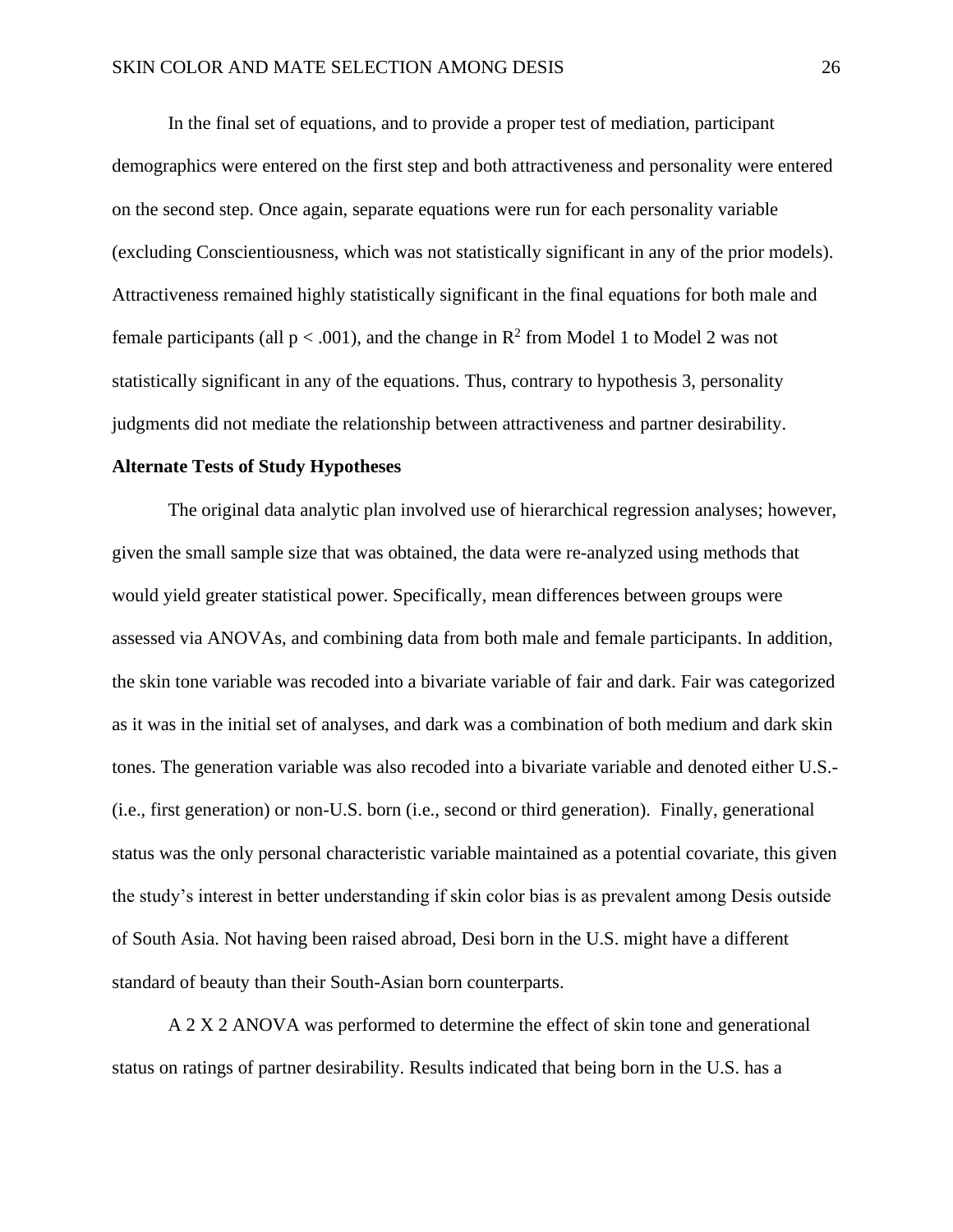significant effect on partner desirability  $(F(1, 75) = 6.58, p < .05)$ , with U.S.-born Desis rating visual stimuli higher in partner desirability ( $M = 2.42$ ) compared to non-U.S. born Desis ( $M =$ 2.14). There was not a significant impact of skin tone on ratings of partner desirability, nor was there a significant interaction effects between skin tone and generational status (all  $p > .05$ ). Therefore, consistent with regression analysis and contrary to hypothesis 1, skin tone did not affect ratings of partner desirability.

An ANOVA testing corollary hypothesis 2a showed no effect of skin tone on attractiveness ( $p > 0.05$ ); however, attractiveness did have a significant effect on partner desirability  $(F(4, 74) = 105.26, p < .001)$ . Consistent with the results from the regression analysis and with hypothesis 2b, people rated higher in attractiveness were also rated higher in partner desirability.

Finally, a multivariate Analysis of Variance (MANOVA) was conducted to determine if attractiveness influences ratings on any of the five personality variables. Findings indicated that attractiveness had an effect on ratings of Extraversion  $(F(4, 74) = 13.65, p < .001)$ , Agreeableness (*F*(4, 74) = 11.20, *p* < .001), Openness (*F*(4, 74) = 7.97, *p* < .001), and Conscientiousness  $(F(4, 74) = 4.65, p < .01)$ : in all cases, higher ratings on attractiveness were associated with higher ratings on the given personality dimension. Attractiveness ratings were not, however, associated with ratings for Neuroticism  $(F(4, 74) = 1.66, p > .05)$ . In a separate MANOVA using all five personality constructs as independent variables, none were found to influence ratings of partner desirability (all  $p > .05$ ).

#### **Discussion**

Preference for fair skinned long-term partners is prevalent and explicit in South Asia. Little is known, however, regarding the extent to which these preferences exist throughout the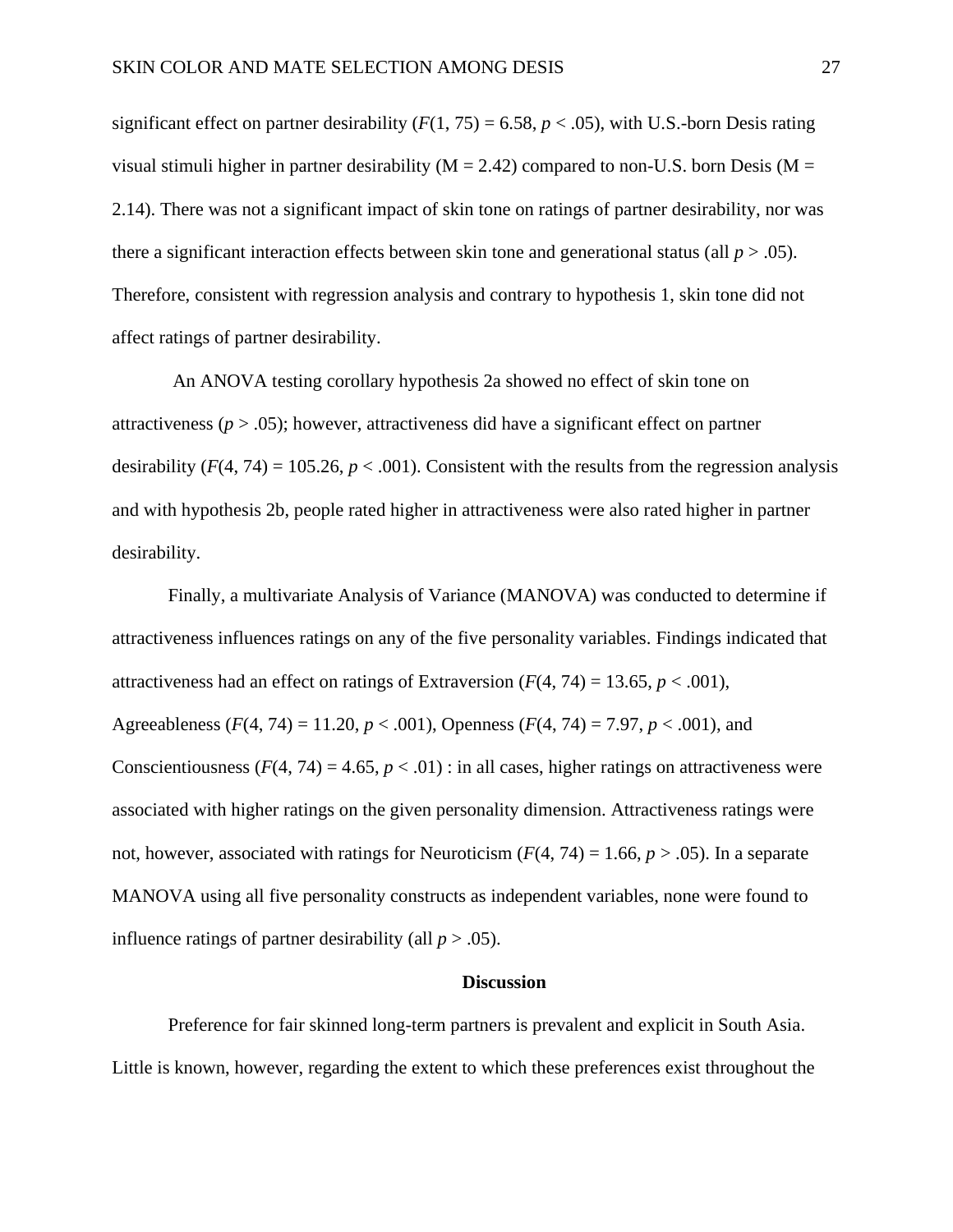South Asian (i.e., Desi) diaspora. The present study was therefore interested in exploring the issue of skin color bias and mate preferences among Desi young adults living in the United States. In addition, perceived attractiveness and personality were explored as potential mediators of this relationship.

The study's main hypothesis – namely, that lighter skin tones would be associated with greater desirability as a long-term romantic partner – was ultimately not supported. More specifically, the skin tone (fair, medium, or dark) in which pictured individuals were presented did not influence how highly they were rated as a potential long-term romantic partner. Although unexpected, the finding is perhaps due to skin tone being less of a marker of potential prosperity for Desis in America compared to Desis in South Asia. One of the reasons that fair skin is considered so desirable in South Asia is that it affords more economic and vocational opportunity: Individuals with lighter skin tones have access to more and better jobs and can therefore achieve greater socioeconomic stability and success. As such, skin tone is in some ways a proxy for socioeconomic status – or at least socioeconomic potential. This contributes to individuals with lighter skin tone being considered particularly desirable as long-term romantic partners. In the U.S., however, subtle gradations in skin tone may be less relevant to socioeconomic promise, and less potent indicators of overall status, compared to broader categories such as race and ethnicity. As such, for Desis in America, skin tone might be less of a factor in long-term mate selection and other factors – such as race, ethnicity, and educational background – might be considered more consequential.

Although there was no relationship between skin tone and partner preference to mediate – as was suggested in hypothesis 2 – the associated corollary hypotheses did yield several interesting findings. For example, contrary to hypothesis 2a, skin tone was not associated with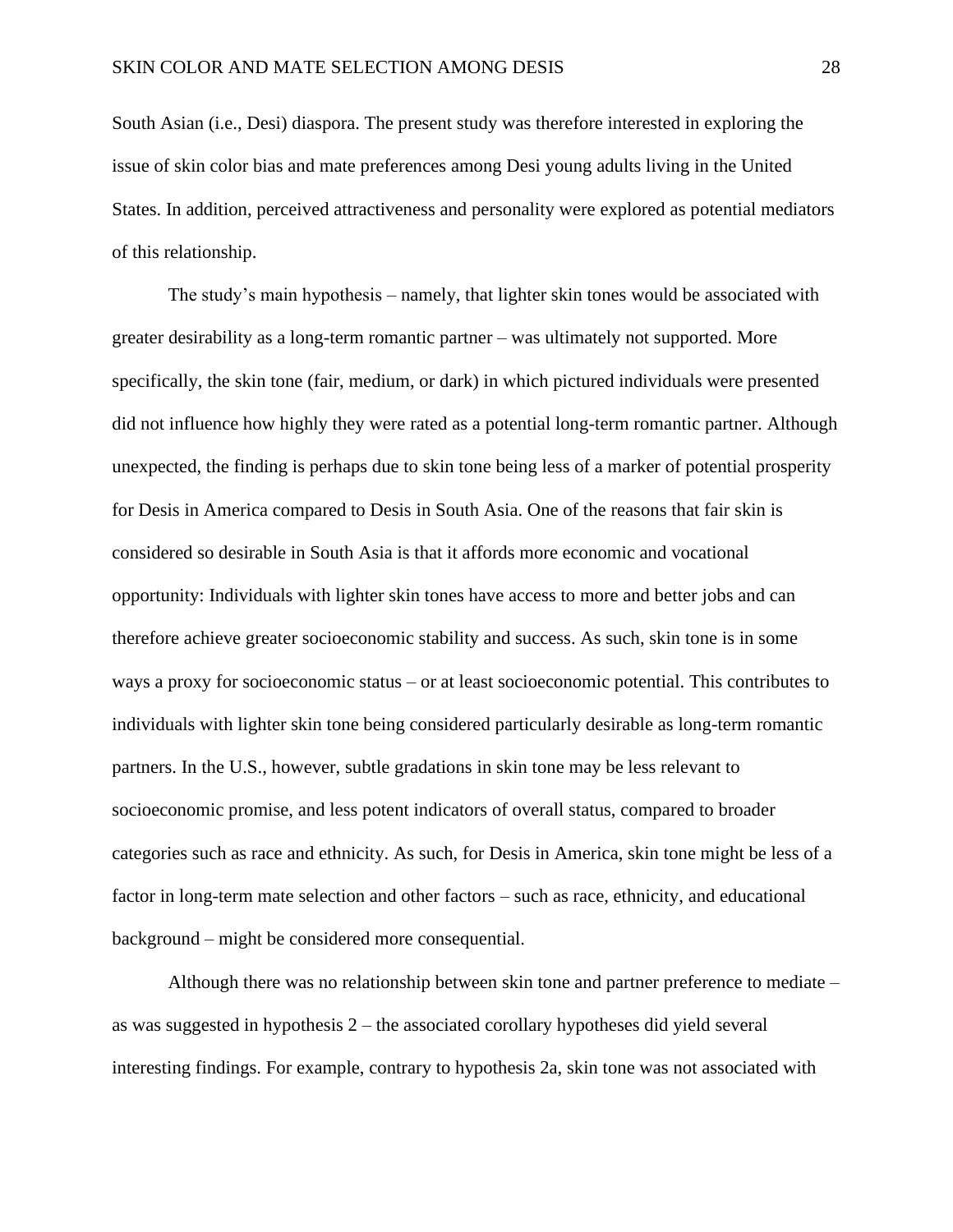perceived attractiveness for either males or females. This finding is noteworthy given that light skin and beauty are still heavily equated in South Asia. That the present study found no support for such a relationship suggests that Desi-Americans have adopted different standards of beauty relative to their countries of origin. It is possible that exposure to the more inclusive standards of beauty currently promoted in American culture – such as through beauty pageants and add campaigns stressing diversity – has played a significant role in this outcome. Television and print advertisements, movies, TV series, social campaigns, and every other form of American media includes individuals of various backgrounds and skin tones. Moreover, there is greater diversity than ever with respect to whom American society considers attractive, including individuals with darker complexions (e.g., actors Lupito N'yongo and Idris Elba) and individuals from Desi backgrounds (e.g., actors Sendhil Ramamurthy and Mindy Kaling). For Desi Americans, the opportunity to see darker complexions celebrated has potentially opened up new perspectives regarding how they view members of their own community.

Another plausible explanation for finding no association between skin tone and attractiveness or partner desirability is that participants may have answered questions inquiring about these variables in a socially desirable way. Specifically, given that participants were shown images in different skin tones, it is possible that they were reluctant to rate darker-toned images 0as less attractive for fear of demonstrating skin tone bias. However, several attempts were made to minimize this possibility, including the fact that neither recruitment material nor the study description during the consent process mentioned that the study was interested in the influence of skin tone. Moreover, skin tones of visual stimuli were presented in random order to minimize salience of that factor, and participants were shown images with a mix of skin tones (i.e., rather than just one) to mimic the variety within the Desi population and to also address the potential of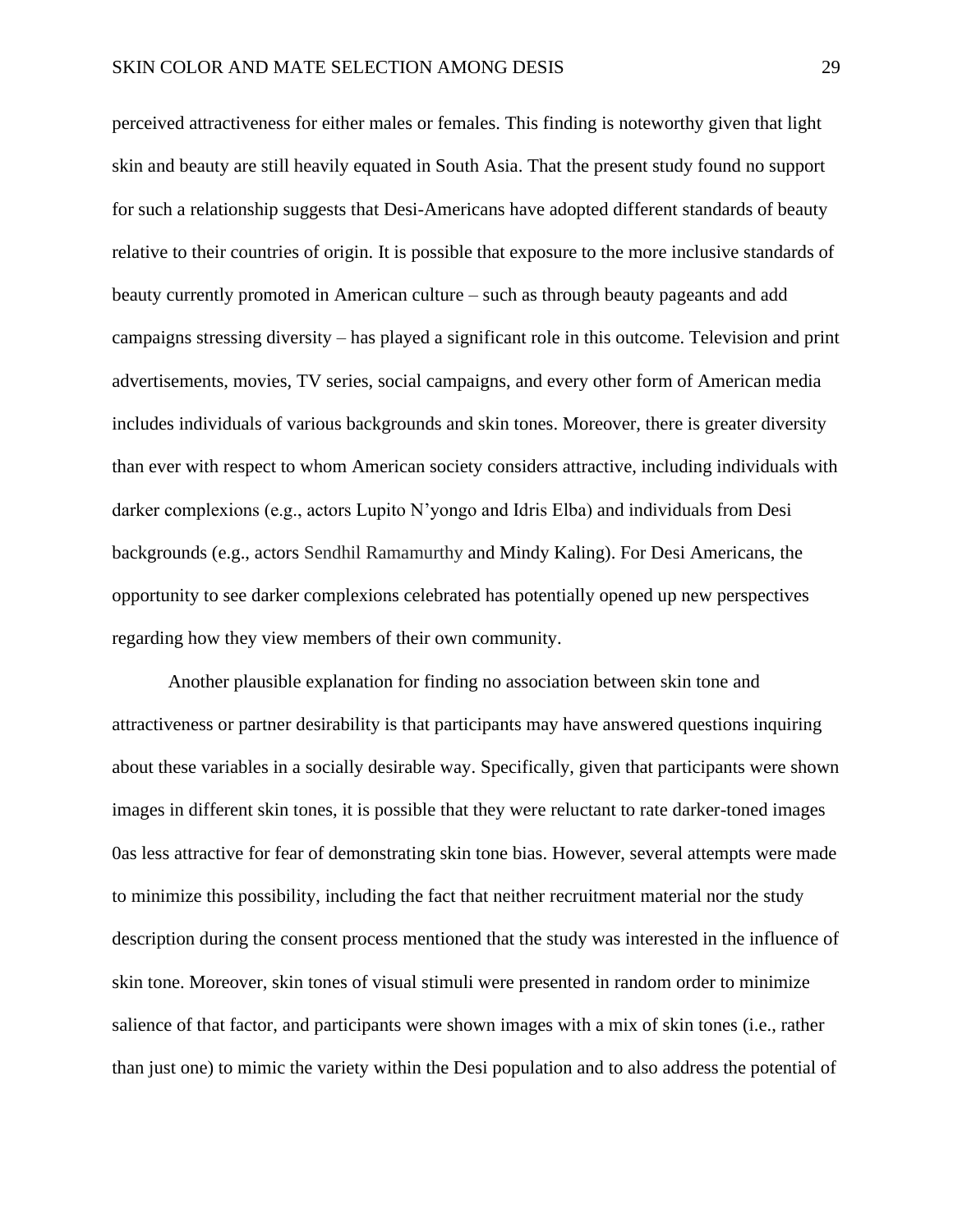participants conversing with one another about the study. Given that all participants were Desi students at one of two CUNY colleges, it was possible that some would know one another and converse about participation in the study. Had participants all been shown images of a single skin tone, then conversing with another participant who had perhaps been shown images of a different skin tone could have revealed the nature of the study and thus contaminated future data. By including various skin tones for all participants, those who discussed the study with other participants would describe essentially the same experience.

Despite the lack of statistical significance for skin tone in predicting partner desirability, it is still noted that the means for attractiveness did trend slightly in the hypothesized direction. As seen in Table 4, on a scale from 1 (extremely unattractive) to 5 (extremely attractive), men gave fair-complexioned women an average rating of 3.33 compared to an average rating of 3.02 for dark women. Similarly, the mean attractiveness rating for fair-complexioned men was 2.42 compared to 2.30 for dark-complexed men. These findings suggest that traces of skin color bias do still exist among Desi-Americans, much as they do in America itself, but that the impact might be attenuated in the context of American society.

Study results did offer strong support for hypothesis 2b; namely, that higher ratings of attractiveness would be associated with higher ratings of partner desirability for both males and females. This finding is consistent with previous studies that have suggested that people prefer partners higher in attractiveness (Fisman et al.,2006; Kursban & Weeden, 2005). Importantly, to the best of my knowledge, this is the only study to document this relationship among Desi-Americans. This provides a meaningful contribution to the knowledge base given that it helps to establish the generalizability of the relationship between attractiveness and partner preference to members of the Desi diaspora. It is also noteworthy that such a strong statistically significant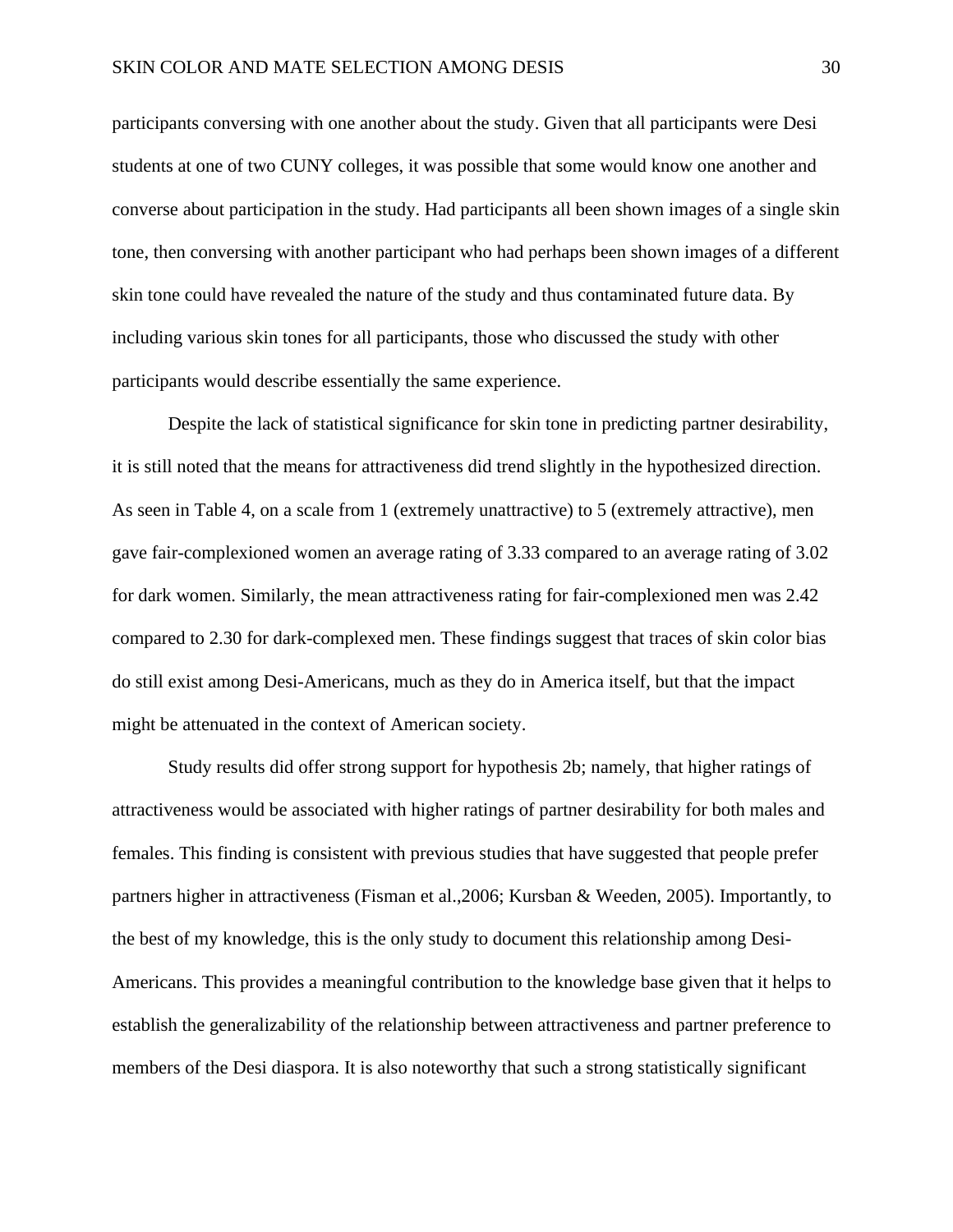relationship ( $p < .001$  for both males and females) was found despite the study's relatively small sample size, which was particularly true for men. Moreover, it demonstrates that, even in cultures in which long-term partners are often heavily-vetted and arranged by families – both of which do occur among Desis living in the U.S. – singles themselves still place a high value on attractiveness in choosing a life partner.

Hypothesis 3 suggested that the relationship between attractiveness and partner desirability would be mediated by personality judgments. Results indicated that none of the five personality variables – Extraversion, Agreeableness, Conscientiousness, Openness, or Neuroticism – mediated the relationship as hypothesized, and this was the case among both male and female participants. The finding suggests that young Desi-Americans might be much more concerned with looks alone when it comes to selecting a long-term partner. This conclusion is further supported when considering the outcomes for the corollary hypotheses. Consistent with hypothesis 3a, more attractive people were ascribed more favorable personality characteristics than less attractive people. Specifically, attractive women were judged as more open and agreeable and less neurotic, and attractive men were judged to have these same characteristics as well as higher levels of extraversion. This was largely replicated in the alternate analyses (i.e., ANOVAs) in which male and female data were combined; however, in the ANOVAs, all but Neuroticism was associated with attractiveness (i.e., images rated higher in attractiveness were also rated higher in Extraversion, Agreeableness, Conscientiousness, and Neuroticism). None of these favorable characteristics, however, made a difference in terms of men's interest in a longterm romantic partner (hypothesis 3b), and for females, the regression analysis indicated that their only preference was for men lower in neuroticism. Combined, the findings do offer some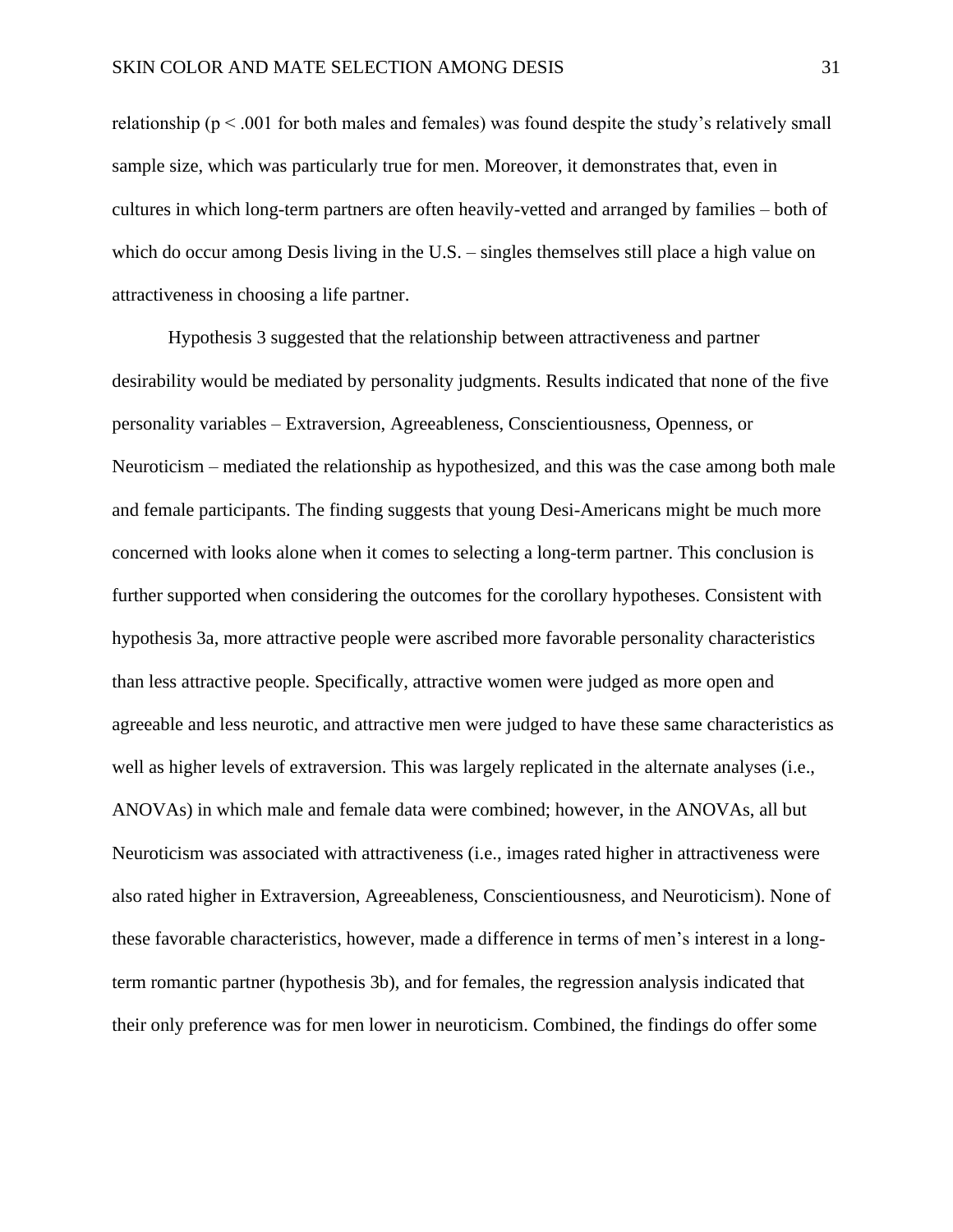support for the halo effect among Desi-Americans, but also suggest that said halo does little to make one more appealing as a long-term partner.

The seemingly-minimal impact of personality on partner preference may have been due to the sample being comprised of young, college aged students. Although people at this age are interested in relationships - even long-term ones – they are not necessarily seeking to be married to their partners. Thus, attractiveness may have outweighed personality in considering how desirable each person was as a partner. Furthermore, the use of the phrase "long-term romantic partner" could have meant different things to different people, especially given the youth of the sample (e.g., for some, long-term could mean as little as one year). As a result, when inquiring about the desirability of stimuli persons as a potential romantic partner, the use of an alternative term such as "marriageable" instead of "long term" might have made the intent of the question clearer. Findings may have also been different if the sample were older. In the United States, people tend to get married during their late 20's (29.8 years of age for men and 28 years of age for women) (U.S. Census Bureau, 2020). For the participants in this study – all of whom were in their late teens- to – early twenties – the thought of what one actually wants in a long-term romantic partner/spouse could be too remote to fully engage with or consider. Had the sample include older Desis with presumably more life and dating experience, they might have expressed a clearer sense of what personality characteristics they desire in a mate.

The general lack of support for an effect of personality on desirability as a long-term partner could be due to several factors. The most important issue is that personality judgments were made based on static images alone, without any context for how or why the photo was taken (e.g.., did the individual's appearance reflect their personal choices, or were these selected for them?) and without an opportunity for interpersonal interaction. Had judgements been based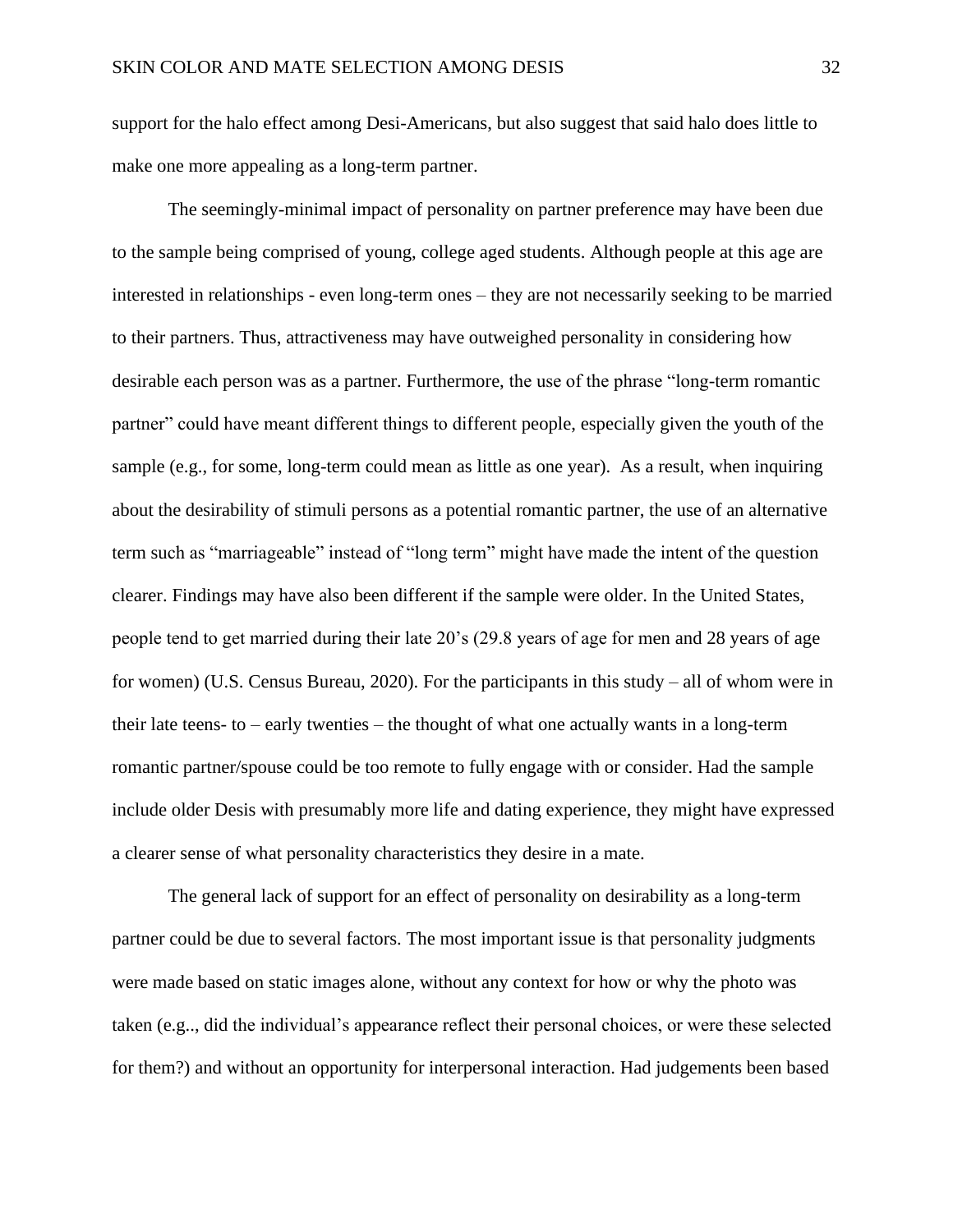on better quantity and/or quality of data – such as an opportunity to interact directly with the rated individuals – then it is possible that more associations between personality and partner desirability would have emerged.

It is also possible that there were more fundamental issues regarding the traits that were judged. Despite the use of theory- and research-informed traits for the personality ratings, the list still might not have been not entirely relevant for a young-adult Desi population. For example, among Desis, there is a preference for female partners who demonstrate homemaking skills such as being a good housekeeper (Kamble, Shackelford, Pham, & Buss, 2014). Such descriptive characteristics were not included in this study given that it focused on trait terms rather than contextual descriptions; however, it is possible that more contextual descriptions are needed when assessing personality and/or mate preferences among persons from collectivist cultures. It is also possible that the limited number of negative valence items could explain the lack of a significant relationship between personality and partner preference. It may be that when selecting potential romantic partners, Desi Americans place more emphasis on who they do not want relative to whom they do want. More negative personality characteristics should be included in future studies. To the extent that list of traits lacked content validity regarding the partner preferences of Desi-Americans, the factor solution and any associated analyses will have suffered. This might explain why personality was not relevant to the partner desirability ratings that men provided for women, and why only neuroticism was a factor in women's ratings of men in the regression analyses. In the alternate ANOVA, none of the personality factors were relevant to partner desirability – another potential artifact of measurement, as well as of the analytic procedure given that male and female data were combined for the ANOVAs. It is therefore possible that the impact of females' judgment of male neuroticism was suppressed when the data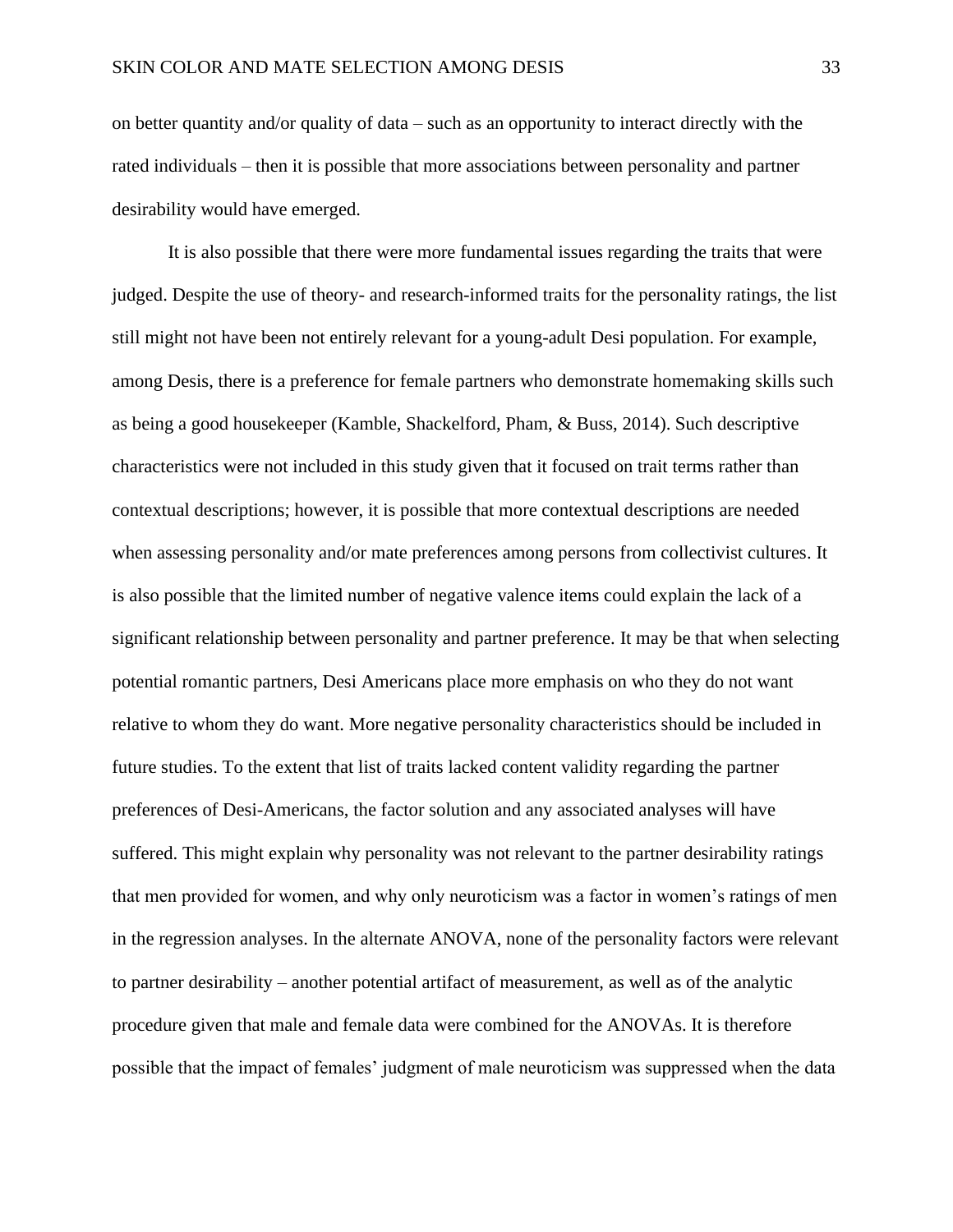from male participants were included in the analysis. This suggests that's sex is important in understanding how personality judgments may influence desirability as a long-term romantic partner.

Potential measurement issues notwithstanding, the finding that neuroticism was the only personality trait associated with partner preferences in the regression analyses among women is noteworthy. Specifically, the more neurotic a man was judged to be, the less desirable he was as a long-term romantic partner. This finding may have emerged as a result of women feeling especially cautious about engaging with a neurotic male. A man who is too emotionally unstable may make her feel unsafe, especially if he is perceived as aggressive. As such, signs of neuroticism in a man might make women leery of his suitability as a long-term romantic partner. Women may also shy away from more neurotic males due to gender stereotypes regarding neuroticism and what it would mean to have a neurotic male partner, and/or due to concerns regarding a man's ability to successfully take on a leader/provider role if high in neuroticism.

Another personality-related finding of note was that, in the regression analyses, conscientiousness was the only factor unrelated to attractiveness or partner desirability for either males or females. It is unclear why this was the case, but it may be due to the measurement considerations described above (i.e., the study's list of traits potentially lacking in content validity). Indeed, of the four traits subsumed under the Conscientiousness factor – reliable, selfdisciplined, ambitious, and supportive – none speaks very directly to characteristics such as being a good cook or housekeeper, which are valued in Desi wives. That said, it is still also possible that the finding is not a measurement artifact at all, and that conscientiousness simply does not weigh into Desis' consideration of long-term romantic partners. More research should be done to help tease apart these and other possible explanations.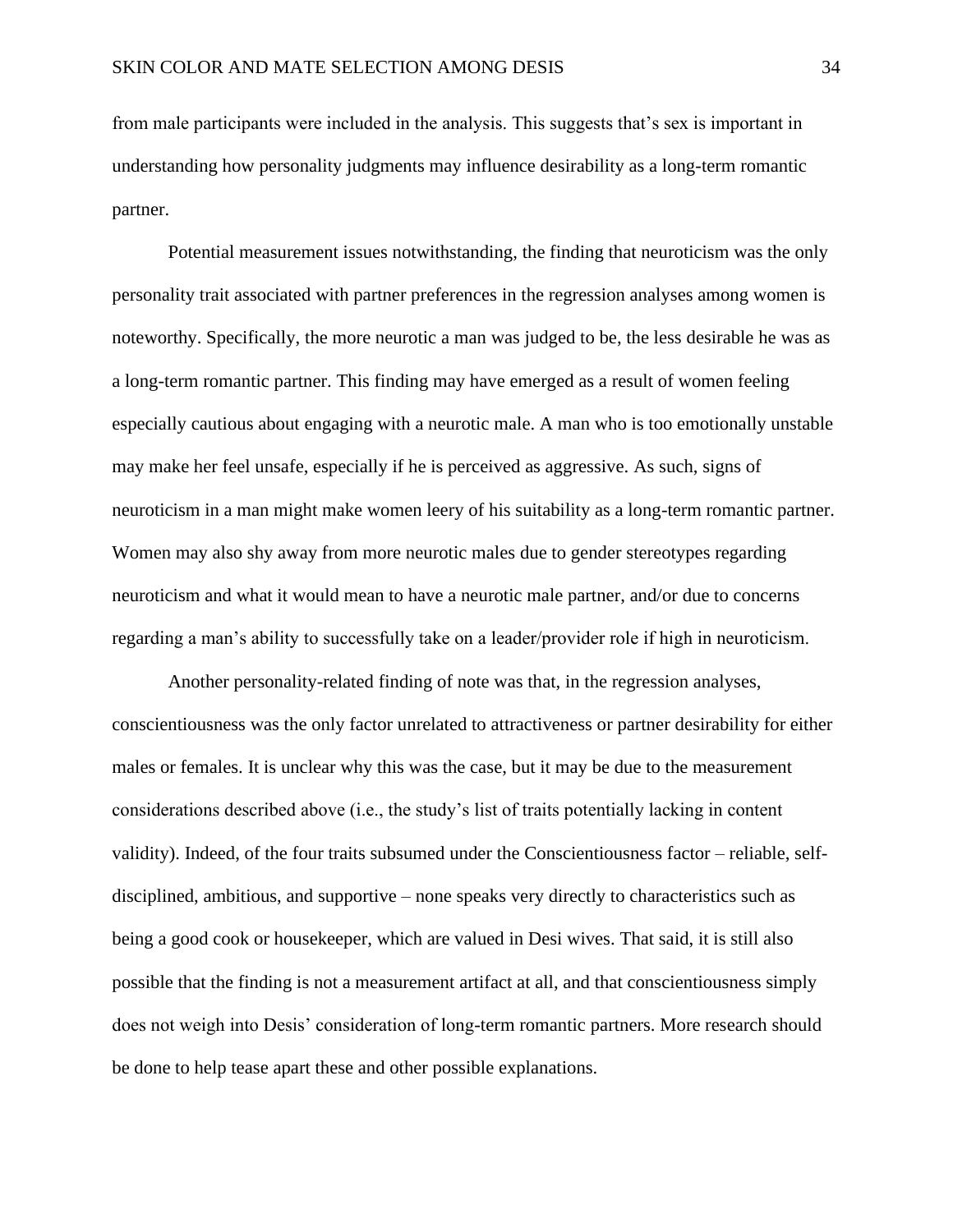#### *Strengths of Study*

A major strength of the study is the fact that it included a diverse sample of Desis. Previous research has primarily been interested in Indian Desis or has only conducted studies focusing on one ethnic group. By including Desis from various countries of origin, it has allowed for a broader analysis of mate selection trends of South Asians as a whole. Furthermore, the present study also included both American born and non-American born participants in the sample. This provided insight into how partner preferences may differ generationally within American-Desis, and between those who grew up within the country and those who did not. *Limitations of study*

A significant limitation of the present study is the small sample size, which was especially true for men  $(n=25)$ , and contributed to a low powered study. The reasons for the low rate of participation among Desi men is unclear. Despite roughly comparable numbers of prospective participants, far fewer men than women sought to participate in the current study. Participants were recruited via the SONA system, which is primarily used by students enrolled in psychology courses, and for whom participation in research studies is typically a factor in their grade. It is possible that, despite appreciable enrollment of Desi men within CCNY and Hunter, a relatively small percent are psychology majors/actively taking psychology courses. Attempts were made to also recruit via Desi-affiliated student organizations but yielded no results. It is likely that extra efforts are needed to attract Desi men into research studies, one of the first of which might be an exploratory investigation to better understand why participation rates are low. The current study was also conducted when the COVID-19 pandemic was at its height in the United States, which also stymied recruitment and lead to a small sample. Recruitment could not be done in person, which may have attracted more potential participants.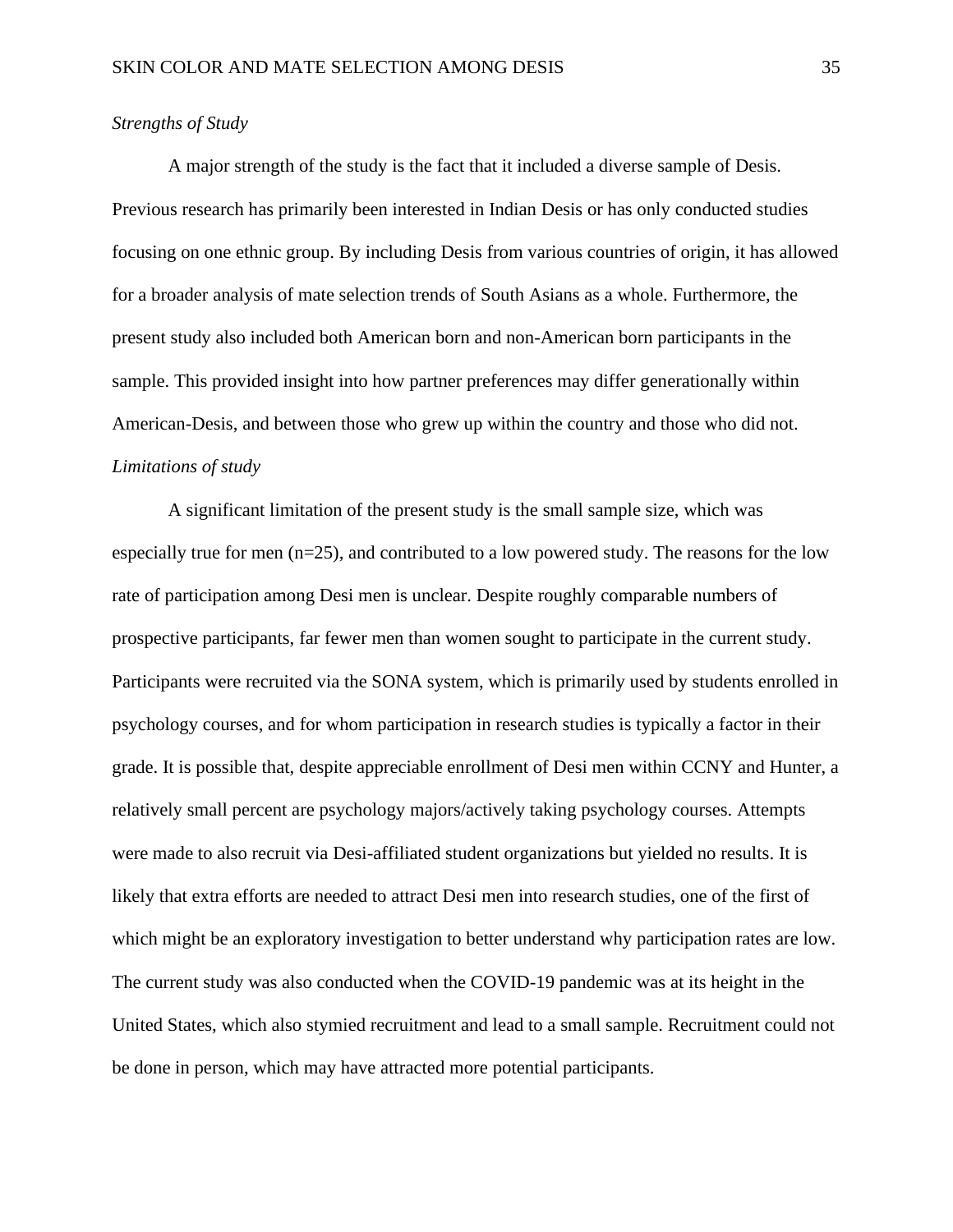Another limitation is that there was no manipulation check conducted to confirm the intended perception of fair, medium, and dark skin tones. As a result, it is not entirely clear if the skin tone variable was sufficiently salient to produce an effect, which might have contributed to the lack of support found for the associated hypotheses. Potential study replications would benefit from a manipulation check using a separate sample of Desi-American young adults to confirm that the manipulation was successful.

Additionally, there were limitations in creating visual stimuli. Because all visual stimuli possessed different skin tones in initial photos, it was difficult to have a set value based off which to manipulate skin tone. Ideally, photos of visual stimuli persons would be taken myself of either all light-skinned or dark-skinned individuals. This way, a standard value could be used to digitally alter skin tone.

Despite these limitations, the present study has provided insight to how personality influences attraction and mate selection in Desis, a relationship that has not been considered in previous research. The finding that higher ratings for attractiveness were associated with higher ratings for partner desirability among Desis, just as they are in Western populations, offers support for evolutionary hypotheses that proffer that this relationship is universally generalizable. The study is also one of the first to use a diverse sample of diasporic Desis living within the U.S. By doing this, the current study contributes to efforts to understand the extent to which norms within one's culture-of-origin tend to persist outside of that culture/among immigrants. The present study did not find that skin color predicts partner desirability, so there is the potential that seemingly-ingrained norms and beliefs – such as the common perspective in South Asia that fair skin is more attractive than dark skin – can be altered relatively soon with prolonged exposure to new norms, as is the case in immigration. Unfortunately, this seems to be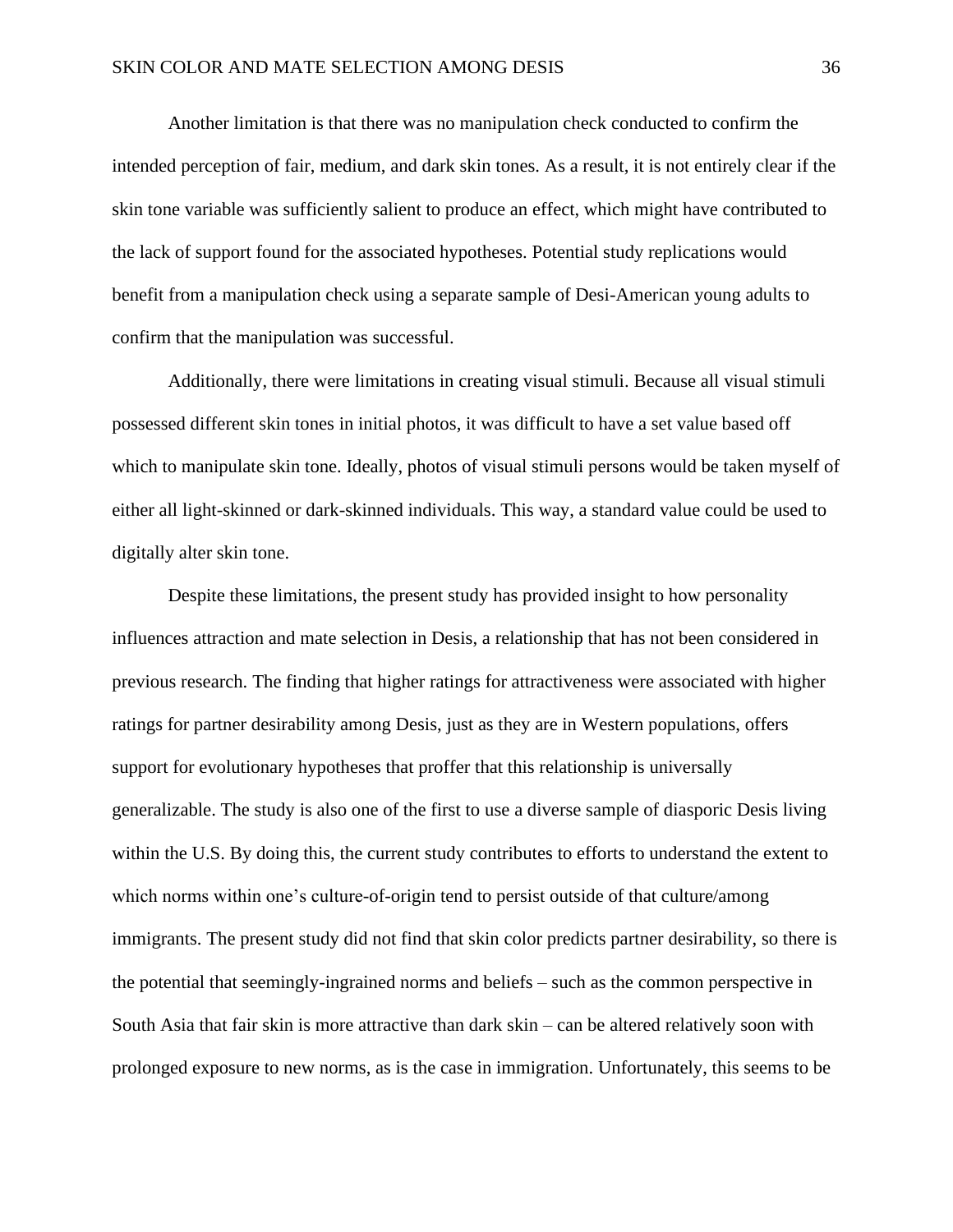the true whether the new norms are considered positive or negative. Hispanic immigrants, for example, are found to adopt poorer dietary habits and concomitant health problems upon immigrating to U.S., both of which worsen as length of U.S. residency increases (Akresh, 2007, Van Hook et al., 2018). This suggests that immigrating persons and families might need to carefully consider what norms from their culture-of-origin they would like to maintain and which they are willing to see modified. With respect to the former, significant effort might be required in order to override the prevailing norms of the new environment. Moreover, deciding which norms to steadfastly hold onto is likely to be a challenging process requiring a fair amount of time, discussion, and introspection – all of which might be in limited supply and/or reduce motivation. It is likely that later generations (i.e., beyond first generation immigrants) will be in a better position than more recent immigrants to consider the pros and cons of both the familial culture-of-origin and the current cultural environment.

With respect to future research, investigators should create a comparison study using a sample of Desis from the United States and Desis in their country of origin. Replicating the present study and comparing Desis in South Asia to those living in the U.S. may provide insight as to whether there is a difference between samples in how skin tone, attractiveness and personality may factor into preferences for a long-term romantic partner. Prospective studies should further investigate Desi-Americans' desired qualities in potential partners. This may capture relevant traits which were not included in the current study but that may be vital to mate selection in this population. Preliminary analyses yielded results which indicated that generational status and ethnicity are significantly associated with personality judgments and partner desirability ratings. It is possible that differences in religiousity between Desi nationalities may influence judgments of Openness. It has been found that there is a negative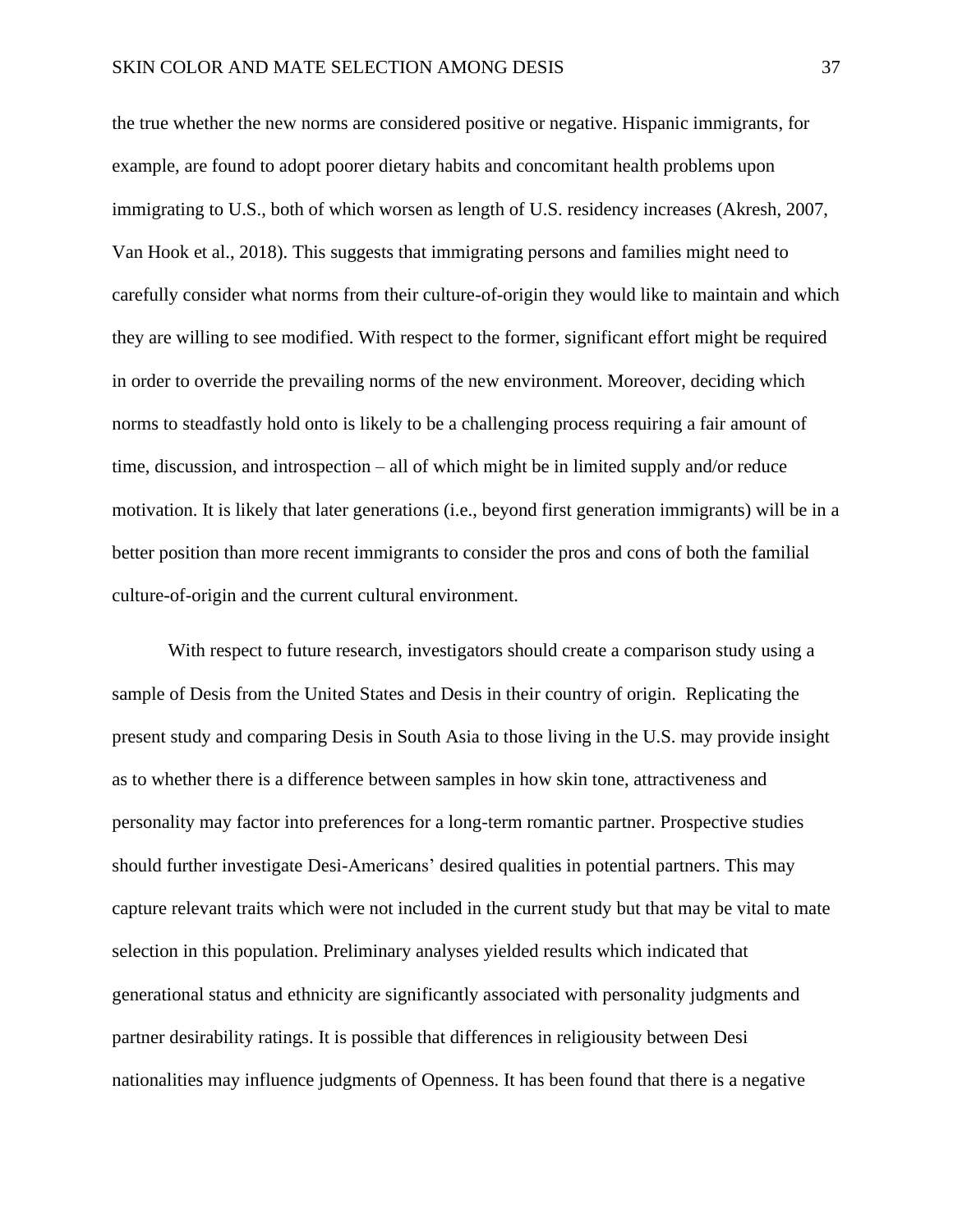relationship between religiosity and Openness in secular countries (Gebauer et al., 2014). It is also known that Muslim immigrants are more likely to preserve their religious practices once migrating compared to other religious groups (Salam, 2014). Since Bangladesh is a Muslim Majority country, Bangladeshis may find people to be more conventional and traditional compared to people from India, where Hinduism is the predominant religion. Researching going forward should look into why partner desirability differed between Desi ethnic groups and understand why personality judgments are affected by whether individuals were born in the U.S. or born in South Asia.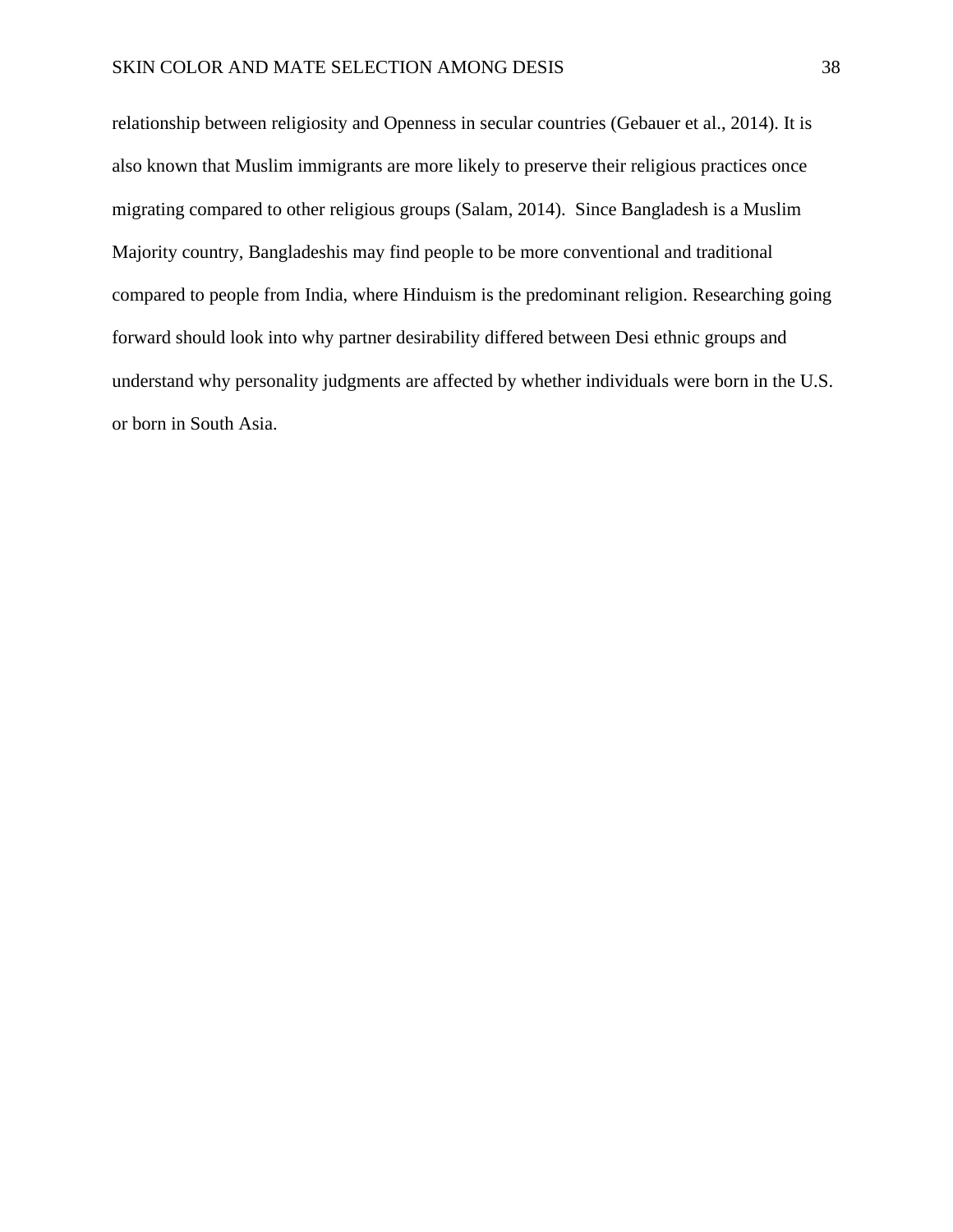#### **References**

- Aizura, A. Z. (2009). Where health and beauty meet: Femininity and racialisation in Thai cosmetic surgery clinics. *Asian Studies Review*, *33*, 303-317.
- Akresh, I.R. (2007). Dietary assimilation and health among hispanic immigrants to the United States. *Journal of Health and Social Behavior, 48*(4), 404-17. doi: 10.1177/002214650704800405. PMID: 18198687.
- Bakhshi, S., & Baker, A. (2011). 'I think a fair girl would have better marriage prospects than a dark one': British Indian adults' perceptions of physical appearance ideals. *Europe's Journal of Psychology, 7*(3), 458-486.
- Banerji R. (2016, January). In the Dark: What is behind India's obsession with skin whitening?. *New Statesman*. Retrieved from:

https://www.newstatesman.com/politics/feminism/2016/01/dark-what-behind-india-sobsession-skin-whitening

- Barber, N. (1995). The evolutionary psychology of physical attractiveness: Sexual selection and human morphology. *Ethology & Sociobiology*, *16*(5), 395–424. https://doi-org.ccnyproxy1.libr.ccny.cuny.edu/10.1016/0162-3095(95)00068-2
- Baron, R. M., & Kenny, D. A. (1986). The moderator–mediator variable distinction in social psychological research: Conceptual, strategic, and statistical considerations. *Journal of Personality and Social Psychology*, *51*(6), 1173–1182.
- Berry, D. S. (2000). Attractiveness, attraction, and sexual selection: Evolutionary perspectives on the form and function of physical attractiveness. In M. P. Zanna (Ed.), *Advances in experimental social psychology, Vol. 32.* (pp. 273–342). Academic Press. https://doiorg.ccny-proxy1.libr.ccny.cuny.edu/10.1016/S0065-2601(00)80007-6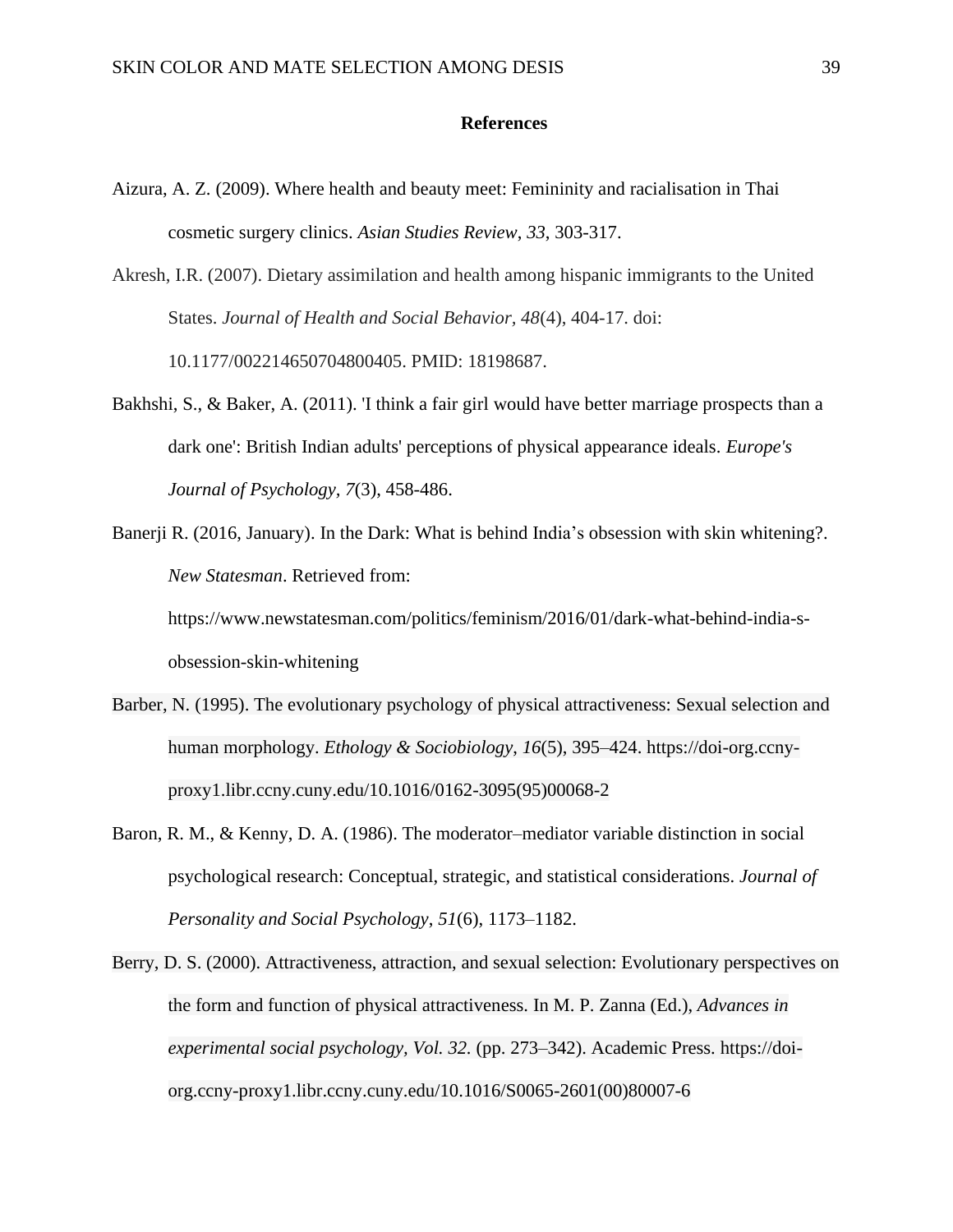- Biesanz, J. C., & West, S. G. (2004). Towards understanding assessments of the Big Five: Multitrait-multimethod analyses of convergent and discriminant validity across measurement occasion and type of observer. *Journal of Personality*, *72*(4), 845–876.
- Botwin, M. D., Buss, D. M., & Shackelford, T. K. (1997). Personality and mate preferences: Five factors in mate selection and marital satisfaction. *Journal of Personality*, *65*, 107- 136.
- Chattopadhyay, D., & Chattopadhyay, S. (2019). Colorism and love for fair skin: Exploring digitization's effect on India's arranged marriage matrimonial advertisements. *Asian Communication Research*, *16*(1), 105-138.
- Coupland, J. (1996). Dating advertisements: Discourses of the commodified self. *Discourse & Society*, *7*, 187–207.
- Dadzie, O., & Petit, A. (2009). Skin bleaching: Highlighting the misuse of cutaneous depigmenting agents. *Journal of the European Academy of Dermatology and Venereology*, *23*(7), 741-750.
- DeYoung, C. G., Peterson, J. B., & Higgins, D. M. (2005). Sources of openness/intellect: Cognitive and neuropsychological correlates of the fifth factor of personality. *Journal of Personality*, *73*, 825–858.
- Digman, J. M. (1996). The curious history of the five-factor model. In J. S. Wiggins (Ed.), *The five-factor model of personality* (pp. 1–20). New York: Guilford Press.
- Dion, K., Berscheid, E., & Walster, E. (1972). What is beautiful is good. *Journal of Personality and Social Psychology*, *24*, 285–290.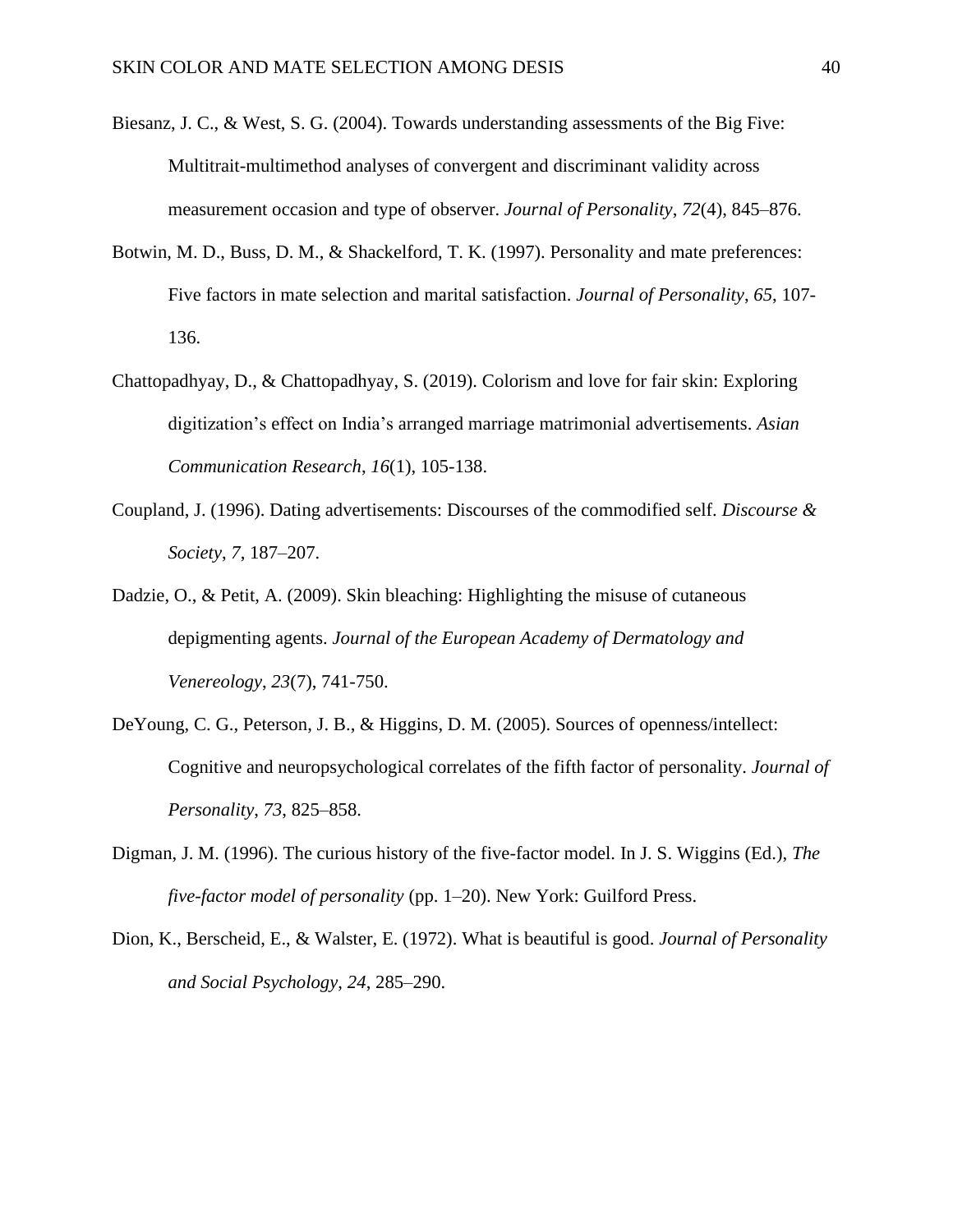- Dubois, M., & Pansu, P. (2004). Facial attractiveness, applicants' qualifications, and judges' expertise about decisions in preselective recruitment. *Psychological Reports*, *95*(3), 1129–1134.
- Eastwick, P. W., Eagly, A. H., Finkel, E. J., & Johnson, S. E. (2011). Implicit and explicit preferences for physical attractiveness in a romantic partner: A double dissociation in predictive validity. *Journal of Personality and Social Psychology*, *101*(5), 993–1011.
- Feingold, A. (1988). Matching for attractiveness in romantic partners and same-sex friends: A meta-analysis and theoretical critique. *Psychological Bulletin*, *104*, 226-235.
- Feingold, A. (1990). Gender differences in effects of physical attractiveness on romantic attraction: A comparison across five research paradigms. *Journal of Personality and Social Psychology*, *59*, 981–993.
- Figueredo, A. J., Sefcek, J. A., & Jones, D. N. (2006). The ideal romantic partner personality. *Personality and Individual Differences*, *41*(3), 431–441.
- Fisman, R., Iyengar, S., Kamenica, E., & Simonson, I. (2006). Gender differences in mate selection: Evidence from a speed dating experiment. *The Quarterly Journal of Economics*, *121*(2), 673-697.
- Fletcher, G., Kerr, P., Li, N., & Valentine, K. (2014). Predicting romantic interest and decisions in the very early stages of mate selection: Standards, accuracy, and sex differences. *Personality and Social Psychology Bulletin, 40*(4), 540-550.
- Fletcher, G. J. O., Simpson, J. A., Thomas, G., & Giles, L. (1999). Ideals in intimate relationships. *Journal of Personality and Social Psychology*, *76*, 72-89.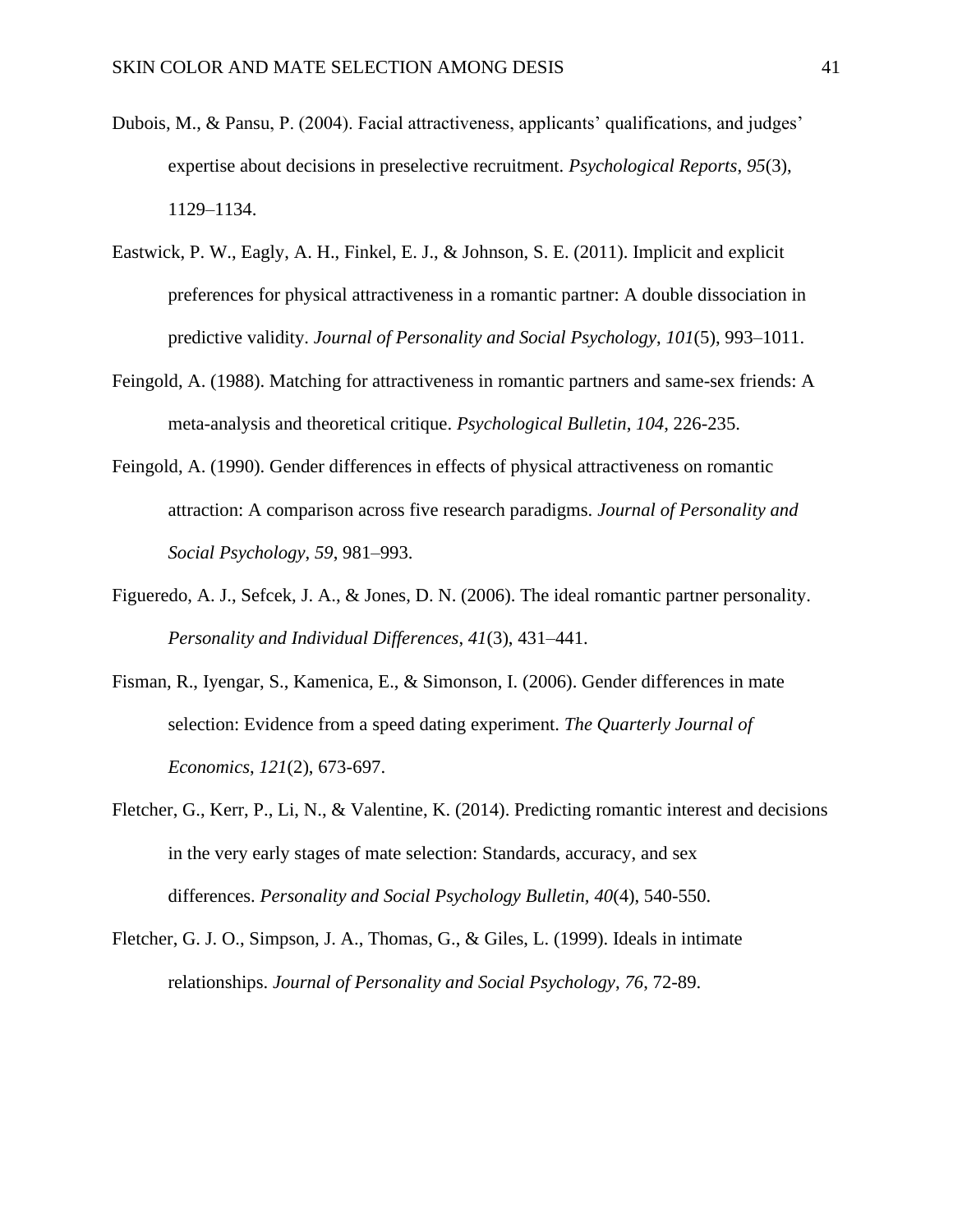- Fletcher, G. J. O., Tither, J. M., O'Loughlin, C., Friesen, M., & Overall, N. (2004). Warm and homely or cold and beautiful? Sex differences in trading off traits in mate selection. *Personality and Social Psychology Bulletin*, *30*(6), 659–672.
- Frost, P. (1990). Fair Women, Dark Men: the forgotten roots of colour prejudice. *History of European Ideals*, *12*(5), 669-679.
- Gebauer, J. E., Bleidorn, W., Gosling, S. D., Rentfrow, P. J., Lamb, M. E., & Potter, J. (2014). Cross-cultural variations in Big Five relationships with religiosity: a sociocultural motives perspective. *Journal of Personality and Social Psychology*, *107*(6), 1064–1091.
- Glenn, E. N. (2008). Yearning for lightness: transnational circuits in the marketing and consumption of skin lighteners. *Gender and Society*, *22*(3), 281–302.
- Griffin, A. M., & Langlois, J. H. (2006). Stereotype directionality and attractiveness stereotyping: Is beauty good or is ugly bad?. *Social Cognition*, *24*(2), 187–206.
- Hall, R. E. (1998). Skin color bias: A new perspective on an old social problem. *Journal of Psychology*, *132*, 238–240.
- Harper, K., & Choma, B. L. (2019). Internalised white ideal, skin tone surveillance, and hair surveillance predict skin and hair dissatisfaction and skin bleaching among African American and Indian women. *Sex Roles*, *80*(11-12), 735–744.
- Hunter, M. L. (2007). The persistent problem of colorism: Skin tone, status, and inequality. *Social Compass*, *1*, 237-254.
- Hunter, M. L. (2013). The consequences of colorism. In: The melanin millennium. *Netherlands: Springer*, 247– 256.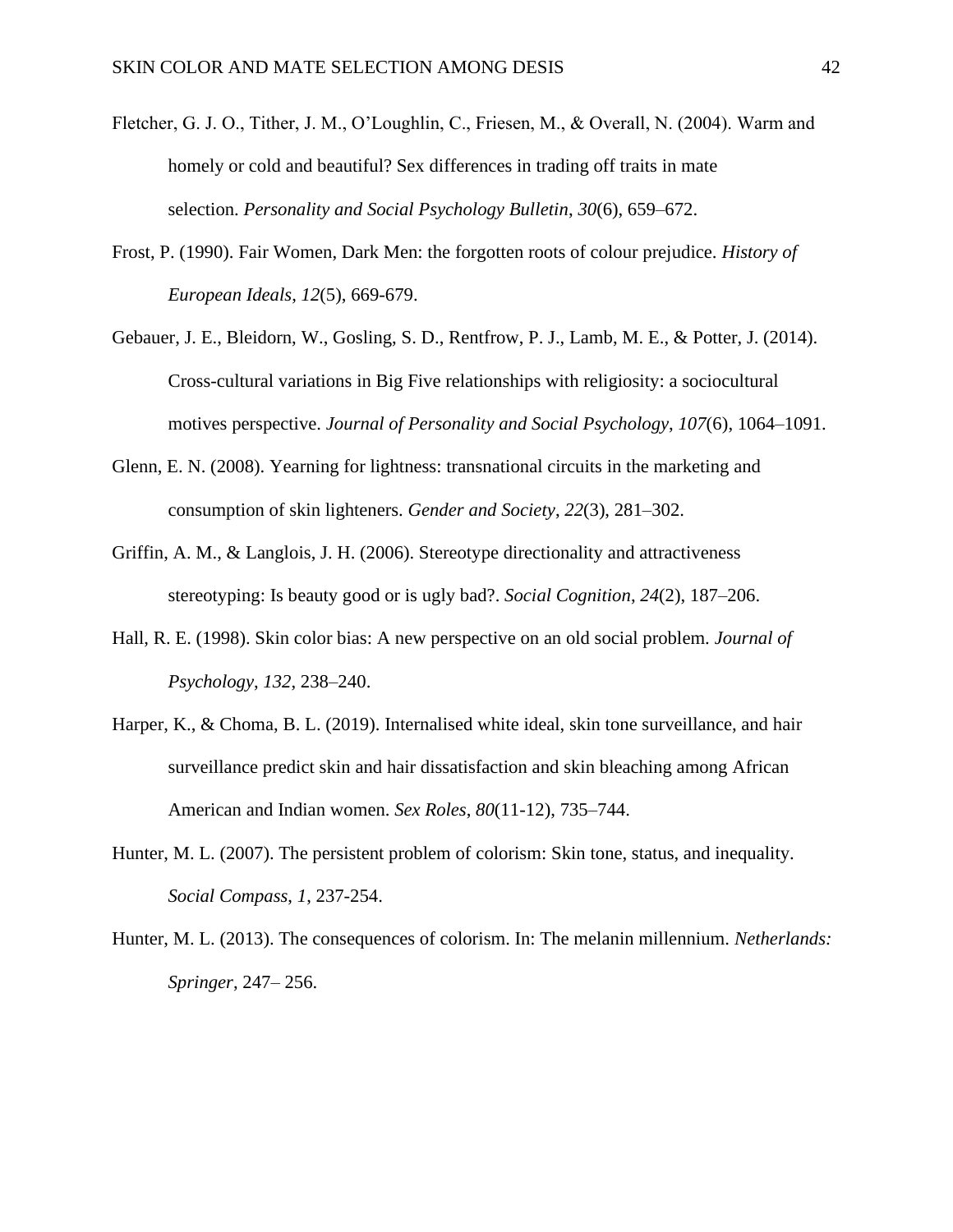- Jha, S., Adelman, M. (2009). Looking for love in all the white places: a study of skin color preferences on Indian matrimonial and mate-seeking websites. *Studies in South Asian Film and Media*, *1*(1), 65–83.
- Jones, T. (2013). The significance of skin color in Asian and Asian-American communities: Initial reflections. *UC Irvine L. Rev.*, *3*, 1105.
- Kamble, S., Shackelford, T., Pham, M., & Buss, D. (2014). Indian mate preferences: Continuity, sex differences, and cultural change across a quarter of a century. *Personality and Individual Differences, 70*(C), 150-155.
- Kenny, D. A., Kashy, D. A., & Bolger, N. (1998). Data analysis in social psychology. In D. T. Gilbert, S. T. Fiske, & G. Lindzey (Eds.), *The handbook of social psychology* (pp. 233– 265). McGraw-Hill.
- Khalid, S. (2013, October). Fighting India's ugly fancy for fair skin: Activists launch "Dark is Beautiful" campaign to counter deep-rooted bias towards lighter complexion. *Aljazeera*. Retrieved from [http://www.aljazeera.com/indepth/features/2013/09/india-fair-skin](http://www.aljazeera.com/indepth/features/2013/09/india-fair-skin-darkcampaign-das-20139181353151512.html)[darkcampaign-das-20139181353151512.html](http://www.aljazeera.com/indepth/features/2013/09/india-fair-skin-darkcampaign-das-20139181353151512.html)
- Kurzban, R., & Weeden, J. (2005). HurryDate: Mate preferences in action. *Evolution and Human Behavior*, *26*(3), 227–244.
- Leong, S. (2006). Who's the fairest of them all? Television ads for skin-whitening cosmetics in Hong Kong. *Asian Ethnicity, 7*(2), 167-181.
- Li, E., Min, H., Belk, R., Kimura, J., & Bahl, S. (2007). Skin Lightening and Beauty in Four Asian Cultures. *Advances in Consumer Research, 35*.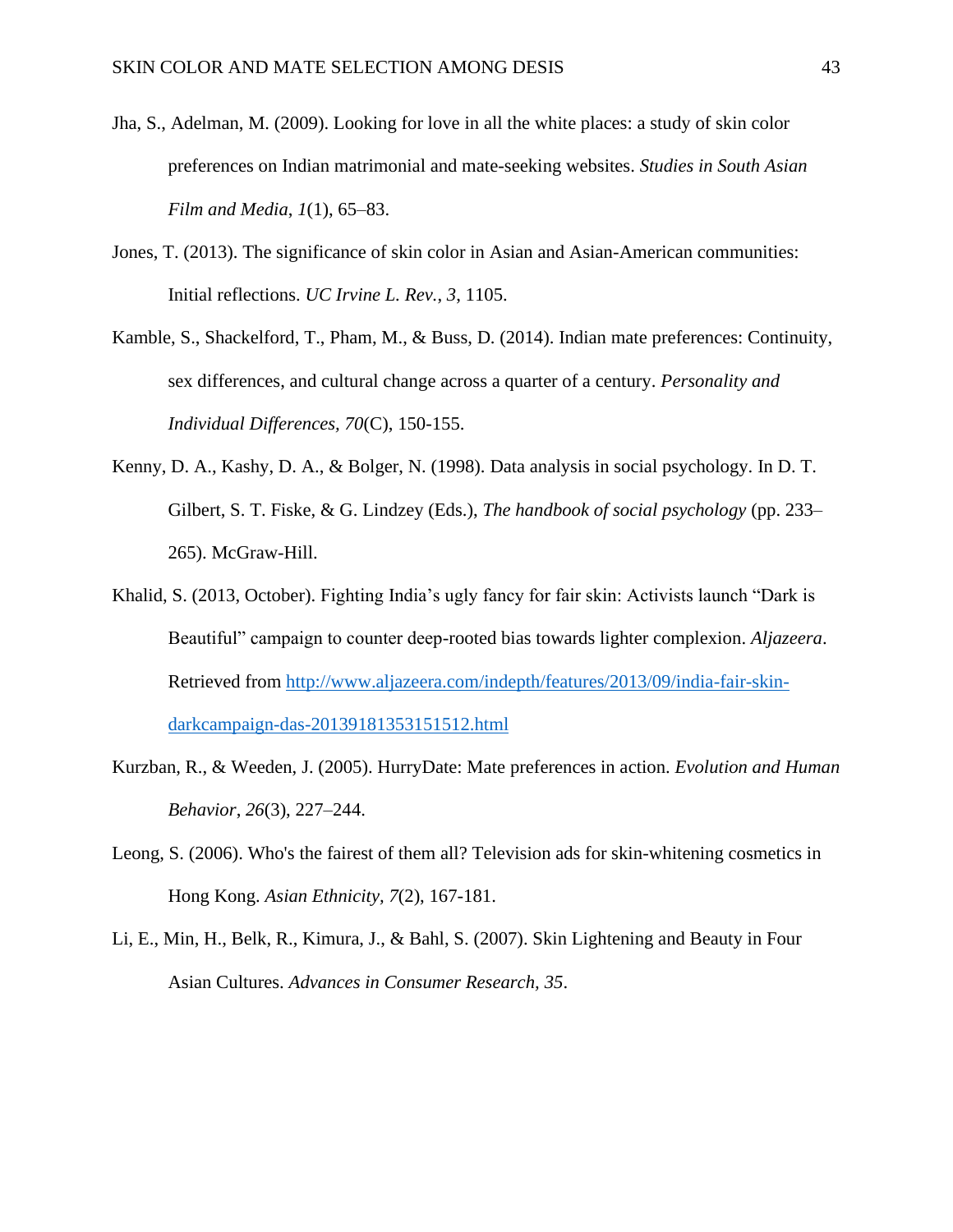- Lippa R. A. (2007). The preferred traits of mates in a cross-national study of heterosexual and homosexual men and women: an examination of biological and cultural influences. *Archives of sexual behavior*, *36*(2), 193–208.
- Livingston, R. W., & Brewer, M. B. (2002). What are we really priming? Cue-based versus category-based processing of facial stimuli. *Journal of Personality & Social Psychology*, *82*, 5–18.
- Maddox, K. B. (2004). Perspectives on Racial Phenotypicality Bias. *Personality and Social Psychology Review*, *8*(4), 383-401.
- Mallapragada, M. (2014). *Virtual Homelands*. University of Illinois Press.
- Marira, T.D., & Mitra, P. (2013). Colorism: ubiquitous yet understudied. *Industrial and Organizational Psychology*, *6*(1), 103–107.
- Mishra, N. (2015). India and colorism: the finer nuances. *Washington University Global Studies Law Review*, *14*(4), 725-799.
- Nagar, I. (2018). The Unfair Selection: A study on skin-color bias in arranged Indian marriages. *SAGE Open, 8*(2), 215824401877314.
- Neyt, B., Baert, S., & Vandenbulcke, S. (2020). Never mind I'll find someone like me Assortative mating preferences on Tinder. *Personality and Individual Differences*, *155, 109739*.

Pettit, F. (2008). Factors influencing sun exposure behaviours of South Asian women aged 18-40 living in Auckland. In S. Tse, A. Sobrun-Maharaj, S. Garg, M.E. Hoque & Y. Ratnasabapathy (Eds.), *Building healthy communities. Proceedings of the Third International Asian Health and Wellbeing Conference*, September 8-9 (pp. 139-150). Auckland, New Zealand: University of Auckland.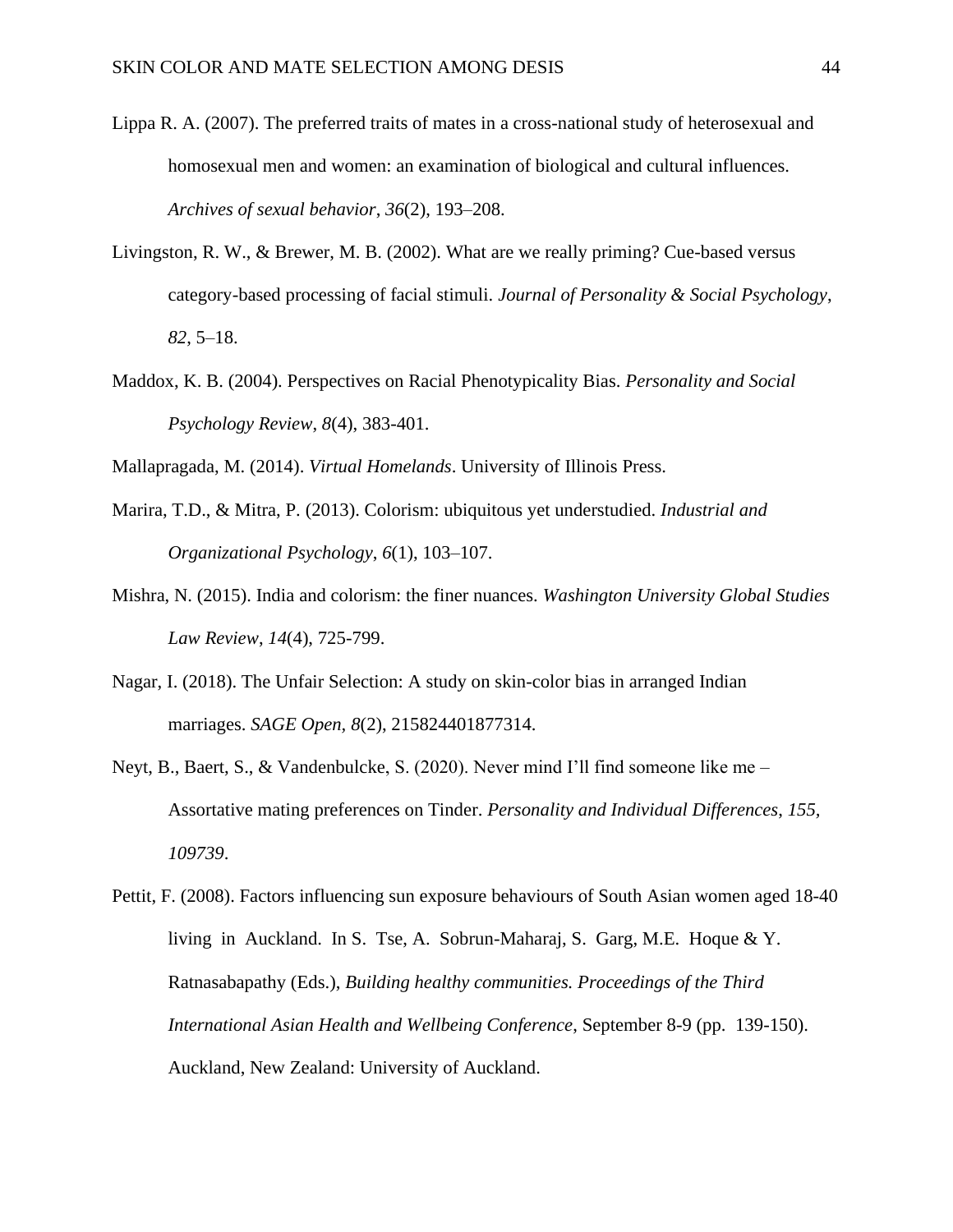- Plakhina, E. and Belyakova, I. (2020). Communication design of Indian matrimonial advertisements in the Sunday Times of India. *KnE Social Sciences*. *4*(2), 324–338.
- Ramakrishnan, S. (2012). 'Wheatish' grooms and 'innocent' divorcées: Commodifying attributes in the discourse of Indian matrimonials. *Discourse & Society, 23*(4), 432-449.
- Ramasubramanian, S., & Jain, P. (2009). Gender stereotypes and normative heterosexuality in matrimonial ads from globalizing India. *Asian Journal of Communication*,*19*(3), 253–69.
- Regan, P.C., & Berscheid, E. (1997). Gender differences in characteristics desired in a potential sexual and marriage partner. *Journal of Psychology and Human Sexuality*, *9*, 25–37.
- Regan, P. C., Levin, L., Sprecher, S., Christopher, F. S., & Gate, R. (2000). Partner preferences: What characteristics do men and women desire in their short-term sexual and long-term romantic partners? *Journal of Psychology and Human Sexuality*, *12*(3), 1–21.
- Rhodes, G. (2006). The evolutionary psychology of facial beauty. *Annual Review of Psychology*, *57*, 199–226.
- Rondilla, J. L., & Spickard, P. (2007). *Is lighter better?* Lanham, MD: Rowman & Littielfield Publishing.
- Russell-Colle K, Wilson M, Hall RE. (2013). *The color complex*. New York: Random House, Inc.
- Sahay, S., & Piran, N. (1997). Skin color preferences and body satisfaction among South-Asian Canadian and European-Canadian female university students. *Journal of Social Psychology*, *137*, 167–171.
- Salam, R. A. (2013). *Negotiating Tradition, Becoming American: Family, Gender, and Autonomy for Second Generation South Asians*. LFB Scholarly Publishing LLC.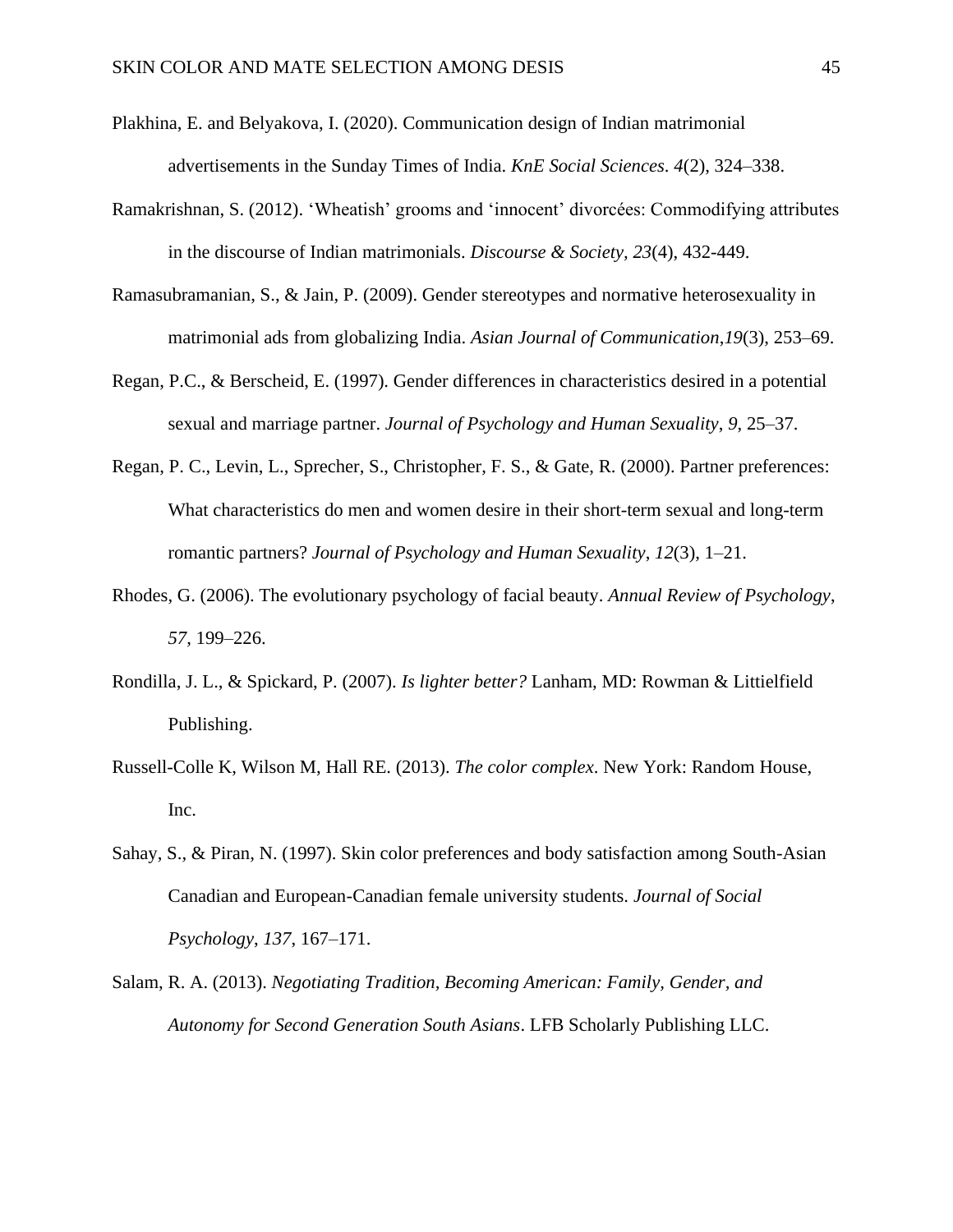- Segal-Caspi, L., Roccas, S., & Sagiv, L. (2012). Don't judge a book by its cover, revisited: Perceived and reported traits and values of attractive women. *Psychological Science, 23*(10), 1112-1116.
- Shaffer, D. R., Crepaz, N., & Sun, C.-R. (2000). Physical attractiveness stereotyping in crosscultural perspective: Similarities and differences between Americans and Taiwanese. *Journal of Cross-Cultural Psychology*, *31*(5), 557–582.
- Shome, D. (2012, November 19). *Why you should be wary of skin-lightening products*. Retrieved from http://www.thehealthsite.com/beauty/why-you-should-be-wary-of-skinlighteningproducts/
- Shroff, H., Diedrichs, P. C., & Craddock, N. (2018). Skin color, cultural capital, and beauty products: An investigation of the use of skin fairness products in Mumbai, India. *Frontiers in public health*, *5*, 365.
- Shrout, P. E., & Bolger, N. (2002). Mediation in experimental and nonexperimental studies: New procedures and recommendations. *Psychological Methods*, *7*(4), 422–445.
- Sims, C., & Hirudayaraj, M. (2016). The impact of colorism on the career aspirations and career opportunities of women in India. *Advances In Developing Human Resources*, *18*(1), 38- 53.
- Sprecher, S., & Regan, P. C. (2002). Liking some things (in some people) more than others: Partner preferences in romantic relationships and friendships*. Journal of Social and Personal Relationships*, *19*(4), 463–481.
- Standing, L. G. (2004). Halo Effect. In M. S. Lewis-Black, A. Bryman, & T. F. Liao (Ed.), *The SAGE Encyclopedia of Social Science Research Methods*, Volume 1. Thousand Oaks, CA: SAGE Publications, Inc.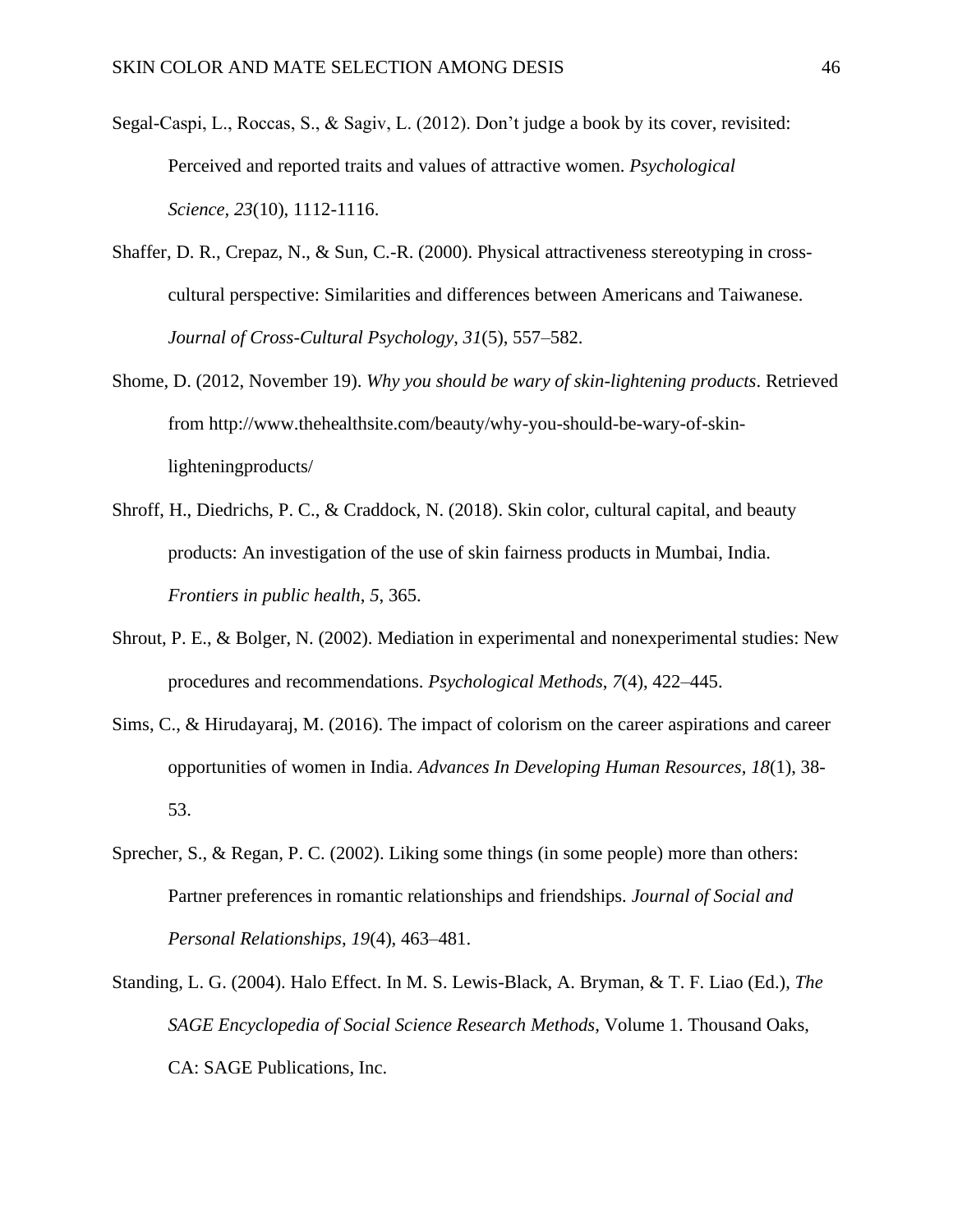- Stewart, S., Stinnett, H., & Rosenfeld, L. B. (2000). Sex differences in desired characteristics of short-term and long-term relationship partners. *Journal of Social and Personal Relationships*, *17*(6), 843–853.
- Stulp, G., Simons, M. J. P., Grasman, S., & Pollet, T. V. (2017). Assortative mating for human height: A meta-analysis. *American Journal of Human Biology*, *29*(1), 1-10.
- Thorndike, E. L. (1920). The Constant Error in Psychological Ratings. *Journal of Applied Psychology*, *4*, 25-29.
- United States Census Bureau. (2020). *Estimated median age at first marriage, by sex: 1890 to the present*. [Data file]. Retrieved from https://www.census.gov/data/tables/timeseries/demo/families/marital.html
- Utley, T. J., & Darity, W. (2016). India's color complex: one day's worth of matrimonials. *The Review of Black Political Economy*, *43*, 129-138.
- Van Hook, J., Quirós, S., Dondero, M., & Altman, C. E. (2018). Healthy Eating among Mexican Immigrants: Migration in Childhood and Time in the United States. *Journal of Health and Social Behavior*, *59*(3), 391–410. https://doi.org/10.1177/0022146518788869
- Wang, J., Mclean, G., & Alagaraja, M. (2016). Promoting diversity in India: Where do we go from here? *Advances in Developing Human Resources, 18*(1), 102-113.
- Wheeler, L., & Kim, Y. (1997). What is beautiful is culturally good: The physical attractiveness stereotype has different content in collectivistic cultures. *Personality and Social Psychology Bulletin*, *23*(8), 795–800.
- Winegard, B., Winegard, B., Reynolds, T., Geary, D. C., & Baumeister, R. F. (2017). One's Better Half: Romantic Partners Function as Social Signals. *Evolutionary Psychological Science*, *3*(4), 294–305.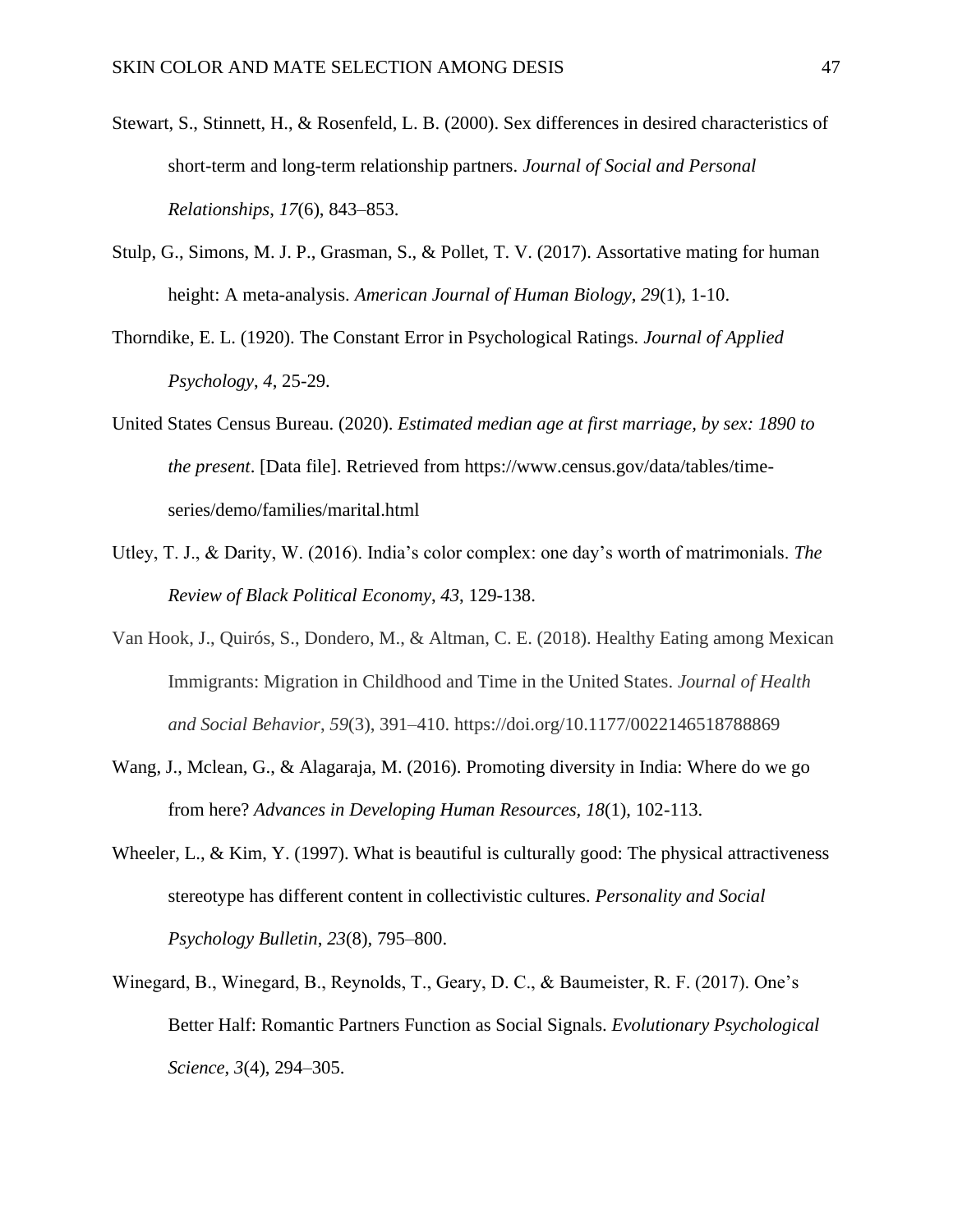Zhang, L., Lee, A. J., DeBruine, L. M., & Jones, B. C. (2019). Are sex differences in preferences for physical attractiveness and good earning capacity in potential mates smaller in countries with greater gender equality?. *Evolutionary psychology: an international journal of evolutionary approaches to psychology and behavior*, *17*(2),

1474704919852921.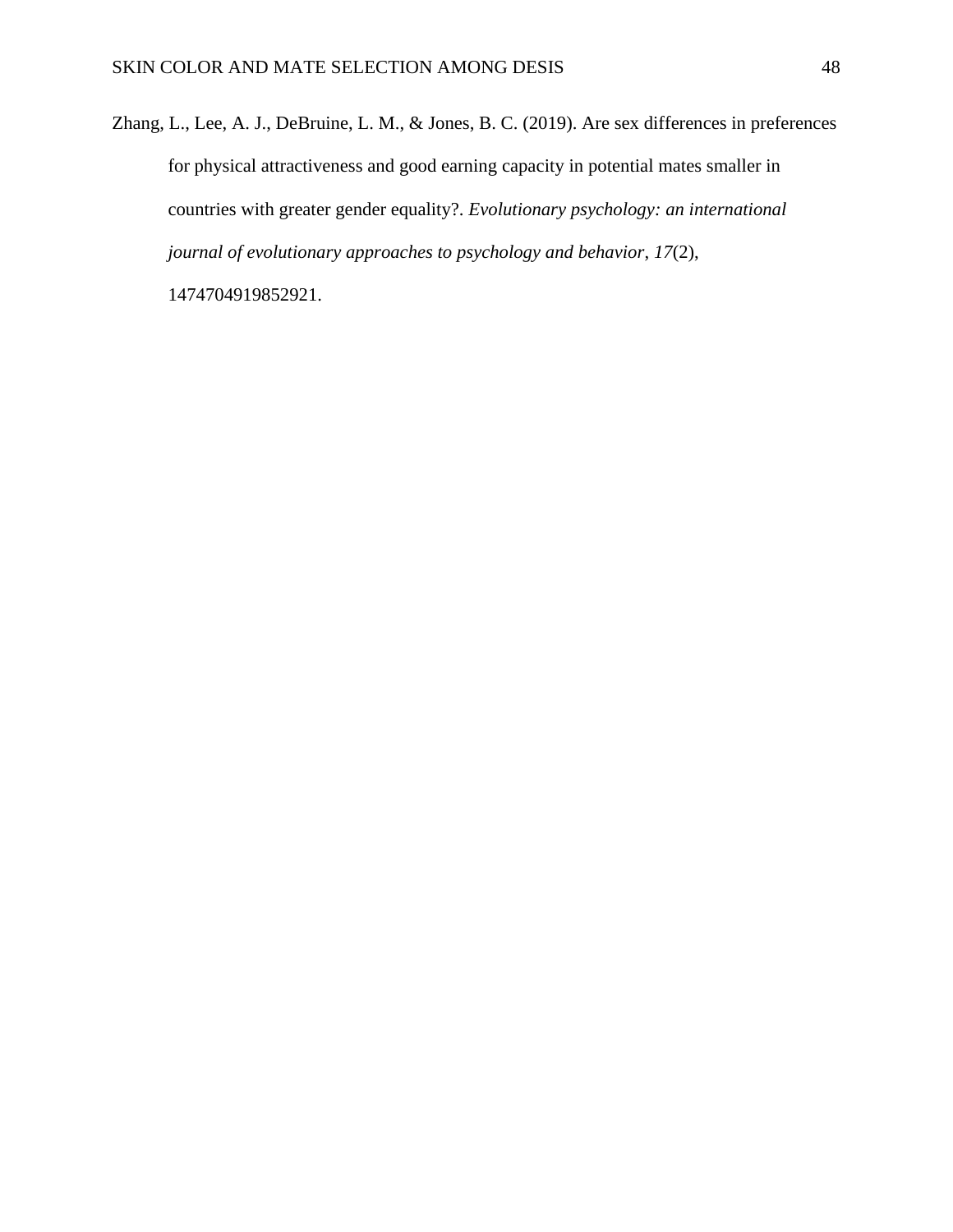|                                 | Females        | Males           | Total                  |
|---------------------------------|----------------|-----------------|------------------------|
|                                 | $(n=53)$       | $(n=25)$        | $(N=78)$               |
| <b>Mean Age in Years</b>        | $18.7(SD=1.2)$ | 19.9 $(SD=2.3)$ | 19.1 $(SD=1.8)$        |
| % CCNY                          | 37.7%          | 36.0%           | 37.2%                  |
| <b>Nationality</b>              |                |                 |                        |
| Indian                          | $n = 8$        | $n = 3$         | $n=11$                 |
| Bangladeshi                     | $n = 25$       | $n=11$          | $n = 36$               |
| Pakistani                       | $n=17$         | $n=7$           | $n=24$                 |
| Nepali                          | $n=0$          | $n=1$           | $n=1$                  |
| Other                           | $n = 2$        | $n=3$           | $n=5$                  |
| Not specified                   | $n = 1$        | $n=0$           | $n=1$                  |
| <b>Generation</b>               |                |                 |                        |
| 1 <sup>st</sup>                 | $n=22$         | $n=11$          | $n = 33$               |
| 2 <sup>nd</sup>                 | $n=30$         | $n=13$          | $n = 43$               |
| 3 <sup>rd</sup>                 | $n=0$          | $n=1$           | $n = 1$                |
| Prefer not to answer            | $n=1$          | $n=0$           | $n = 1$                |
| Year in the US                  |                |                 |                        |
| 1 to 5 years                    | $n = 2$        | $n=2$           | $n=4$                  |
| 6 to 10 years                   | $n=6$          | $n=0$           | $n=6$                  |
| 11 to 15 years                  | $n=5$          | $n=2$           | $\overline{7}$<br>$n=$ |
| 15 or more years                | $n=10$         | $n=7$           | $n=17$                 |
| <b>Relationship Status</b>      |                |                 |                        |
| Single                          | $n = 42$       | $n=22$          | $n=64$                 |
| In a relationship<br>/unmarried | $n=9$          | $n = 3$         | $n=12$                 |
| Not specified                   | $n = 2$        | $n = 0$         | $n = 2$                |

# Table 1: Sample Characteristics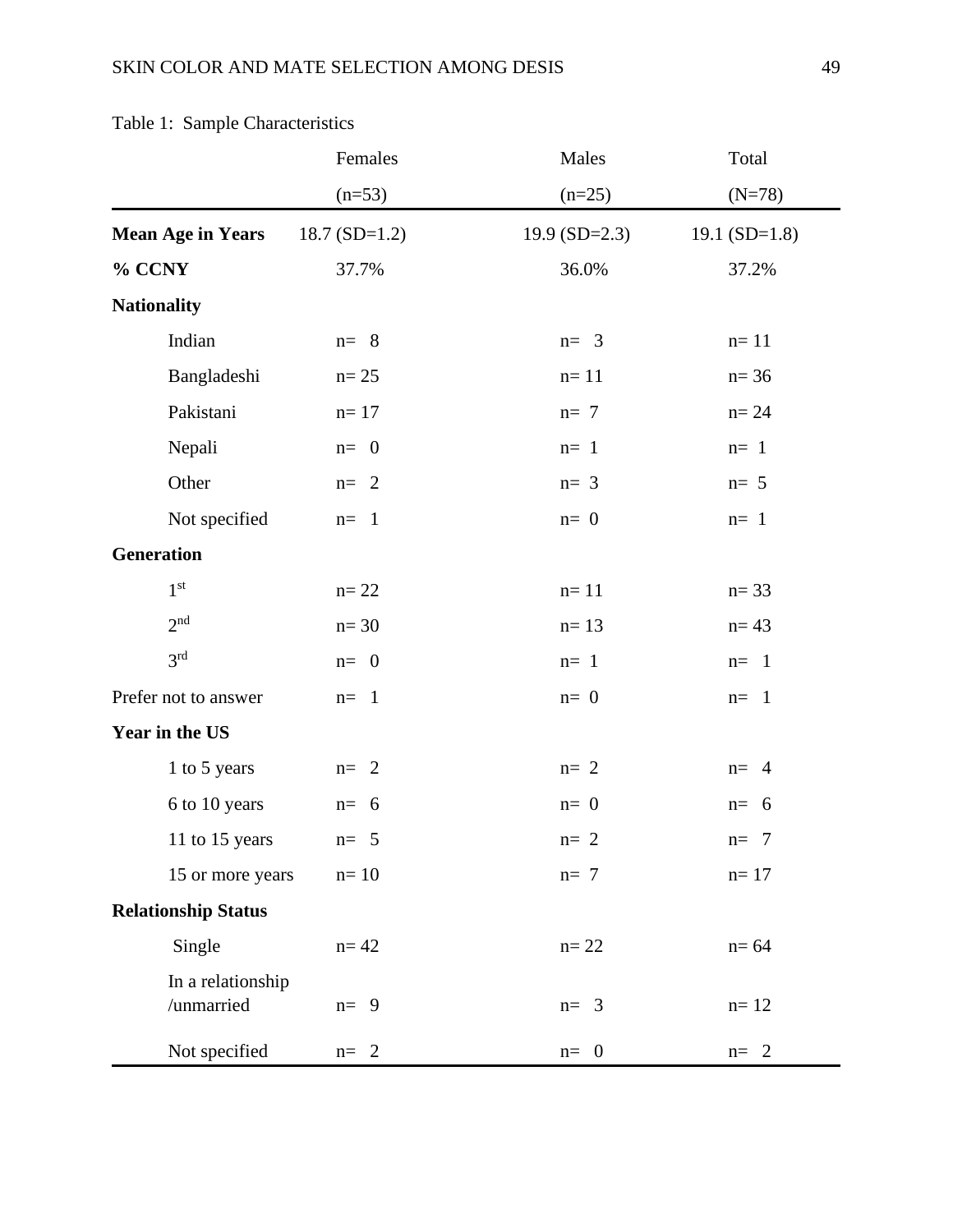## SKIN COLOR AND MATE SELECTION AMONG DESIS 50

|                  | Factor 1 | Factor 2 | Factor 3 | Factor 4          | Factor 5 |
|------------------|----------|----------|----------|-------------------|----------|
|                  | (E)      | (A)      | (C)      | $\left( 0\right)$ | (N)      |
| Warm             | .76      |          |          |                   |          |
| Friendly         | .86      |          |          |                   |          |
| Kind             | .73      |          |          |                   |          |
| Sociable         | .65      |          |          |                   |          |
| Trustworthy      | .44      |          |          |                   |          |
| Reliable         |          |          | .48      |                   |          |
| Self-disciplined |          |          | .68      |                   |          |
| Ambitious        |          |          | $.87\,$  |                   |          |
| Supportive       |          |          | .45      |                   |          |
| Considerate      | .44      |          |          |                   |          |
| Selfish          |          | $-.76$   |          |                   |          |
| Shy              |          |          |          |                   | .75      |
| Easygoing        |          |          |          | .48               |          |
| Anxious          |          |          |          |                   | .83      |
| Aggressive       |          | $-.80$   |          |                   |          |
| Assertive        |          | $-.53$   |          |                   |          |
| Dominant         |          |          |          |                   | $-.43$   |
| Creative         |          |          |          | .72               |          |
| Clever           |          |          |          | .68               |          |
| Modest           |          | .44      |          |                   |          |
|                  |          |          |          |                   |          |

Table 2: Principal Components Analysis of Personality Traits

**E=Extraversion, A=Agreeableness, C=Conscientiousness, O=Openness, N=Neuroticism.**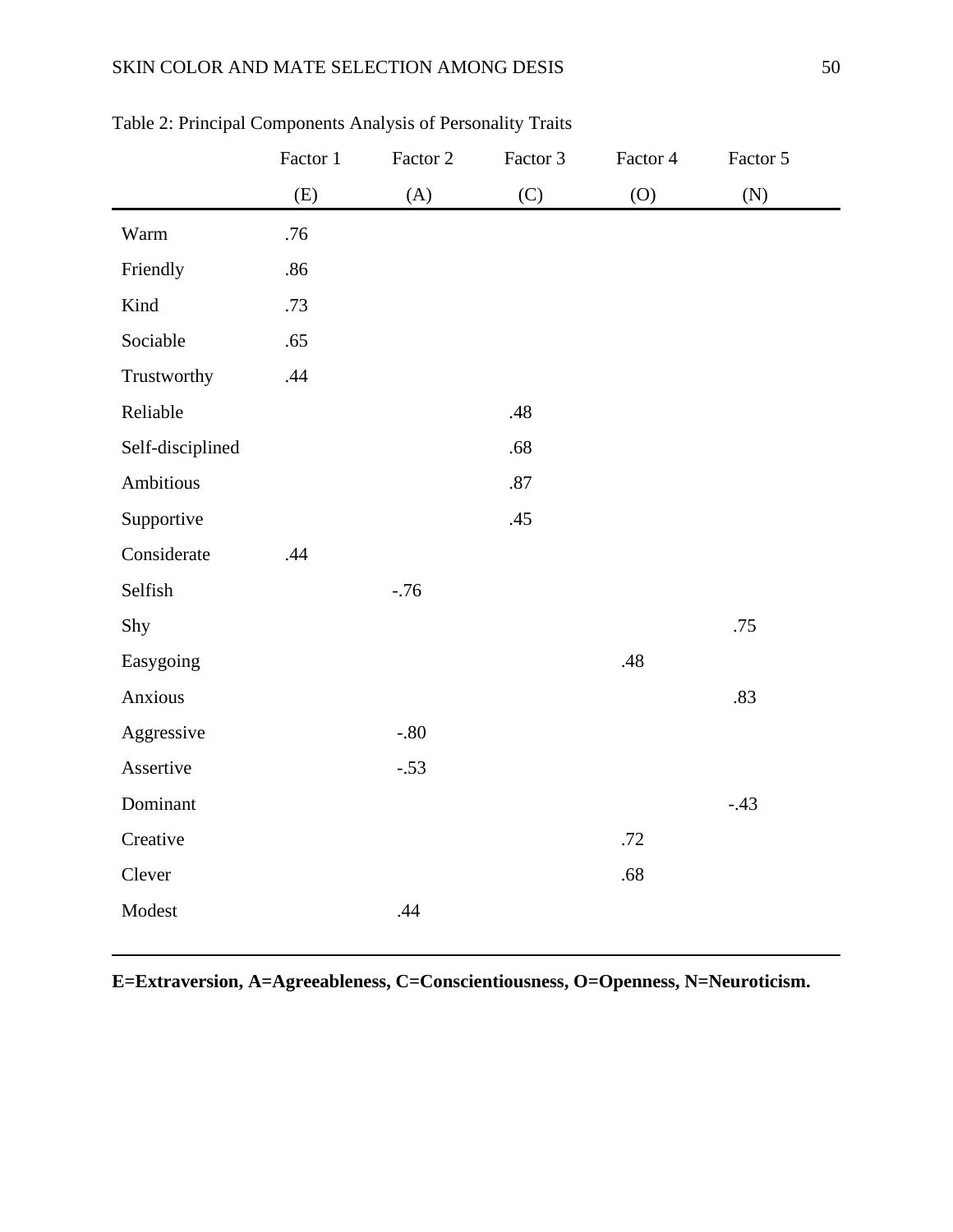| <b>Measures</b>         | 2      | $\mathbf{3}$ | $\overline{4}$ | $5\qquad 6$                                                   |                                        | $7\phantom{.0}$ | 8                       |
|-------------------------|--------|--------------|----------------|---------------------------------------------------------------|----------------------------------------|-----------------|-------------------------|
| 1. Skin tone            | $-.05$ |              |                | $-0.06$ $0.01$ $-0.04$                                        | $.01 \quad .01$                        |                 | .02                     |
| 2. Attractiveness       |        |              |                | $.68^{***}$ $.21^{**}$ $.20^{**}$ $.32^{**}$ $.24^{**}$ $.01$ |                                        |                 |                         |
| 3. Partner desirability |        |              |                | $.11*$ $.17**$ $.24**$ $.17**$ 01                             |                                        |                 |                         |
| 4. Openness             |        |              |                |                                                               | $.40^{***}$ $.48^{**}$ $.17^{**}$ 0.07 |                 |                         |
| 5. Conscientiousness    |        |              |                |                                                               |                                        |                 | $.57**$ $.26**$ $.12**$ |
| 6. Extraversion         |        |              |                |                                                               | $-$                                    |                 | $.44**$ .21**           |
| 7. Agreeableness        |        |              |                |                                                               |                                        | $- -$           | $.47**$                 |
| 8. Neuroticism          |        |              |                |                                                               |                                        |                 |                         |

Table 3: Bivariate Correlations for Skin Tone and Dependent Variables

Notes: \* *p* < .05, \*\* *p* < .01, .001 level.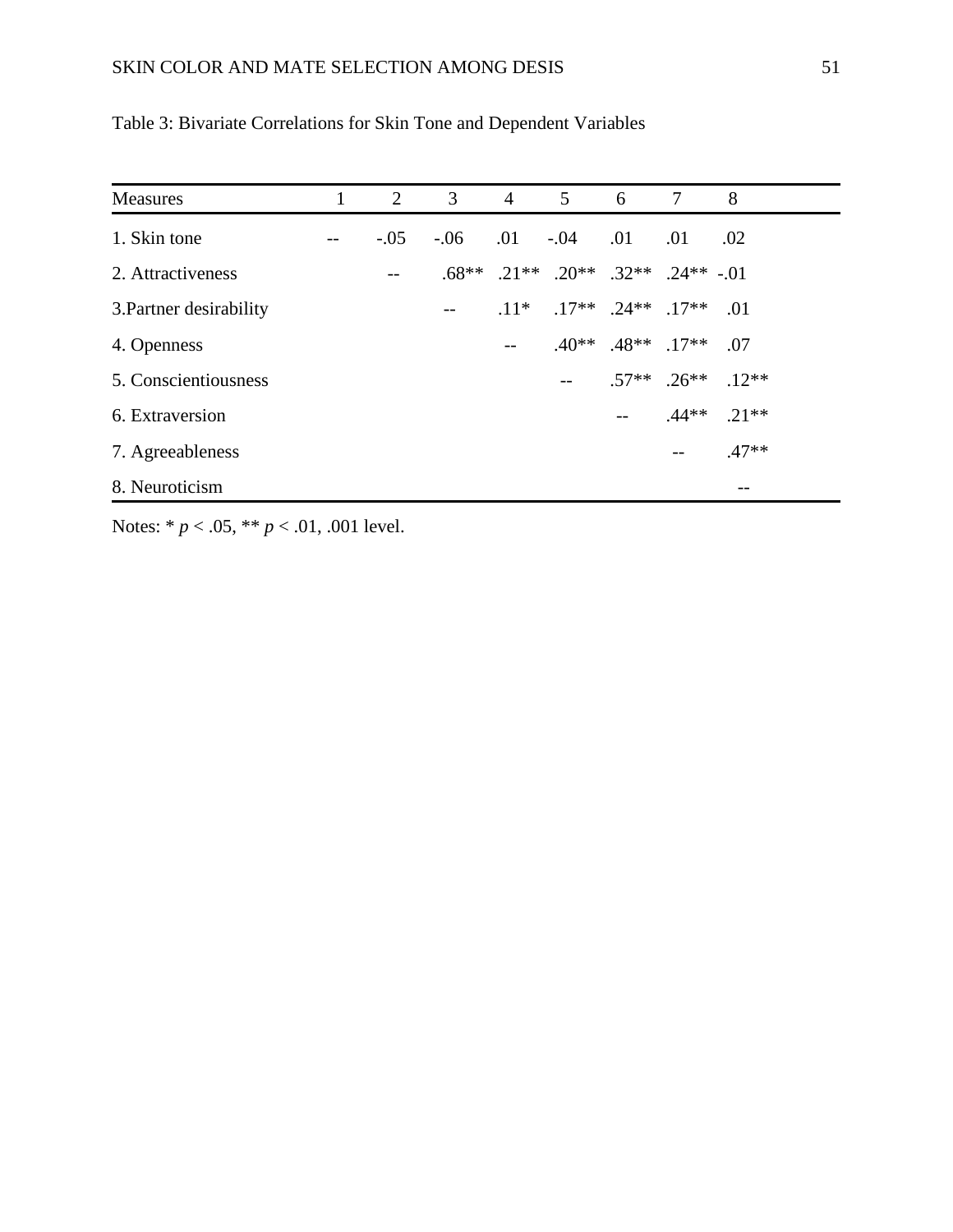Table 4: Means for Dependent Variables by Image Skin Tone

*Male Ratings of Female Images*

|                                          | Fair              | Medium                | Dark                  | Total                 |  |
|------------------------------------------|-------------------|-----------------------|-----------------------|-----------------------|--|
| <b>Attractiveness</b> (Range: 1-5)       | $3.33(SD=1.02)$   | $3.36(SD=0.99)$       | $3.02$ (SD=1.02)      | $3.22(SD=1.02)$       |  |
| <b>Partner Desirability (Range: 1-5)</b> | $3.02$ (SD=1.04)  | $3.00$ (SD=1.04)      | $2.85(SD=1.06)$       | $2.95(SD=1.04)$       |  |
| <b>Personality</b>                       |                   |                       |                       |                       |  |
| Extraversion (Range: 6-30)               | $21.06(SD=3.60)$  | $23.06(SD=4.31)$      | $23.32(SD=4.09)$      | $22.83$ (SD=4.02)     |  |
| Agreeableness (Range: 4-20)              | $12.36(SD=2.56)$  | $12.74(SD=2.20)$      | $13.05$ (SD=2.10)     | $12.72$ (SD= $2.30$ ) |  |
| Conscientiousness (Range: 4-20)          | $11.12(SD=1.91)$  | $11.02$ (SD=2.15)     | $11.23$ (SD=2.08)     | $11.13(SD=2.03)$      |  |
| Openness (Range: 3-15)                   | $10.54$ (SD=1.74) | $10.60$ (SD= $1.58$ ) | $10.63$ (SD= $1.88$ ) | $10.59$ (SD=1.74)     |  |
| Neuroticism (Range: 3-15)                | $8.54(SD=2.15)$   | $8.77$ (SD=2.13)      | $8.90(SD=2.02)$       | $8.74$ (SD=2.09)      |  |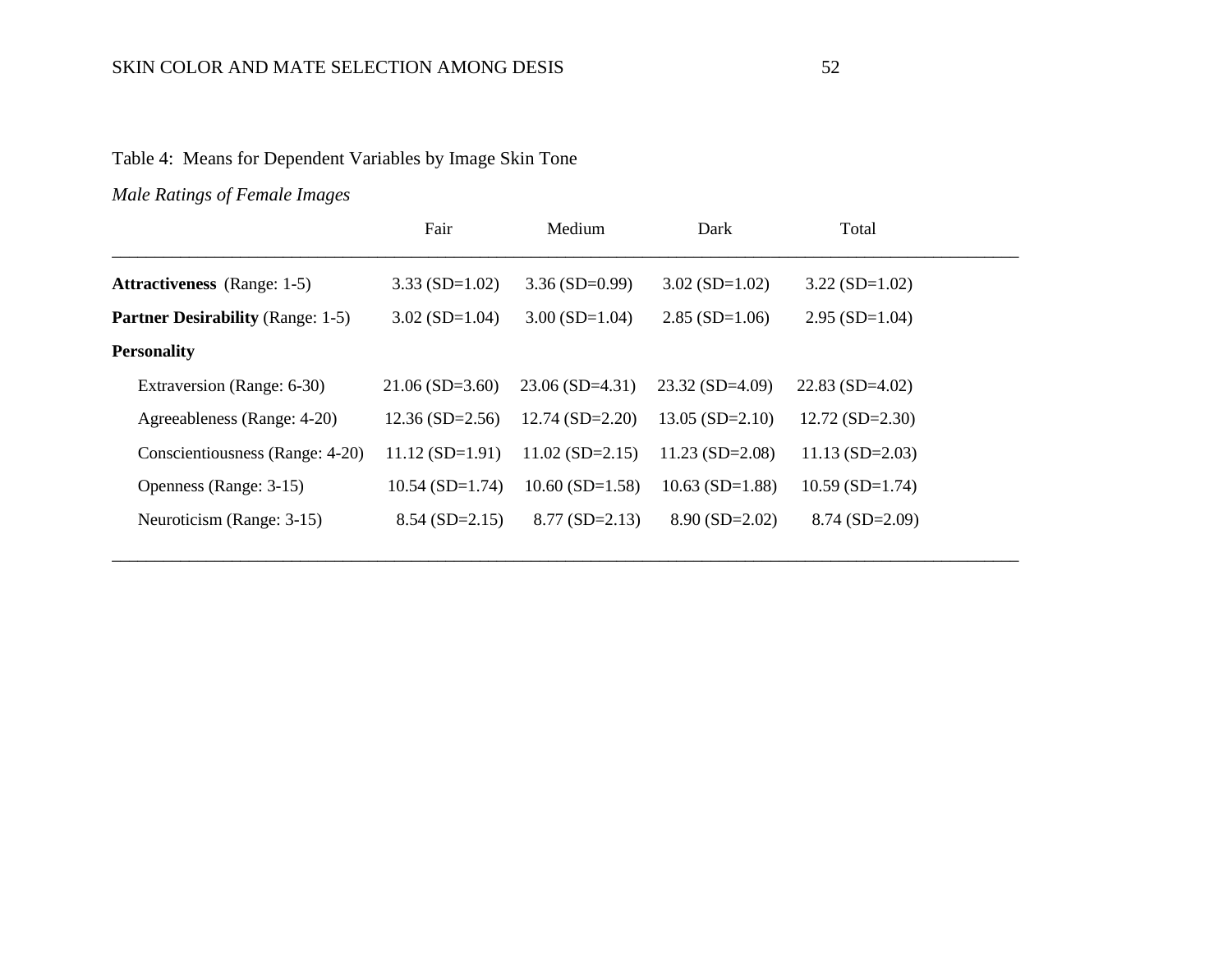*Female Ratings of Male Images*

|                                          | Fair              | Medium                | Dark                  | Total                 |  |
|------------------------------------------|-------------------|-----------------------|-----------------------|-----------------------|--|
| <b>Attractiveness</b> (Range: 1-5)       | $2.42$ (SD=1.04)  | $2.48(SD=1.05)$       | $2.30(SD=1.17)$       | $2.40$ (SD=1.08)      |  |
| <b>Partner Desirability</b> (Range: 1-5) | $2.07$ (SD=0.96)  | $1.82$ (SD=0.93)      | $1.85$ (SD= $1.06$ )  | $1.92$ (SD=0.98)      |  |
| <b>Personality</b>                       |                   |                       |                       |                       |  |
| Extraversion (Range: 6-30)               | $22.23$ (SD=3.84) | $22.68(SD=3.84)$      | $21.72$ (SD=3.92)     | $22.21(SD=3.87)$      |  |
| Agreeableness (Range: 4-20)              | $12.17(SD=2.62)$  | $12.43(SD=2.28)$      | $11.90(SD=2.98)$      | $12.16(SD=2.65)$      |  |
| Conscientiousness (Range: 4-20)          | $10.64$ (SD=1.95) | $10.67$ (SD=2.31)     | $10.23$ (SD=2.12)     | $10.52$ (SD=2.13)     |  |
| Openness (Range: 3-15)                   | $10.62$ (SD=1.83) | $10.62$ (SD= $1.87$ ) | $10.63$ (SD= $1.88$ ) | $10.62$ (SD= $1.85$ ) |  |
| Neuroticism (Range: 3-15)                | $8.96(SD=2.40)$   | $9.00$ (SD=2.26)      | $9.01$ (SD=2.27)      | $8.99(SD=2.30)$       |  |

\_\_\_\_\_\_\_\_\_\_\_\_\_\_\_\_\_\_\_\_\_\_\_\_\_\_\_\_\_\_\_\_\_\_\_\_\_\_\_\_\_\_\_\_\_\_\_\_\_\_\_\_\_\_\_\_\_\_\_\_\_\_\_\_\_\_\_\_\_\_\_\_\_\_\_\_\_\_\_\_\_\_\_\_\_\_\_\_\_\_\_\_\_\_\_\_\_\_\_\_\_\_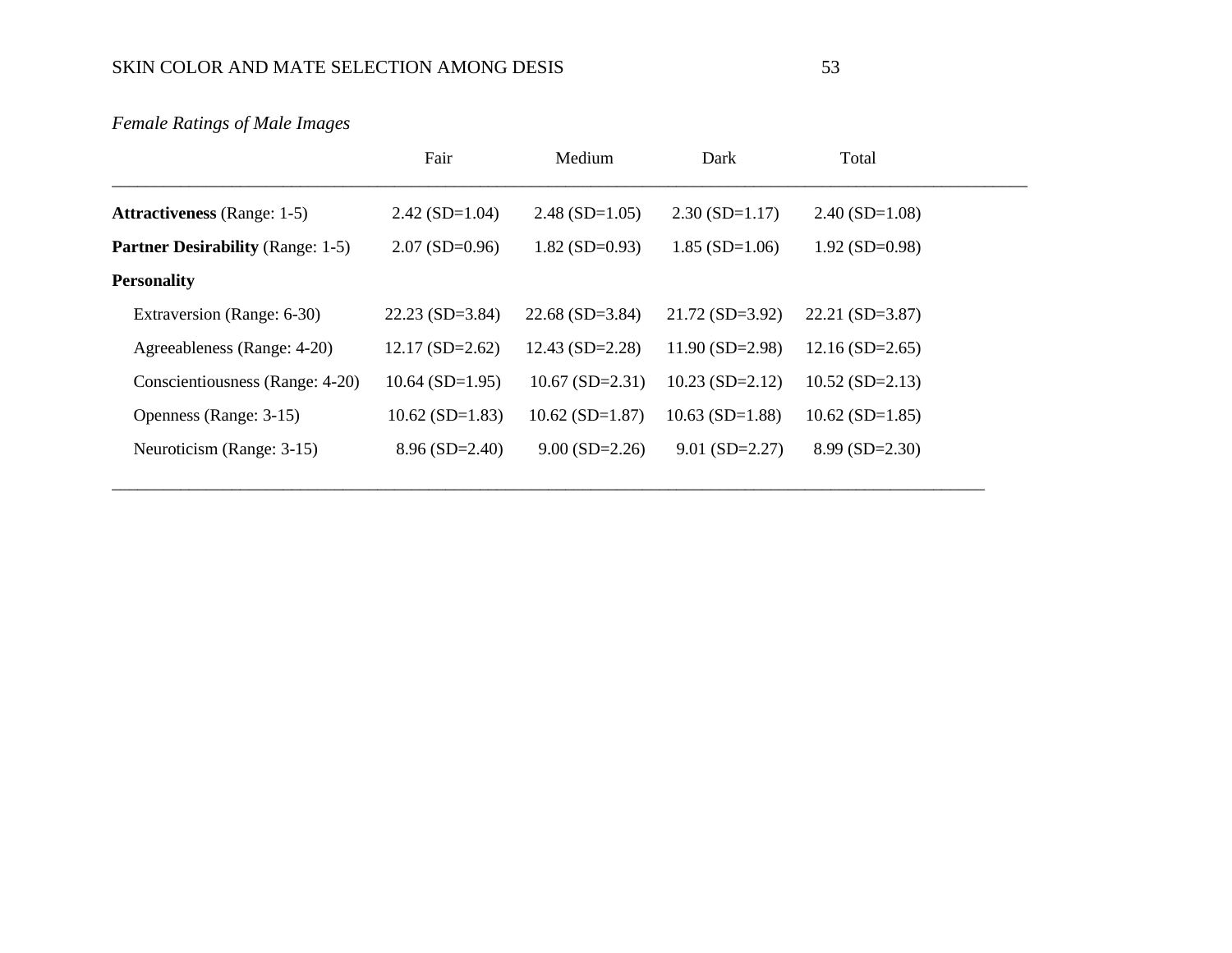## Table 5: Hierarchical Regression Analysis for Skin Tone Predicting Partner Desirability

## *Males Ratings of Female Images*

| Variables     |          |          |             |                 |              | 95.0% CI for B |                          |        |       |              |  |
|---------------|----------|----------|-------------|-----------------|--------------|----------------|--------------------------|--------|-------|--------------|--|
|               | $\bf{B}$ | $\rm SE$ | $\beta$     | $t_{\parallel}$ | $\mathbf{p}$ | LL             | $\ensuremath{\text{UL}}$ | $sr^2$ | $R^2$ | $\Delta R^2$ |  |
| Step 1        |          |          |             |                 |              |                |                          |        | .34   | .34          |  |
| <b>CUNY</b>   | .00.     | .41      | .00.        | $-.00$          | .99          | $-.82$         | .82                      | .00    |       |              |  |
| Age           | .28      | .08      | .84         | 3.50            | .00.         | .12            | .44                      | .43    |       |              |  |
| Relationship  | $-1.00$  | .96      | $-.30$      | $-1.04$         | .30          | $-2.95$        | .93                      | $-.14$ |       |              |  |
| Nationality   | $-12$    | .15      | $-.12$      | $-.84$          | .40          | .45            | .18                      | $-.11$ |       |              |  |
| Years in U.S. | .26      | .14      | .30         | 1.87            | .06          | $-.01$         | .54                      | .24    |       |              |  |
| Step 2        |          |          |             |                 |              |                |                          |        | .34   | .00.         |  |
| <b>CUNY</b>   | .00.     | .41      | .00.        | .00             | .99          | $-.82$         | .82                      | .00.   |       |              |  |
| Age           | .28      | .08      | .85         | 3.50            | .00          | .12            | .44                      | .43    |       |              |  |
| Relationship  | $-1.01$  | .97      | $-.30$      | $-1.04$         | .30          | $-2.96$        | .94                      | $-.14$ |       |              |  |
| Nationality   | $-.13$   | .15      | $-.12$      | $-.84$          | .40          | $-.45$         | .18                      | $-.11$ |       |              |  |
| Years in U.S. | .26      | .14      | .30         | 1.89            | .06          | $-.01$         | .54                      | .25    |       |              |  |
| Skin tone     | $-.08$   |          | $.13 - .07$ | $-.66$          | .50          | $-.35$         | .17                      | $-.09$ |       |              |  |

Notes: Step 1 *F*(5, 20) = 5.65, p = .000, Step 2 *F*(6,19) = 4.74, p = .001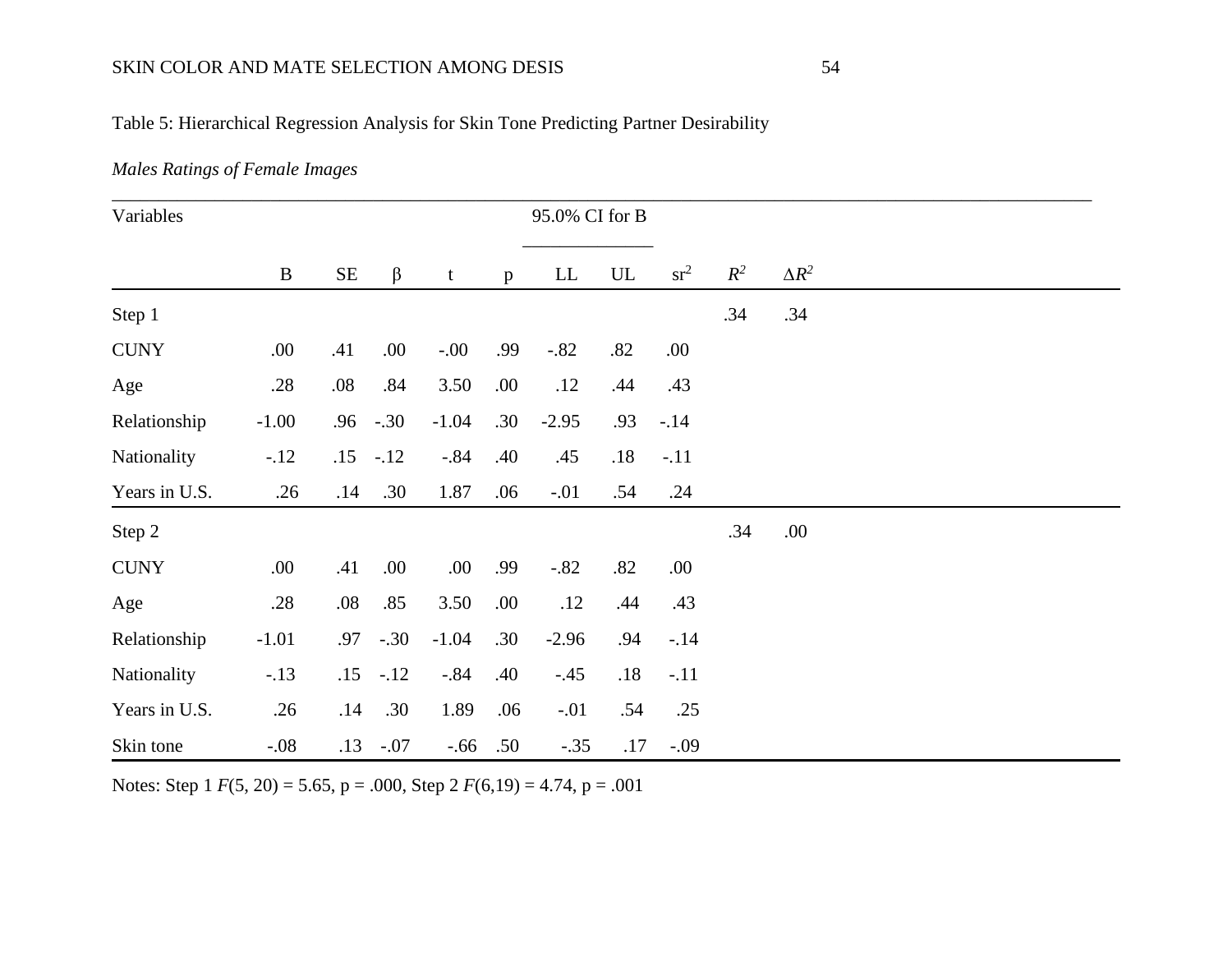| <b>Female Ratings of Male Images</b> |  |  |
|--------------------------------------|--|--|
|--------------------------------------|--|--|

| Variables     |          |          |         |         |              |            | 95.0% CI for B           |                          |                |              |  |
|---------------|----------|----------|---------|---------|--------------|------------|--------------------------|--------------------------|----------------|--------------|--|
|               | $\bf{B}$ | $\rm SE$ | $\beta$ | t       | $\mathbf{p}$ | ${\rm LL}$ | $\ensuremath{\text{UL}}$ | $\mathbf{S}\mathbf{T}^2$ | R <sup>2</sup> | $\Delta R^2$ |  |
| Step 1        |          |          |         |         |              |            |                          |                          | .13            | .13          |  |
| <b>CUNY</b>   | .40      | .18      | .22     | 2.19    | .03          | .04        | .77                      | .19                      |                |              |  |
| Age           | .23      | .06      | .36     | 3.43    | .00.         | .10        | .37                      | .29                      |                |              |  |
| Relationship  | $-.32$   | .26      | $-.12$  | $-1.22$ | .22          | $-.84$     | .19                      | $-.10$                   |                |              |  |
| Nationality   | $-.54$   | .17      | $-.37$  | $-3.09$ | .00.         | $-.89$     | $-.19$                   | $-.26$                   |                |              |  |
| Years in U.S. | $-.01$   | .09      | $-.02$  | $-.21$  | .83          | $-.20$     | .16                      | .01                      |                |              |  |
| Step 2        |          |          |         |         |              |            |                          |                          | .15            | .01          |  |
| <b>CUNY</b>   | .36      | .18      | .20     | 1.97    | .05          | $-.00$     | .73                      | .17                      |                |              |  |
| Age           | .23      | .06      | .35     | 3.35    | .00          | .09        | .36                      | .28                      |                |              |  |
| Relationship  | $-.30$   | .26      | $-.115$ | $-1.17$ | .24          | $-.82$     | .21                      | .10                      |                |              |  |
| Nationality   | $-.53$   | .17      | $-.36$  | $-3.02$ | .00.         | .88        | $-.18$                   | $-.26$                   |                |              |  |
| Years in U.S. | $-.02$   | .09      | $-.02$  | $-.27$  | .78          | .20        | .15                      | $-.02$                   |                |              |  |
| Skin tone     | $-.13$   | .09      | $-.12$  | $-1.14$ | .13          | $-.32$     | .04                      | $-.13$                   |                |              |  |

Notes: Step 1 *F*(5, 48) = 4.03, p = .002, Step 2 *F*(6,47) = 3.77, p = 002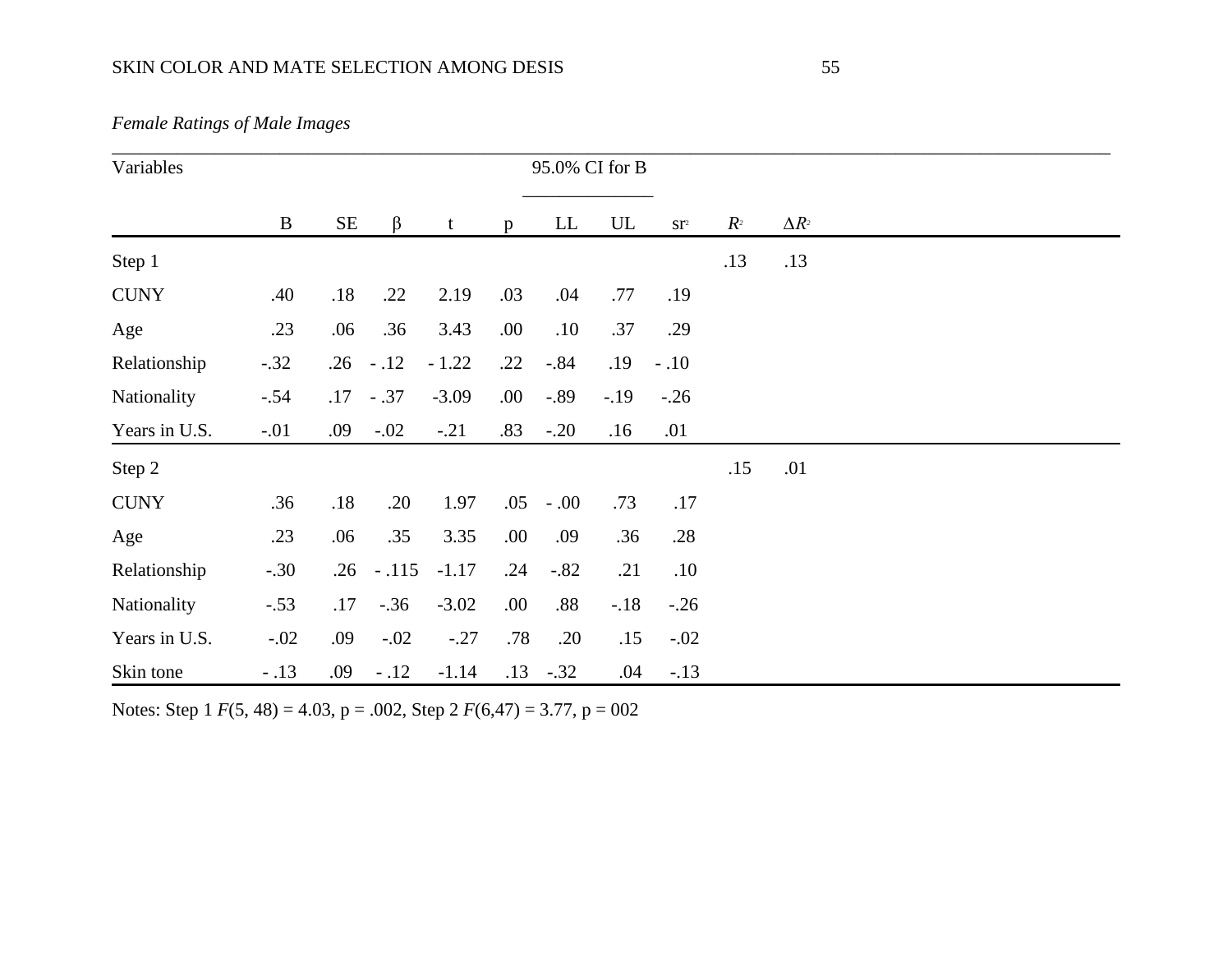## Table 6: Hierarchical Regression Analysis for Skin Tone Predicting Ratings of Attractiveness

## *Male Ratings of Females*

| Variables     |          |          |             |            |     |         | 95.0% CI for B           |        |       |              |  |
|---------------|----------|----------|-------------|------------|-----|---------|--------------------------|--------|-------|--------------|--|
|               | $\bf{B}$ | $\rm SE$ | $\beta$     | t          | p   | LL      | $\ensuremath{\text{UL}}$ | $sr^2$ | $R^2$ | $\Delta R^2$ |  |
| Step 1        |          |          |             |            |     |         |                          |        | .15   | .15          |  |
| <b>CUNY</b>   | .23      | .45      | .10         | .52        | .60 | $-.66$  | 1.14                     | .07    |       |              |  |
| Age           | .13      | .08      | .43         | 1.56       | .12 | $-.03$  | .31                      | .21    |       |              |  |
| Relationship  | $-0.00$  | 1.06     | $-.00$      | $-0.00$    | .99 | $-2.13$ | 2.12                     | $-.00$ |       |              |  |
| Nationality   | $-.09$   | .17      | $-.08$      | $-.84-.59$ |     | $-.44$  | .25                      | $-.07$ |       |              |  |
| Years in U.S. | .14      | .15      | .17         | .93        | .35 | $-.16$  | .45                      | .12    |       |              |  |
| Step 2        |          |          |             |            |     |         |                          |        | .18   | .03          |  |
| <b>CUNY</b>   | .25      | .44      | .10         | .56        | .57 | $-.64$  | 1.15                     | .07    |       |              |  |
| Age           | .14      | .08      | .44         | 1.60       | .11 | $-.03$  | .31                      | .22    |       |              |  |
| Relationship  | $-.01$   | 1.05     | $-.00$      | $-.01$     | .99 | $-2.12$ | 2.10                     | $-.00$ |       |              |  |
| Nationality   | $-.10$   | .17      | $-.10$      | $-.61$     | .54 | $-.45$  | .24                      | $-.08$ |       |              |  |
| Years in U.S. | .15      | .15      | .19         | 1.03       | .30 | $-.14$  | .46                      | .14    |       |              |  |
| Skin tone     | $-.20$   |          | $.14 - .17$ | $-1.40$    | .16 | $-.49$  | $.08\,$                  | $-.19$ |       |              |  |

Notes: Step 1 *F*(5, 20) = 1.83, p = .12, Step 2 *F*(6,19) = 1.88, p = .102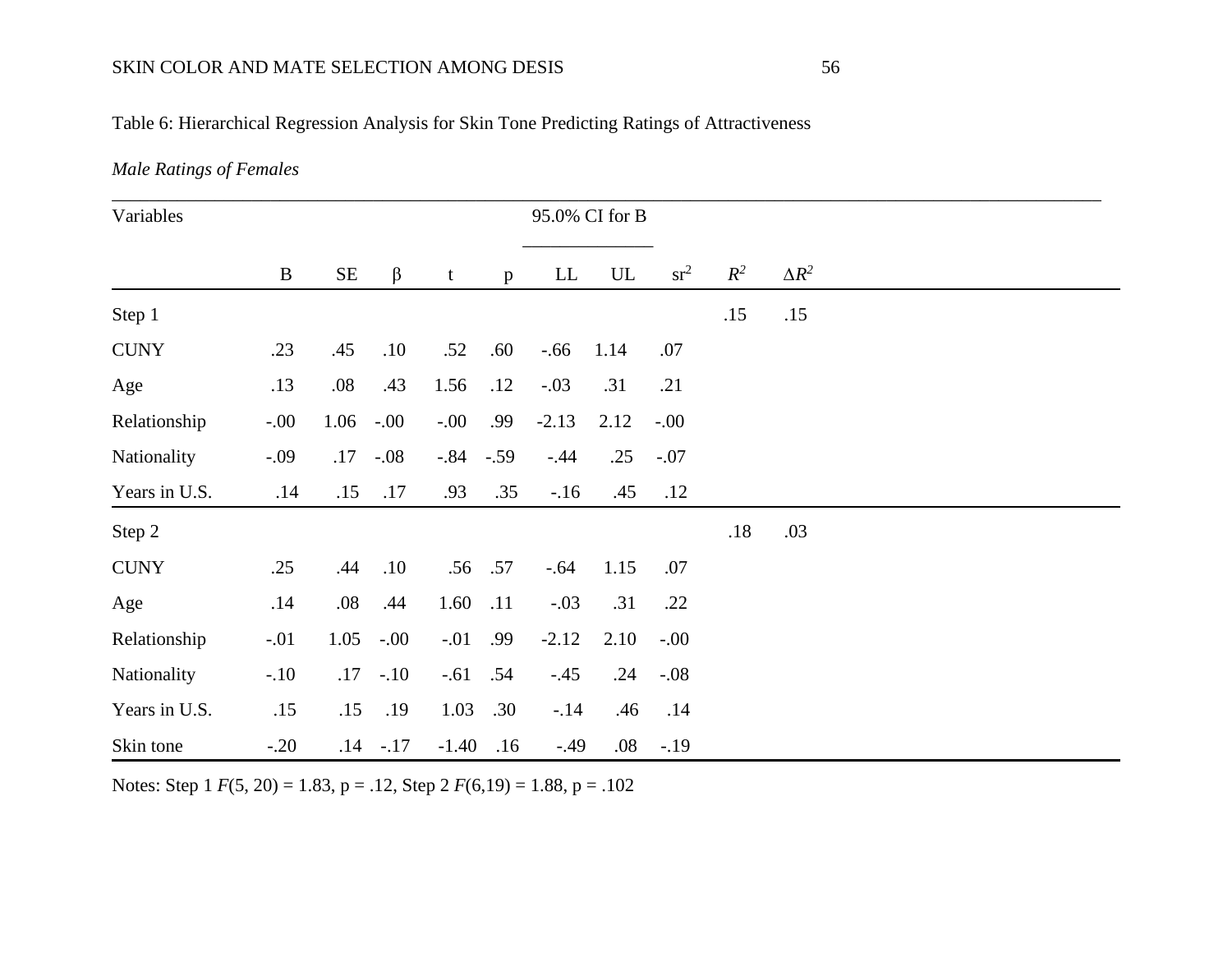| Variables     |          |          |         |         |      | 95.0% CI for B |        |        |       |              |  |
|---------------|----------|----------|---------|---------|------|----------------|--------|--------|-------|--------------|--|
|               | $\bf{B}$ | $\rm SE$ | $\beta$ | t       | p    | LL             | UL     | $sr^2$ | $R^2$ | $\Delta R^2$ |  |
| Step 1        |          |          |         |         |      |                |        |        | .12   | .12          |  |
| <b>CUNY</b>   | .44      | .22      | .19     | 1.95    | .05  | $-00.$         | .90    | .17    |       |              |  |
| Age           | .27      | .08      | .35     | 3.28    | .00. | .11            | .44    | .28    |       |              |  |
| Relationship  | .00.     | .32      | .00.    | .02     | .97  | $-.63$         | .65    | .00    |       |              |  |
| Nationality   | $-.54$   | .21      | $-.30$  | $-2.49$ | .01  | $-0.97$        | $-.11$ | $-.21$ |       |              |  |
| Years in U.S. | .00.     | .11      | .00     | .04     | .96  | $-.21$         | .22    | .00.   |       |              |  |
| Step 2        |          |          |         |         |      |                |        |        | .12   | .00.         |  |
| <b>CUNY</b>   | .44      | .23      | .19     | 1.90    | .05  | $-.01$         | .90    | .16    |       |              |  |
| Age           | .27      | $.08\,$  | .35     | 3.25    | .00. | .10            | .44    | .28    |       |              |  |
| Relationship  | .01      | .32      | .00.    | .03     | .97  | $-.63$         | .66    | .00    |       |              |  |
| Nationality   | $-.54$   | .22      | $-.30$  | $-2.47$ | .01  | $-.97$         | $-.10$ | $-.21$ |       |              |  |
| Years in U.S. | .00.     | .11      | .00.    | .03     | .97  | $-.21$         | .22    | .00.   |       |              |  |
| Skin tone     | $-.01$   | .11      | $-.01$  | $-.15$  | .88  | $-.24$         | .21    | $-.01$ |       |              |  |

*Female Ratings of Male Images*

Notes: Step 1 *F*(5, 48) = 3.48, *p* = .006, Step 2 *F*(6, 47) = 2.88, *p* = .012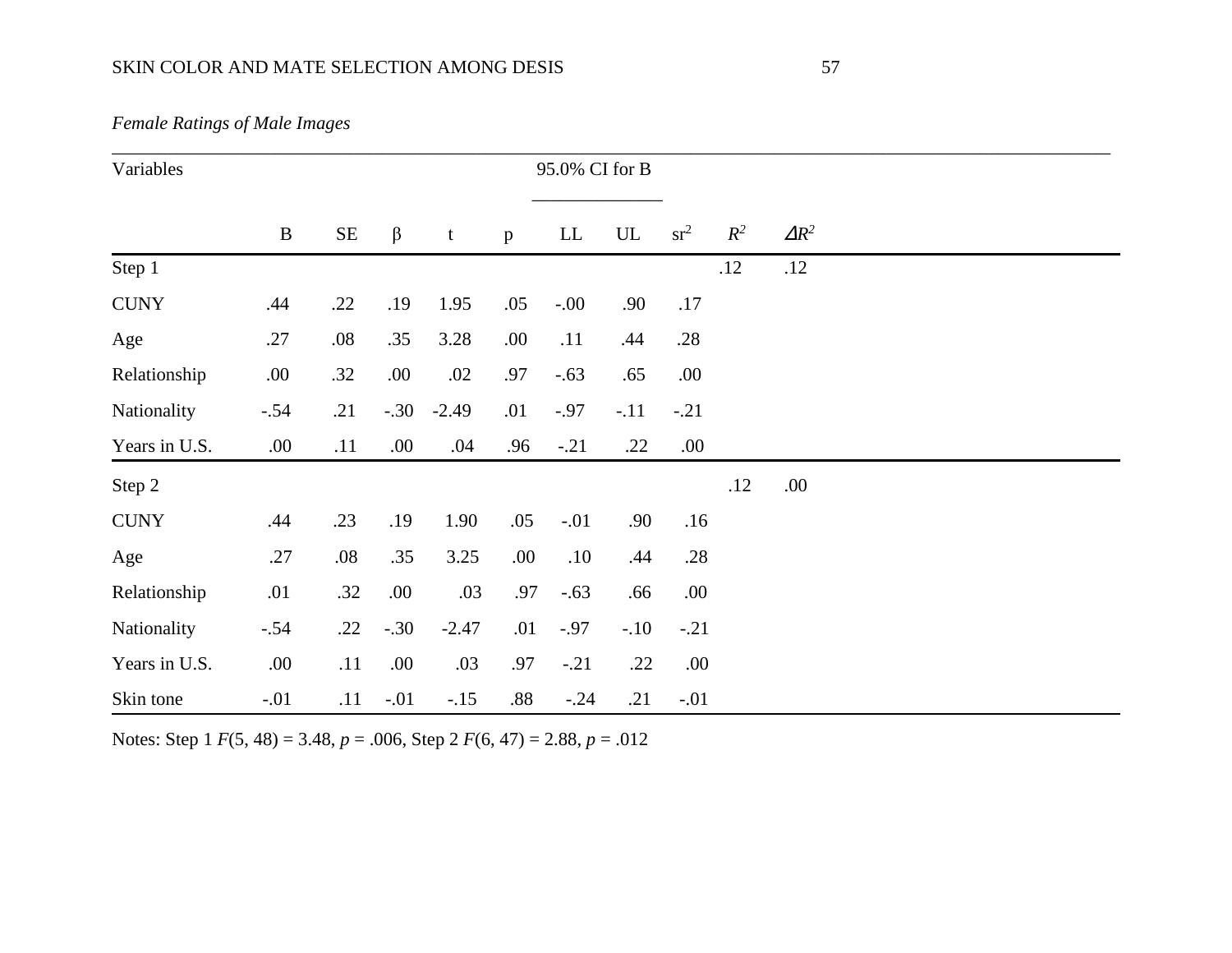## Table 7: Hierarchical Regression Analysis for Attractiveness Predicting Ratings of Partner Desirability

### *Male Ratings of Female Images*

| Variables      |          |          |        |         |              | 95.0% CI for B |                          |                          |                |              |
|----------------|----------|----------|--------|---------|--------------|----------------|--------------------------|--------------------------|----------------|--------------|
|                | $\bf{B}$ | $\rm SE$ | β      | t       | $\mathbf{p}$ | LL             | $\ensuremath{\text{UL}}$ | $\mathbf{S}\mathbf{T}^2$ | R <sup>2</sup> | $\Delta R^2$ |
| Step 1         |          |          |        |         |              |                |                          |                          | .33            | .33          |
| <b>CUNY</b>    | .03      | .41      | .01    | .08     | .92          | $-.80$         | .87                      | .01                      |                |              |
| Age            | .27      | .08      | .83    | 3.3     | .00.         | $-.8$          | .11                      | .44                      |                |              |
| Relationship   | $-.98$   | .98      | $-.29$ | $-1.0$  | .32          | $-2.9$         | .98                      | $-.13$                   |                |              |
| Nationality    | $-14$    | .16      | $-.12$ | $-.87$  | .38          | $-.46$         | .18                      | $-.12$                   |                |              |
| Years in U.S.  | .27      | .14      | .31    | 1.9     | .06          | $-.01$         | .55                      | .25                      |                |              |
| Step 2         |          |          |        |         |              |                |                          |                          | .70            | .36          |
| <b>CUNY</b>    | $-.12$   | .28      | $-.05$ | $-.44$  | .65          | $-.69$         | .44                      | $-.06$                   |                |              |
| Age            | .18      | .05      | .55    | 3.2     | .00          | .07            | .29                      | .41                      |                |              |
| Relationship   | $-.97$   | .66      | $-.29$ | $-1.4$  | .14          | $-2.3$         | .35                      | $-.20$                   |                |              |
| Nationality    | $-.07$   | .10      | $-.12$ | $-.07$  | .48          | $-.29$         | .14                      | $-.09$                   |                |              |
| Years in U.S.  | .17      | .09      | .20    | $1.7\,$ | $.07$        | $-.02$         | .36                      | .24                      |                |              |
| Attractiveness | .68      | .08      | .65    | 7.9     | .00          | .51            | .86                      | .74                      |                |              |

Notes: Step 1 *F*(5, 20) = 5.22, p = .001, Step 2 *F*(6,19) = 20.02, p = .000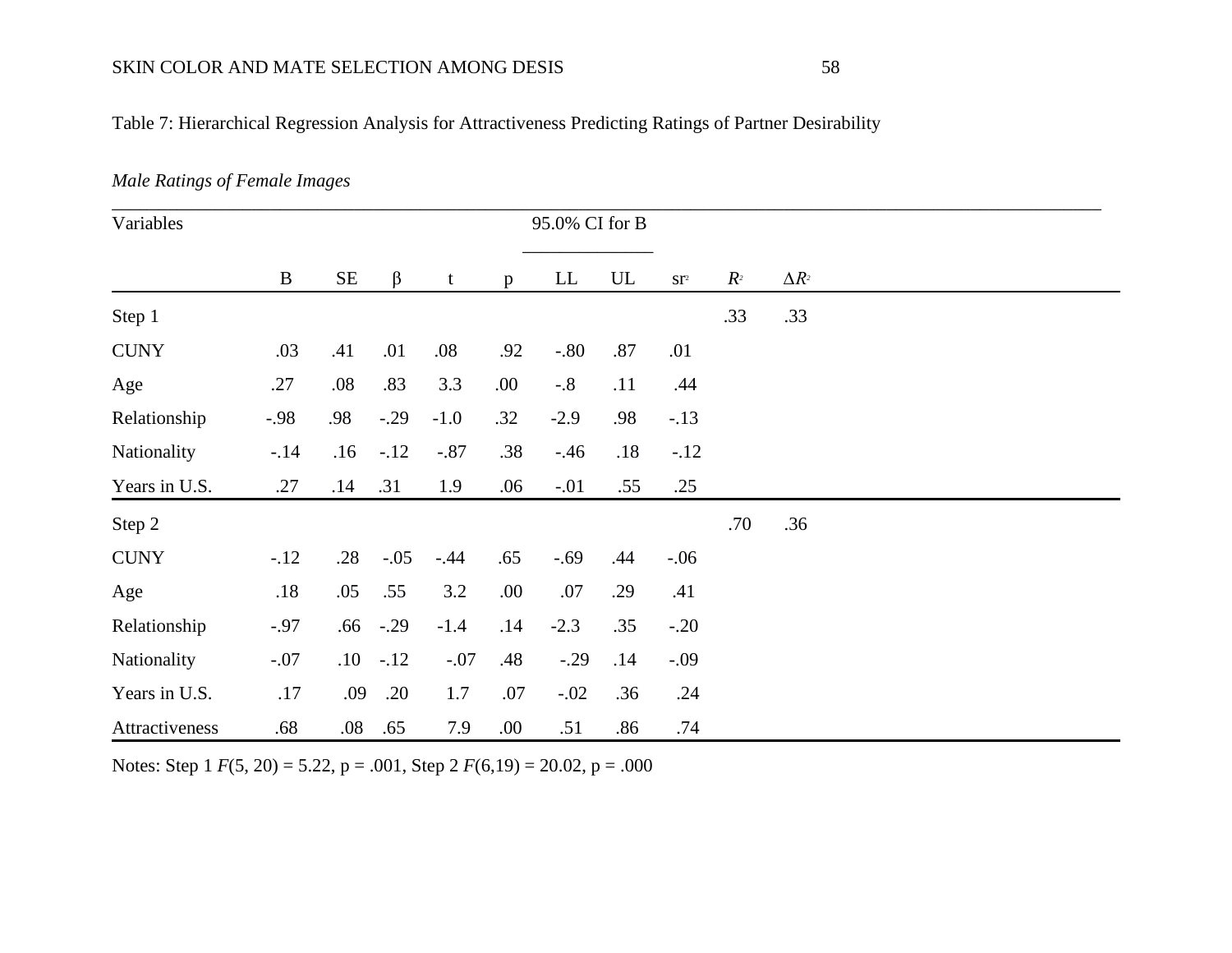| Variables      |          |          |         |         |      | 95.0% CI for B |            |                          |                |              |  |  |
|----------------|----------|----------|---------|---------|------|----------------|------------|--------------------------|----------------|--------------|--|--|
|                | $\bf{B}$ | $\rm SE$ | $\beta$ | t       | p    | LL             | ${\rm UL}$ | $\mathbf{S}\mathbf{T}^2$ | R <sup>2</sup> | $\Delta R^2$ |  |  |
| Step 1         |          |          |         |         |      |                |            |                          | .13            | .13          |  |  |
| <b>CUNY</b>    | .40      | .18      | .22     | 2.19    | .03  | .04            | .77        | .19                      |                |              |  |  |
| Age            | .23      | .06      | .36     | 3.43    | .00. | .10            | .37        | .29                      |                |              |  |  |
| Relationship   | $-.32$   | .26      | $-.12$  | $-1.22$ | .22  | $-.84$         | .19        | $-.10$                   |                |              |  |  |
| Nationality    | $-.54$   | .17      | $-.37$  | $-3.09$ | .00. | $-.89$         | $-.19$     | $-.26$                   |                |              |  |  |
| Years in U.S.  | $-.01$   | .09      | $-.02$  | $-.21$  | .83  | $-.20$         | .16        | $-.01$                   |                |              |  |  |
| Step 2         |          |          |         |         |      |                |            |                          | .30            | .16          |  |  |
| <b>CUNY</b>    | .24      | .17      | .13     | 1.44    | .15  | $-.09$         | .58        | .12                      |                |              |  |  |
| Age            | .13      | .06      | .20     | 2.05    | .04  | .00.           | .26        | .18                      |                |              |  |  |
| Relationship   | $-.32$   | .23      | $-.12$  | $-1.37$ | .17  | .79            | .14        | $-.12$                   |                |              |  |  |
| Nationality    | $-.36$   | .16      | $-.24$  | $-2.22$ | .02  | $-.68$         | $-.04$     | $-.19$                   |                |              |  |  |
| Years in U.S.  | $-.01$   | .08      | $-.01$  | $-.17$  | .86  | $-.17$         | .14        | $-.01$                   |                |              |  |  |
| Attractiveness | .35      | .06      | .43     | 5.39    | .00. | .22            | .48        | .43                      |                |              |  |  |

Notes: Step 1 *F*(5, 48) = 4.03, p = .002, Step 2 *F*(6,47) = 5.57, p = .000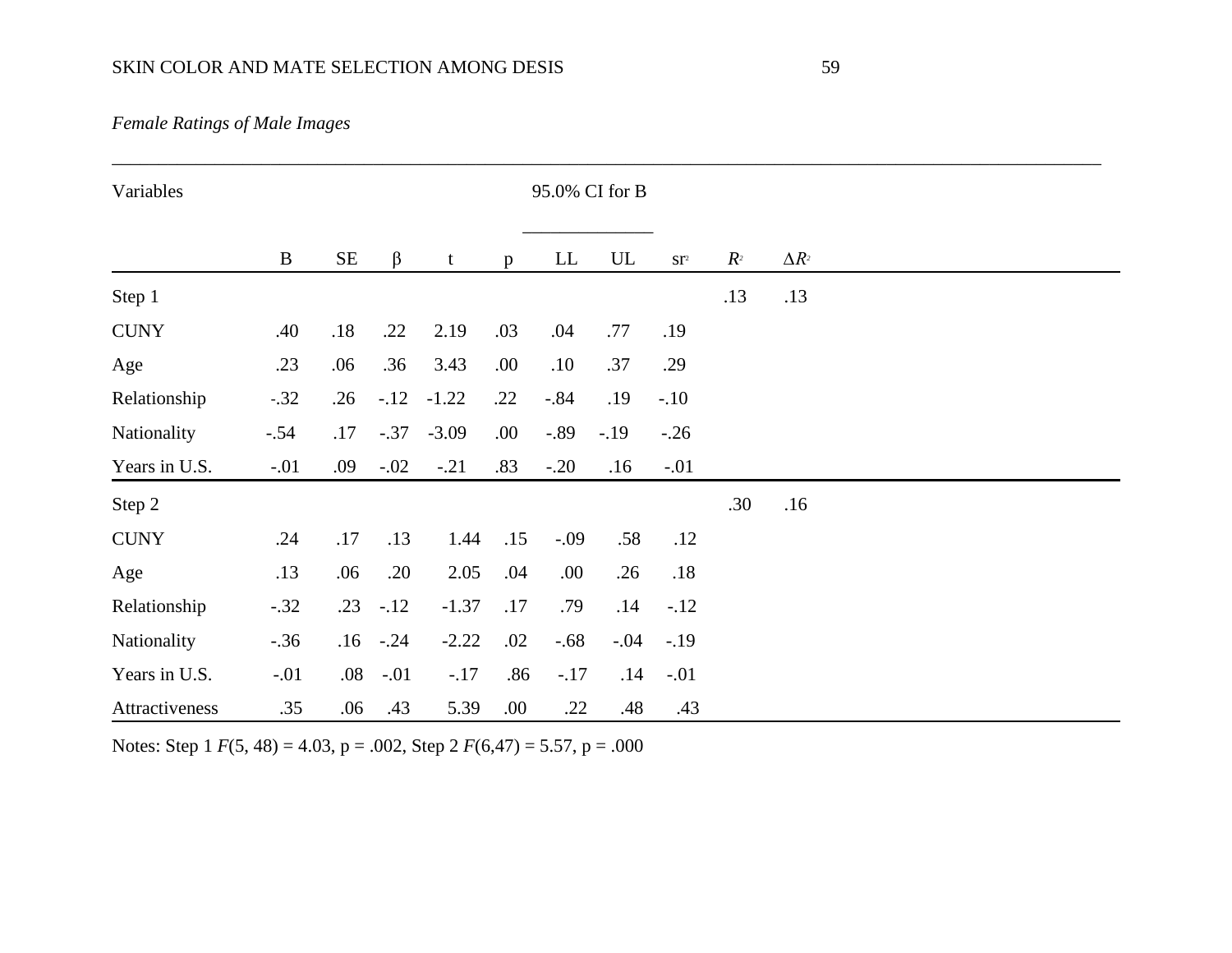|    | Fair | Medium | ${\rm Dark}$ |
|----|------|--------|--------------|
| F1 |      |        |              |
| F2 |      |        |              |
| F3 |      |        |              |
| F4 |      |        |              |
| F5 |      |        | XX           |
|    |      |        |              |

## Appendix 1: Visual stimuli – Female Images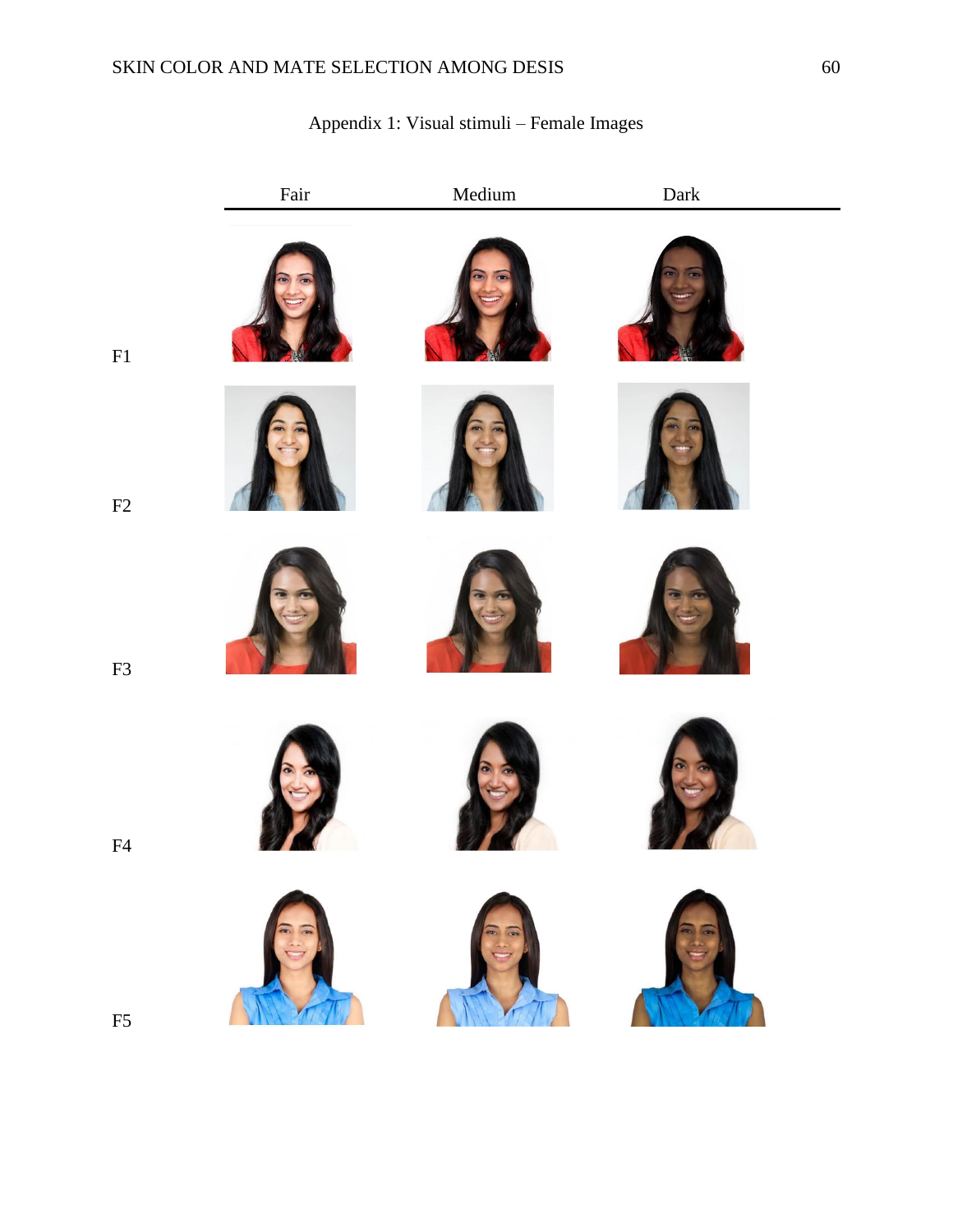

**\_\_\_\_\_\_\_\_\_\_\_\_\_\_\_\_\_\_\_\_\_\_\_\_\_\_\_\_\_\_\_\_\_\_\_\_\_\_\_\_\_\_\_\_\_\_\_\_\_\_\_\_\_\_\_\_\_\_\_\_\_\_\_\_\_\_\_\_\_\_\_\_\_\_\_\_\_\_**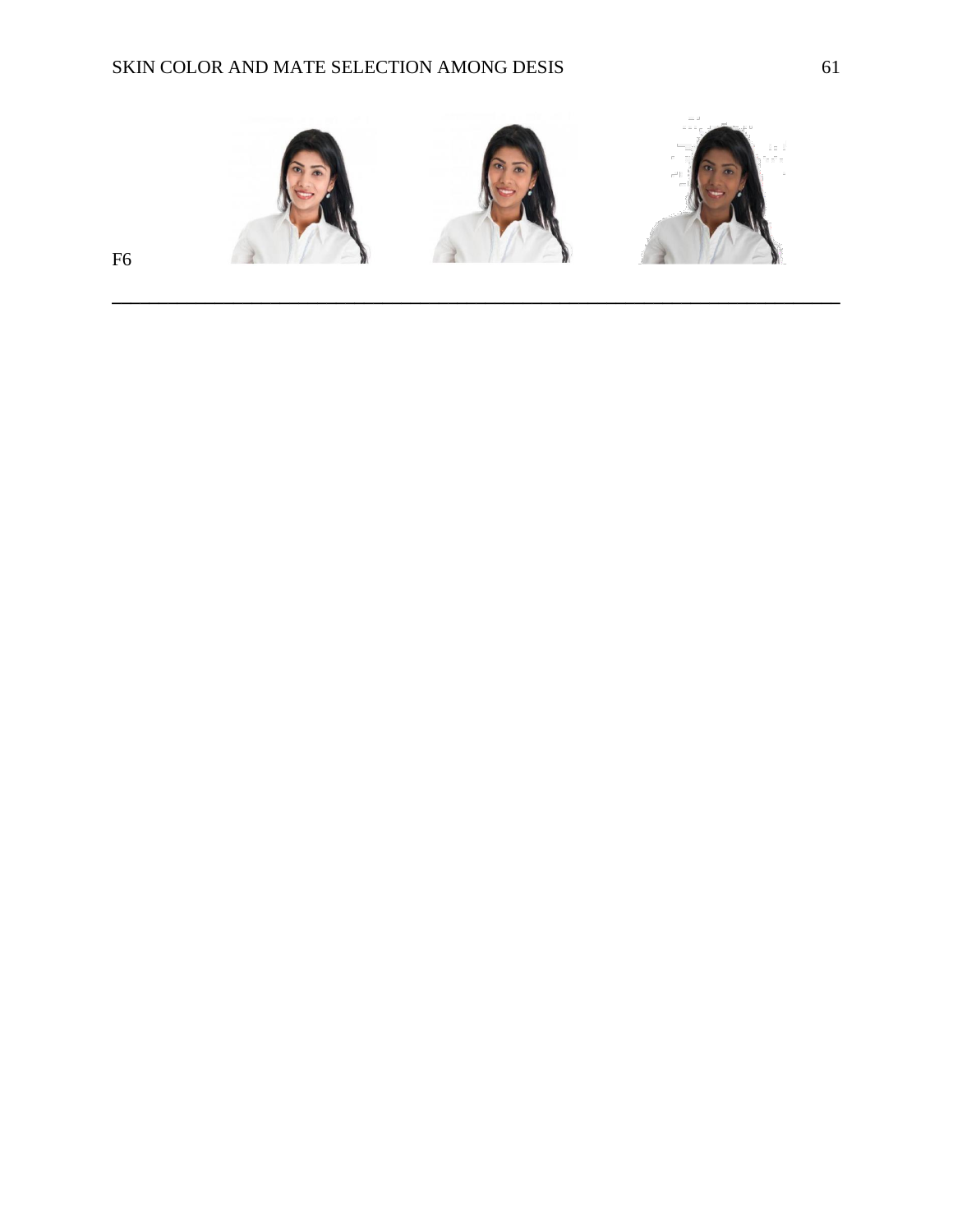# Fair Medium Dark M1 M2 M3 M4 M5

## Appendix 2: Visual Stimuli – Male Images